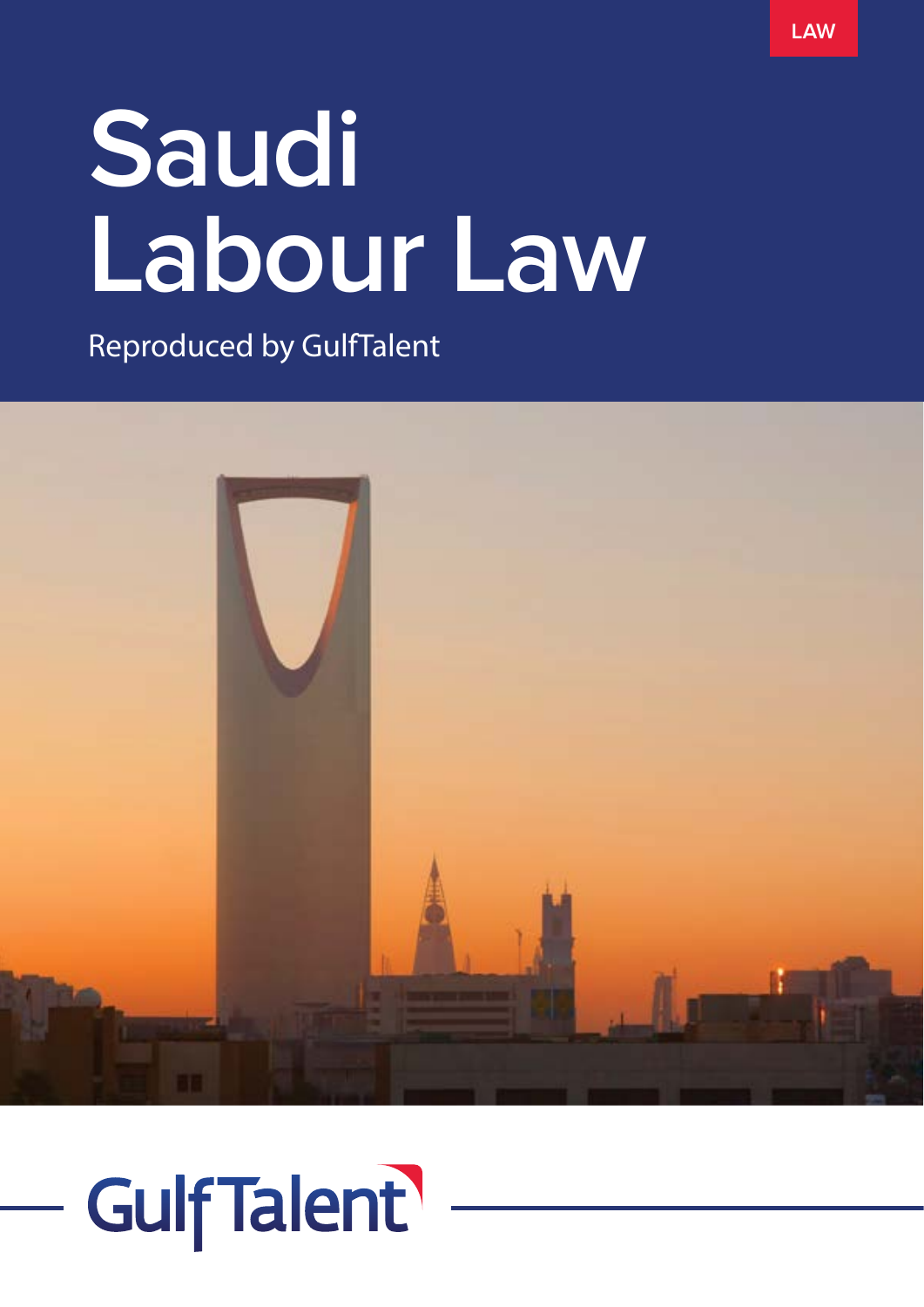# **Saudi Labour Law**

*Royal Decree No. M/51, 23 Sha'ban 1426 / 27 September 2005*

#### **Disclaimer**

This English language text is not an official translation and is provided for information purposes only. It confers no rights and imposes no obligations separate from those conferred or imposed by the original Arabic legislation formally adopted and published. In the event of any discrepancies between the English translation and the Arabic original, the Arabic original shall prevail.

GulfTalent can not guarantee the accuracy and correctness of the translation and is not responsible for any consequence resulting from the use of this English translation in place of the original Arabic text. The recipient is solely responsible for the use of the information contained herein.

# **Reproduced by:**

GulfTalent Tel: +971 4 3672084 Fax: +971 4 3672782 Web: [www.gulftalent.com](http://www.gulftalent.com/)

© GulfTalent.com 2008. All rights reserved.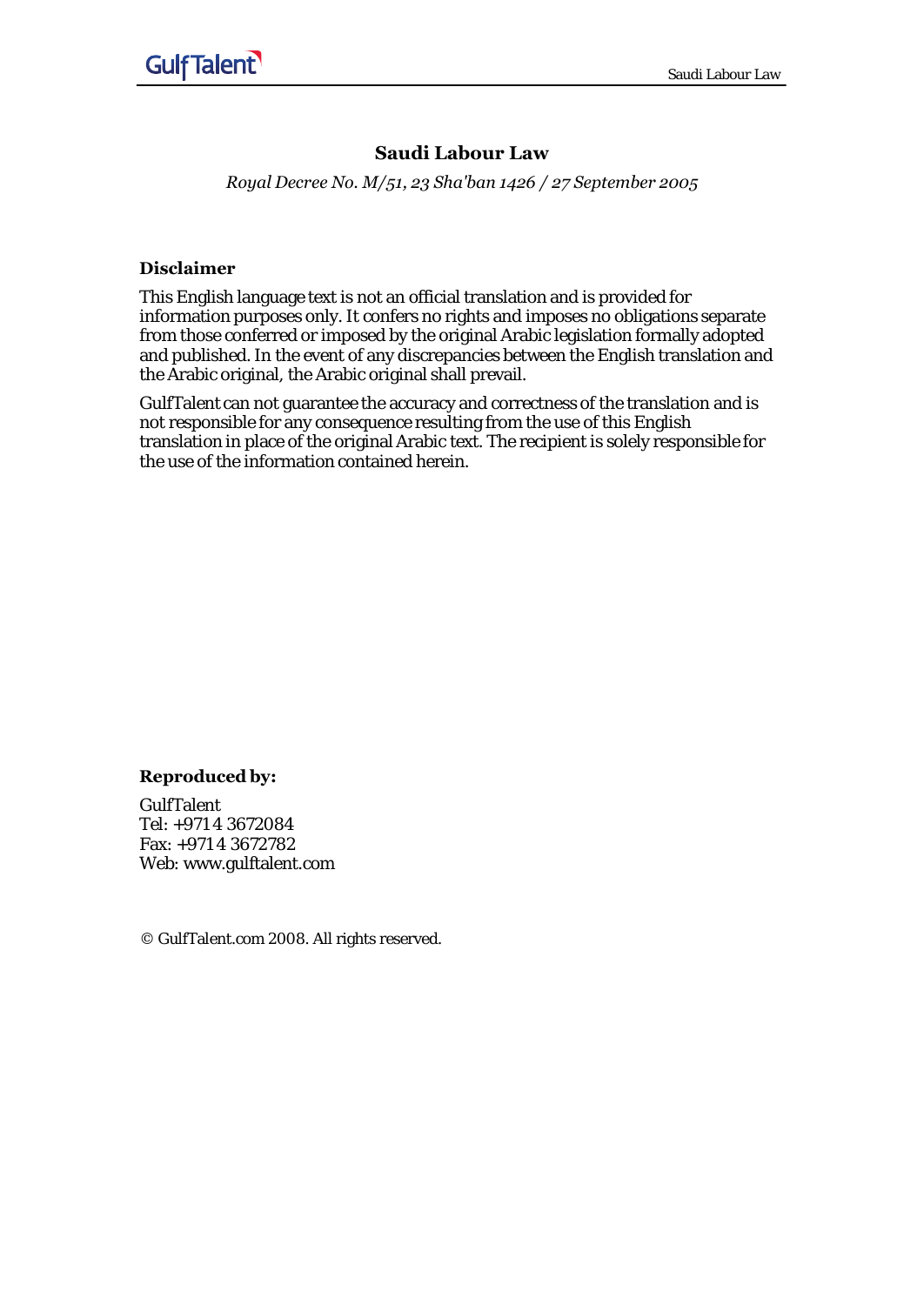# **Other Resources from GulfTalent**

#### **Middle East Labour Market Research**

Additional research and analysis on the Middle East employment market and HR practices can be found at [www.gulftalent.com/HRZone](http://www.gulftalent.com/HRZone)

The coverage includes:

- y Compensation Trends
- y Recruitment & Retention Issues
- y Industry-specific Employment Trends
- y GCC Labour Laws
- y HR Events in the Middle East

# **Recruitment Services for Employers**

GulfTalent provides a range of online advertising and resume search facilities to assist employers in the Middle East with recruitment of professional staff. Further information is available online at [www.gulftalent.com or](http://www.gulftalent.com/) by contacting GulfTalent's head office in Dubai.

# **Job Opportunities in the Middle East**

Professionals interested in career opportunities across the Middle East can register online at [www.gulftalent.com.](http://www.gulftalent.com/)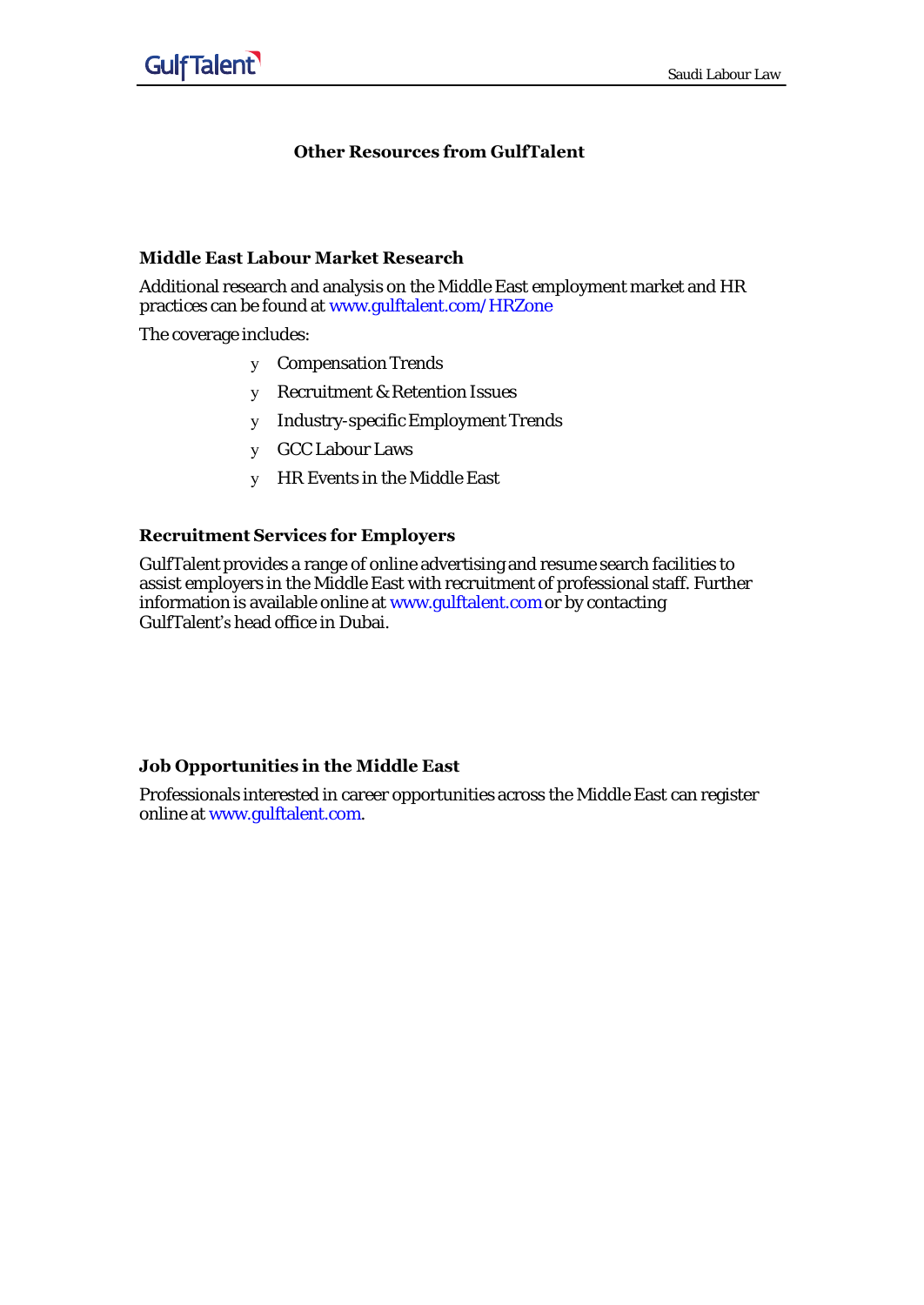# **Saudi Labour Law**

# **Table of Contents**

| Section Three: Private Offices for Recruitment of Citizens and Private Offices for                                                         |
|--------------------------------------------------------------------------------------------------------------------------------------------|
|                                                                                                                                            |
|                                                                                                                                            |
| Section One: Training and Qualification of the Employer's Workers11                                                                        |
| Section Two: Qualification and Training Contract of Workers other than the                                                                 |
|                                                                                                                                            |
|                                                                                                                                            |
|                                                                                                                                            |
|                                                                                                                                            |
|                                                                                                                                            |
|                                                                                                                                            |
|                                                                                                                                            |
|                                                                                                                                            |
|                                                                                                                                            |
|                                                                                                                                            |
|                                                                                                                                            |
| Chapter VIII: Protection against Occupational Hazards, Major Industrial<br>Accidents and Work Injuries, and Health and Social Services  27 |
|                                                                                                                                            |
|                                                                                                                                            |
|                                                                                                                                            |
|                                                                                                                                            |
|                                                                                                                                            |
|                                                                                                                                            |
|                                                                                                                                            |
|                                                                                                                                            |
|                                                                                                                                            |
| Chapter XIV: Commissions for Settlement of Labor Disputes 44                                                                               |
|                                                                                                                                            |
|                                                                                                                                            |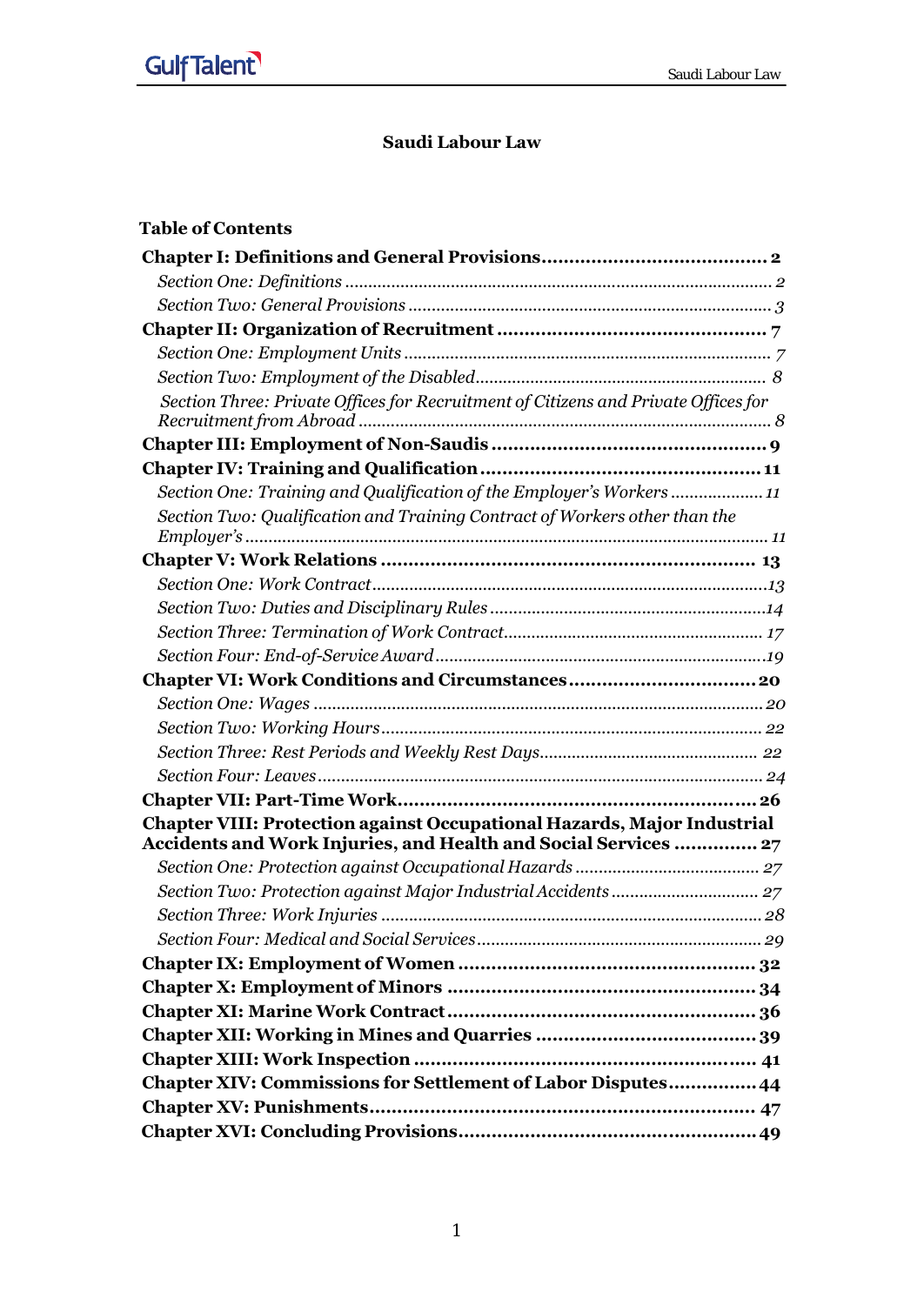# **Chapter I: Definitions and General Provisions**

# **Section One: Definitions**

#### **Article 1**

This law shall be called the Labor Law.

#### **Article 2**

The following terms and phrases, whenever mentioned in this Law, shall have the meanings expressed next to them, unless the context requires otherwise.

- 1. **Ministry:** Ministry of Labor.
- 2. **Minister:** Minister of Labor.
- 3. **Labor Office:** The administrative authority assuming jurisdiction over the labor affairs within an area specified by a decision of the Minister.
- 4. **Employer:** Any natural or corporate person employing one or more workers for a wage.
- 5. **Worker:** Any natural person working for an employer and under his management or supervision for a wage, even if he is not under his direct control.
- 6. **Minor:** Any person of fifteen and below eighteen years of age.
- 7. **Work:** The effort exerted in all human activities in execution of a (written or unwritten) work contract regardless of their nature or kind, be they industrial, trade, agricultural, technical or otherwise, whether physical or mental.
- 8. **Original Work:** For individuals: Their usual business activities. For firms: The activities for which the firm has been established as stated in its articles of incorporation, franchise contract- if a franchise company- or Commercial Register.
- 9. **Temporary Work:** Work considered by its nature to be part of the employer's activities, the completion of which requires a specific period or relates to a specific job and ends with its completion. It shall not exceed ninety days in either case.
- 10. **Incidental Work:** Work that is not considered by its nature to be part of the usual activities of an employer, and its execution does not require more than ninety days.
- 11. **Seasonal Work:** Work that takes place in known periodical seasons.
- 12. **Part-time Work:** Work performed by a part-time worker for an employer and for less than half the usual daily working hours at the firm, whether such a worker works on a daily basis or on certain days of the week.
- 13. **Continuous Service:** Uninterrupted service of a worker for the same employer or his legal successor from the starting date of service. Service shall be deemed continuous in the following cases:
	- Official holidays and vacations.
	- Interruptions for sitting for examinations in accordance with the provisions of this Law.
	- Worker's unpaid absences from work for intermittent periods not exceeding twenty days per work year.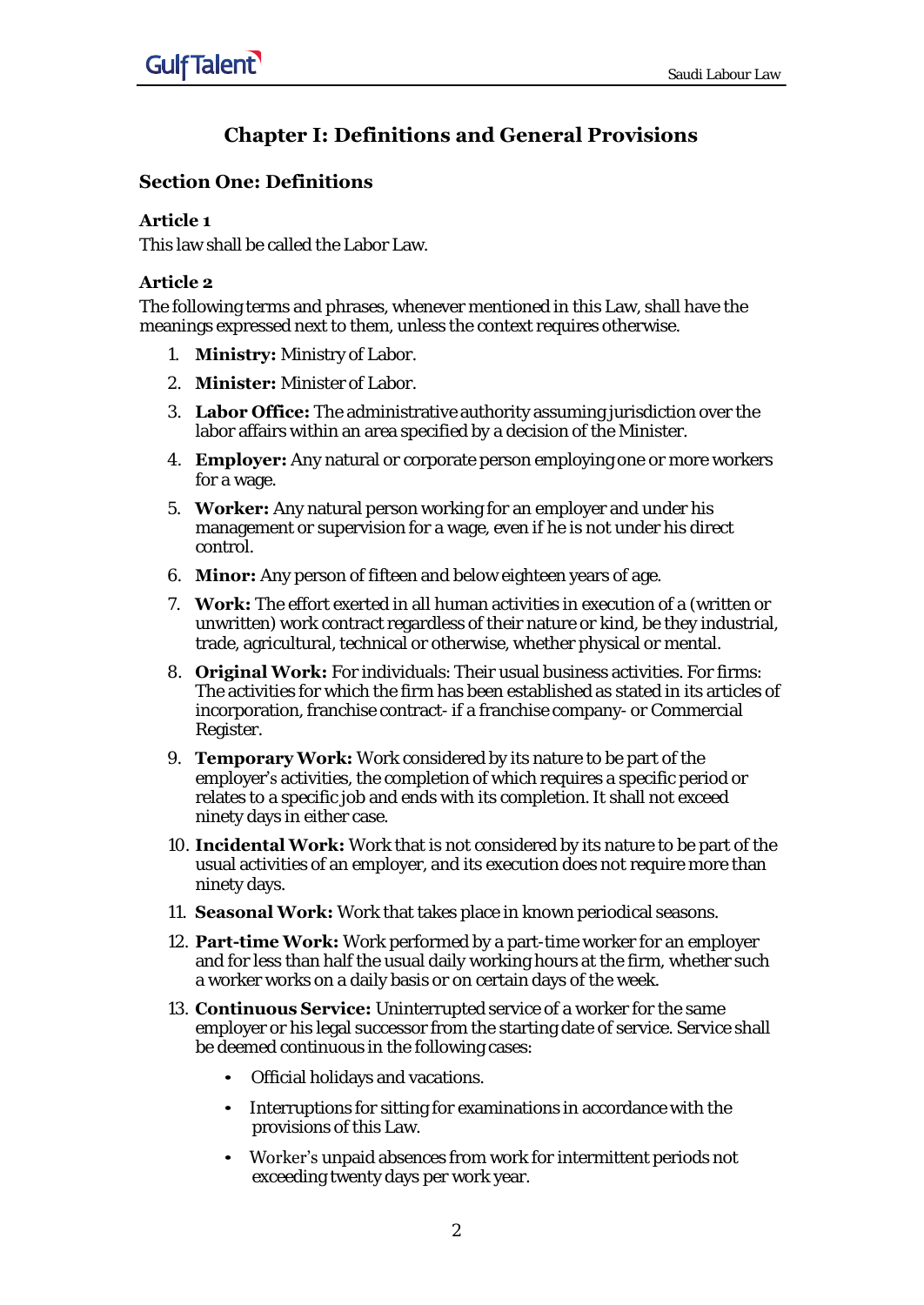- 14. **Basic Wage:** All that is given to the worker for his work by virtue of a written or unwritten work contract regardless of the kind of wage or its method of payment, in addition to periodic increments.
- 15. **Actual Wage:** The basic wage plus all other due increments decided for the worker for the effort he exerts at work or for risks he encounters in performing his work, or those decided for the worker for the work under the work contract or work organization regulation. This includes:
	- The commission or percentage from sales or profits paid against what the worker markets, produces, collects or realizes from increased or enhanced production.
	- Allowances the worker is entitled to for exerted effort, or risks he encounters while performing his job.
	- Increments that may be granted in accordance with the standard of living or to meet family expenses.
	- Grant or reward: What the employer grants to the worker and what is paid to him for honesty or efficiency and the like, if such grant or reward is stipulated in the work contract or the work organization regulation of the firm or if customarily granted to the extent that the workers consider it part of the wage rather than a donation.
	- In rem privileges: what the employer commits himself to provide to the worker for his work by stating it in the work contract or the work organization regulation and it's estimated at a maximum of two months basic wage per annum, unless it is otherwise determined to exceed that in the work contract or the work organization regulation.
- 16. **Wage:** actual wage.
- 17. **Firm:** Any enterprise run by a natural or corporate person who employs one or more workers for a wage of any kind.
- 18. **Month:** Thirty days, unless it is otherwise specified in the work contract or the work organization regulation.
- 19. **Regulations:** The Implementing Regulations of this Law.

# **Section Two: General Provisions**

#### **Article 3**

Work is the right of every citizen. No one else may exercise such right unless the conditions provided for in this Law are fulfilled. All citizens are equal in the right to work.

# **Article 4**

When implementing the provisions of this Law, the employer and the worker shall adhere to the provisions of Shari'ah.

# **Article 5**

The provisions of this Law shall apply to:

- 1. Any contract whereby a person commits himself to work for an employer and under his management or supervision for a wage.
- 2. Workers of the government and public organizations and institutions including those who work in pastures or agriculture.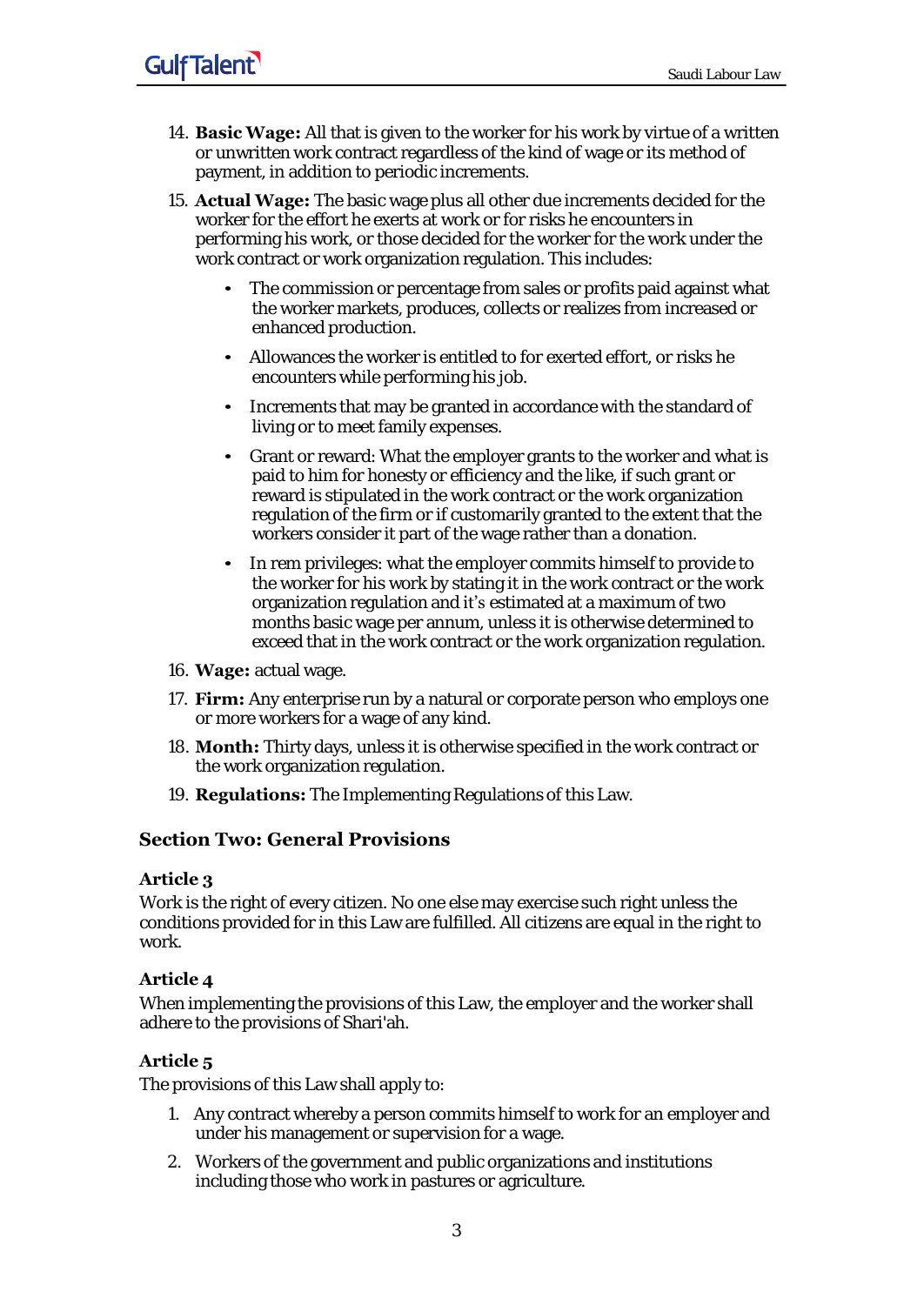- 3. Workers of charitable institutions.
- 4. Workers of agricultural and pastoral firms that employ ten or more workers.
- 5. Workers of agricultural firms that process their own products.
- 6. Workers who operate or repair agricultural machineries on a permanent basis.
- 7. Qualification and training contracts with workers other than those working for the employer within the limits of the special provisions provided for in this Law.
- 8. Part-time workers with respect to safety, occupational health and work injuries, as well as what is decided by the Minister.

Incidental, seasonal and temporary workers shall be subject to the provisions on duties and disciplinary rules, the maximum working hours, daily and weekly rest intervals, overtime work, official holidays, safety rules, occupational health, work injuries and compensation therefore as well as whatever is decided by the Minister.

# **Article 7**

The following shall be exempted from the implementation of the provisions of this Law:

- 1. The employer's family members, namely, the spouse, the ascendants and descendants who constitute the only workers of the firm.
- 2. Domestic helpers and the like.
- 3. Sea workers working on board of vessels with a load of less than five hundred tons.
- 4. Agricultural workers other than the categories stated in Article (5) of this Law.
- 5. Non-Saudi workers entering the Kingdom to perform a specific task for a period not exceeding two months.
- 6. Players and coaches of sports clubs and federations.

The Ministry shall, in coordination with the competent authorities, draft regulations for domestic helpers and the like to govern their relations with their employers and specify the rights and duties of each party and submit the same to the Council of Ministers.

# **Article 8**

Any condition that contradicts the provisions of this Law shall be deemed null and void. The same applies to any release or settlement of the worker's rights arising from this Law during the validity of the work contract, unless the same is more beneficial to the worker.

# **Article 9**

Arabic shall be the language used for data, records, files, work contracts and the like as provided for in this Law or in any decision issued in implementation of its provisions as well as the instructions issued by the employer to his workers.

If the employer uses a foreign language beside Arabic in any of the mentioned cases, the Arabic text shall prevail.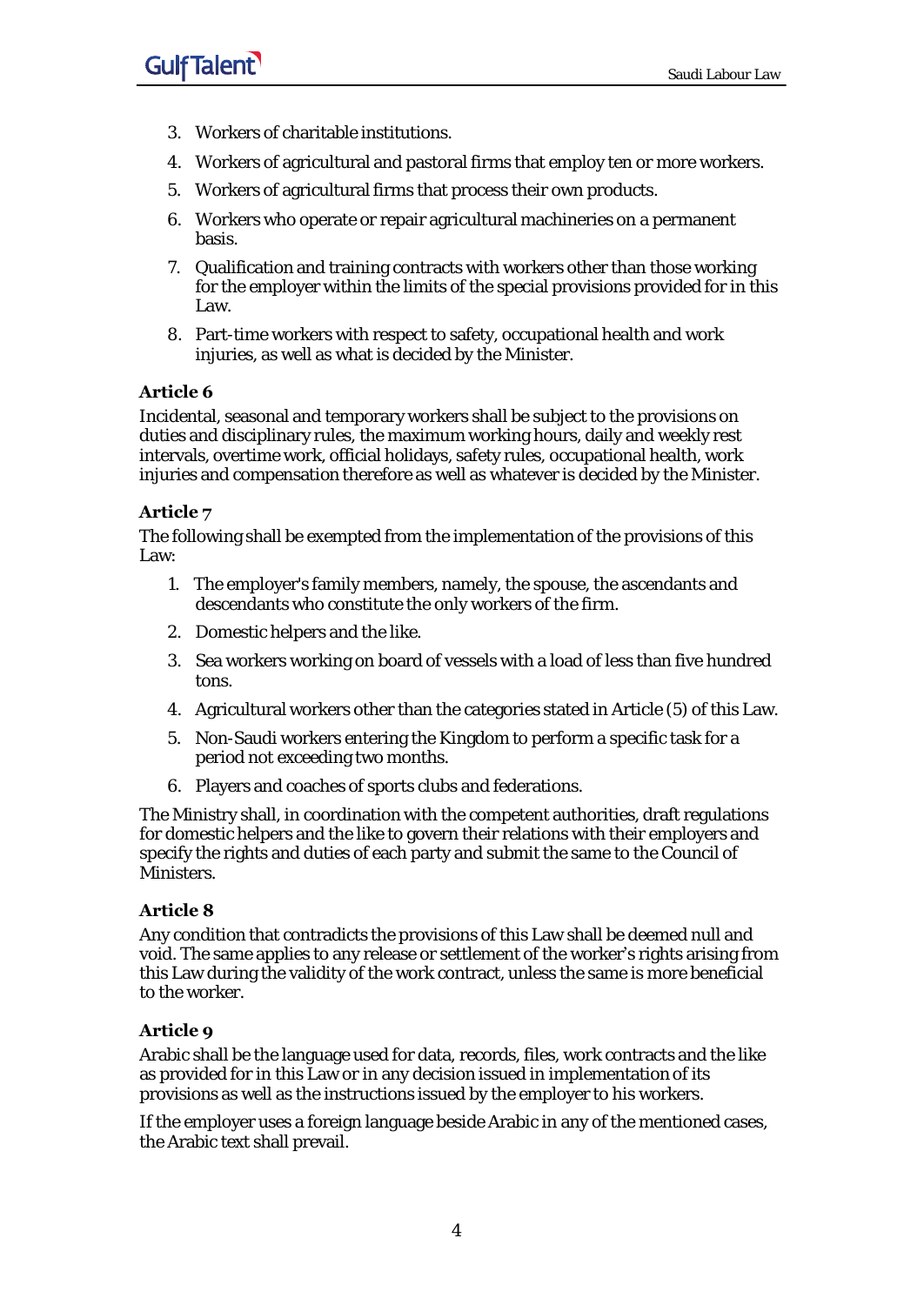All periods and schedules provided for in this Law shall be according to Hegira calendar, unless otherwise stated in the work contract or the work organization regulation.

# **Article 11**

- 1. If the employer assigns all or part of his original business to a natural or corporate person, the latter shall give his workers all the rights and privileges which the original employer gives to his workers and both of them shall be jointly and severally liable.
- 2. In case of multiple employers, all of them shall be jointly and severally responsible for the fulfilment of the obligations arising from this Law and the work contracts.

#### **Article 12**

Both the employer and the worker shall be familiar with the provisions of the Labor Law in all its contents so that each of them shall be aware of his position and of his rights and duties. Any employer who employs ten or more workers shall submit to the Ministry, a work organization regulation including internal work provisions, within a year of the effective date of this Law or from the date of reaching the quota. Such regulations shall include the work organization rules and all related provisions including the provisions related to privileges, violations and disciplinary penalties, not contradicting the provisions of this Law.

# **Article 13**

The Ministry shall approve the work organization regulation and all amendments to it within sixty days from the date of its submission to the Ministry.

If such period elapses without approval or objection, the regulation shall be considered effective as of the end of such period.

The employer shall announce the regulation by displaying it in a prominent location in the firm or by any other means that ensures the workers' awareness thereof.

# **Article 14**

A model(s) work organization regulation shall be issued pursuant to a decision by the Minister for the guidance of employers.

#### **Article 15**

An employer shall, upon commencement of work in the firm, notify the competent labor office in writing of the following data:

- 1. Name, type and headquarters of the firm, as well as its mailing address and any information that facilitates contact there with.
- 2. Line of business for which it is licensed, providing the number of the Commercial Register or the license, its date and issuing authority, together with a copy thereof.
- 3. Number of workers to be employed in the firm.
- 4. Name of the firm's manager in-charge.
- 5. Any other data required by the Ministry.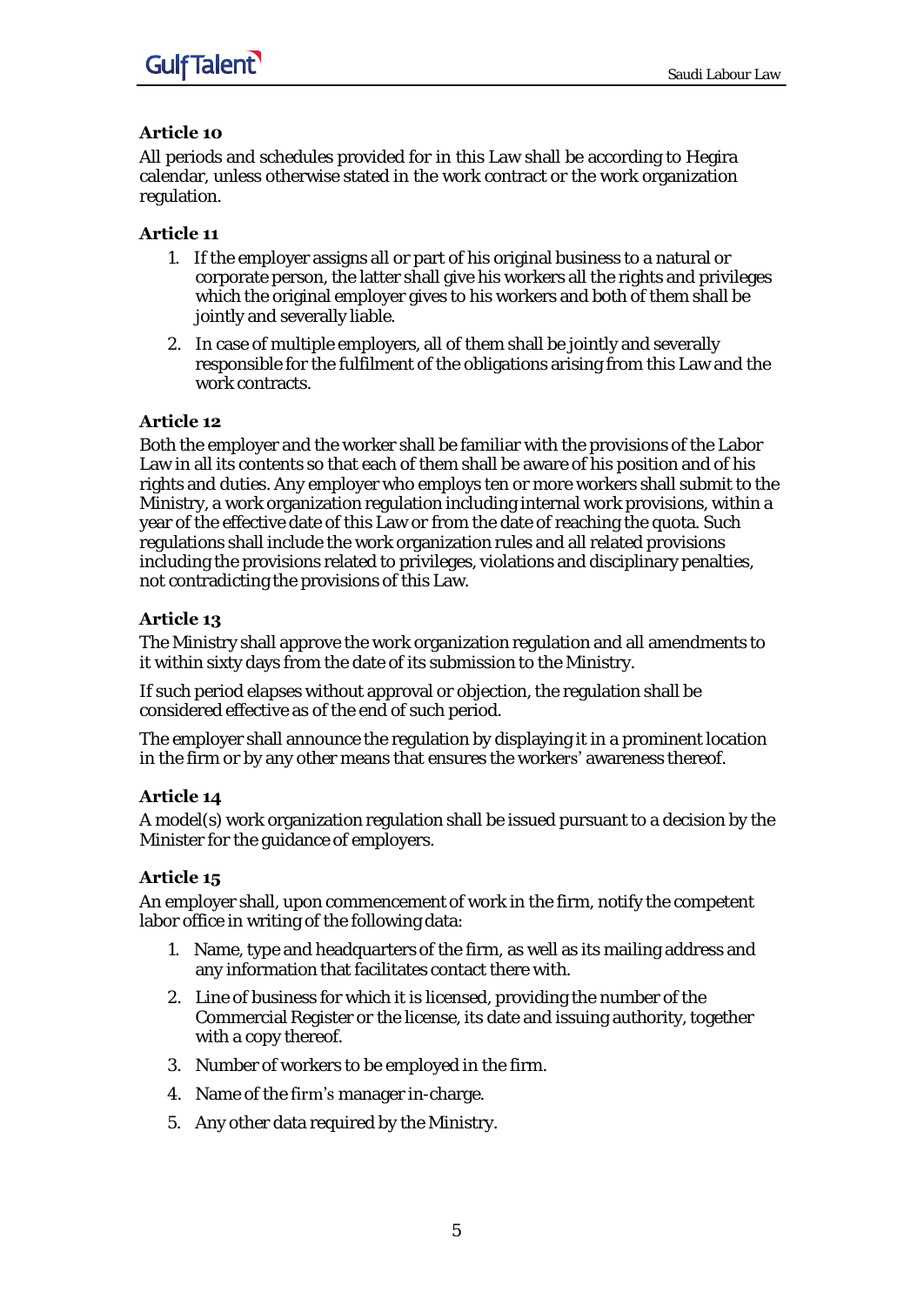- 1. If the employer is unable to run the business in person, he shall designate a representative at the workplace. In case of multiple partners or managers in the firm, one of them, from among those residing at the place of work, shall be nominated to represent the employer and be liable for any violation of the provisions of this Law.
- 2. The employer shall notify the competent labor office in writing of the name of the partner or manager, and, in case of his replacement, he shall notify the labor office of the name of the new partner or manager within seven days at most of the date of the latter's assuming the job.
- 3. In case no manager is appointed to be in charge of the firm, or if the appointed manager does not assume his duties, then the person who actually runs the firm or the employer himself shall be considered the manager in charge of the firm. In all cases, the employer is ultimately liable.

# **Article 17**

An employer shall maintain at the workplace records, statements and files the nature and contents of which shall be specified in the regulations. He shall display at a prominent location at the workplace a schedule of working hours, breaks, weekly rest days and time of start and end of each shift, when operating in shifts.

# **Article 18**

If the ownership of a firm is transferred to a new owner or a change takes place in its legal form through merger, partition or otherwise, the work contracts shall remain in force in both cases and service shall be deemed continuous. As for workers' rights accrued for the period prior to the change such as wages or unrealized end- of- service award on the date of transfer of ownership and other rights, the predecessor and the successor shall be jointly and severally liable. However, in the case of transfer of ownership of individual firms, for any reason, the predecessor and the successor may agree to transfer all the previous rights of the worker to the new owner with the written consent of the worker. If the worker disapproves, he may request the termination of his contract and collect his dues from the predecessor.

# **Article 19**

Amounts due to the worker or his heirs under this Law shall be deemed first rate privileged debts and the worker and his heirs shall, for the purpose of settling them, be entitled to a privilege over all the employer's properties. In the case of bankruptcy of the employer or liquidation of his firm, the aforementioned amounts shall be entered as privileged debts and the worker is paid an expedited amount equivalent to one month wage prior to payment of any other expenses including judicial, bankruptcy or liquidation expenses.

# **Article 20**

An employer or a worker may not perform any act that may abuse the provisions of this Law or the decisions or regulations issued for its implementation. Neither of them may undertake any act that infringes upon the freedom of the other or the freedom of other workers or employers to realize any interest or impose a point of view that conflicts with the freedom of work or the jurisdiction of the competent authority in charge of settlement of disputes.

# **Article 21**

The Minister, in implementing the provisions of this Law, shall coordinate with relevant authorities whenever necessary.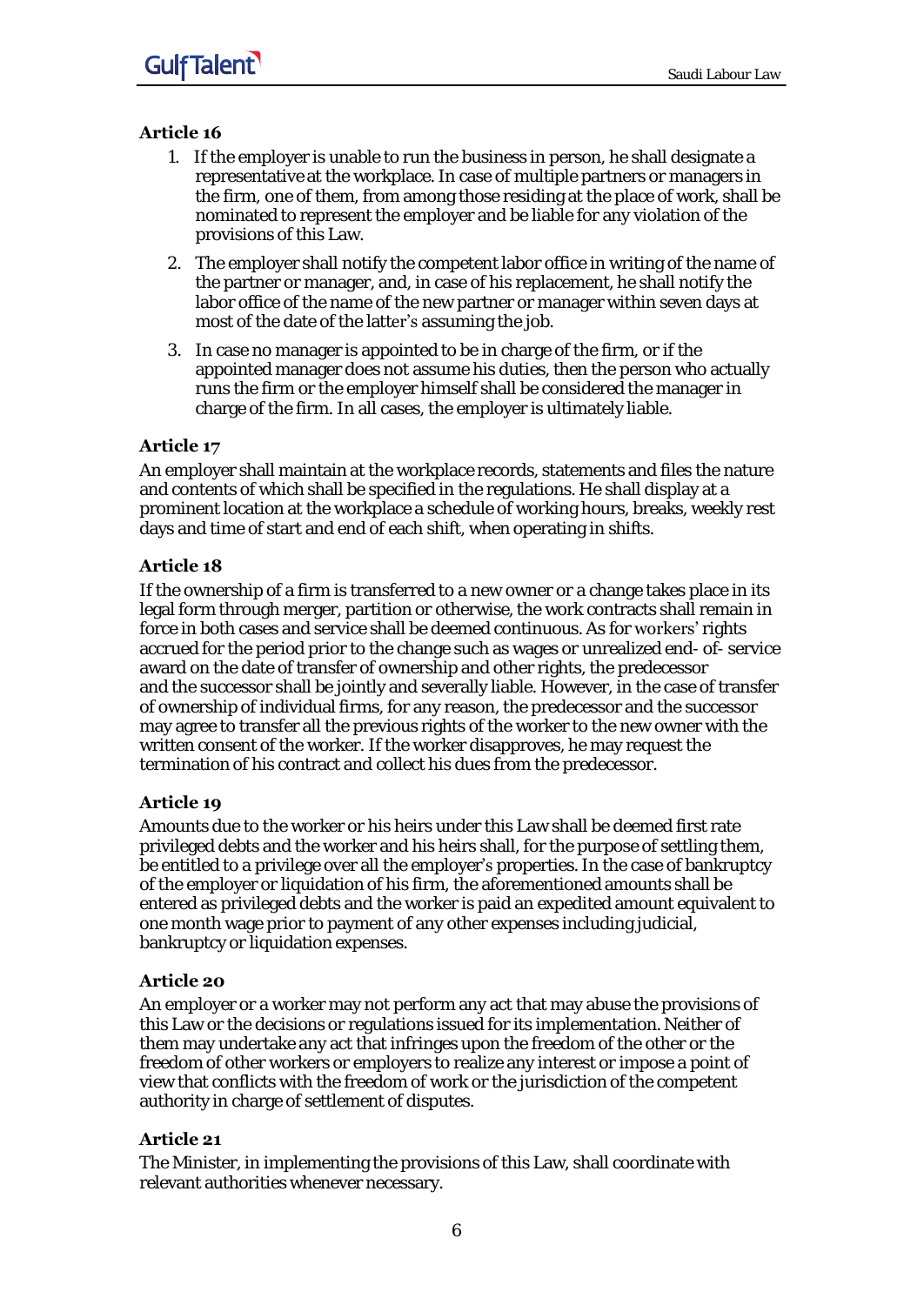# **Chapter II: Organization of Recruitment**

# **Section One: Employment Units**

# **Article 22**

The Ministry shall provide employment units, free of charge, at locations convenient for employers and workers, which shall undertake the following:

- 1. Assisting workers in finding suitable jobs and aiding employers in recruiting suitable workers.
- 2. Gathering necessary information on the labor market and its developments and analyzing such information to make it available to various public and private organizations concerned with economic and social planning affairs.
- 3. Performing the following duties:
	- Registration of job seekers.
	- Obtaining data on vacant jobs from employers.
	- Referring workers' applications to suitable vacant jobs.
	- Providing advice and assistance to job seekers with respect to vocational qualification and training or the required retraining to fill vacancies.
	- Other matters decided by the Ministry.

# **Article 23**

Every citizen of working age who is capable of and willing to work may register his name at the employment unit, his date of birth, qualifications, previous employment, preferences and address.

# **Article 24**

The regulations shall specify the rules for work progress and procedures at the employment units, forms of registers, notices and others used for its work as well as the job classification tables, according to the official job classification, which shall be the basis for organization of recruitment.

# **Article 25**

Every employer shall send the following to the competent labor office:

- 1. A statement of vacant and new jobs, their types, locations, wages, and qualifications within a period not exceeding fifteen days from the date of vacancy or creation.
- 2. A notice of measures taken to employ the citizens nominated by the employment unit within seven days from receiving the nomination letter.
- 3. A list of names, jobs, professions, wages, ages, nationalities of his workers, numbers and dates of work permits for non- Saudis and other data specified in the Regulations.
- 4. A report on the status, conditions and nature of work and the anticipated increase or decrease in jobs during the year following the date of the report.
- 5. The statements specified in Paragraphs (3) and (4) of this Article shall be sent during the month of Muharram every year.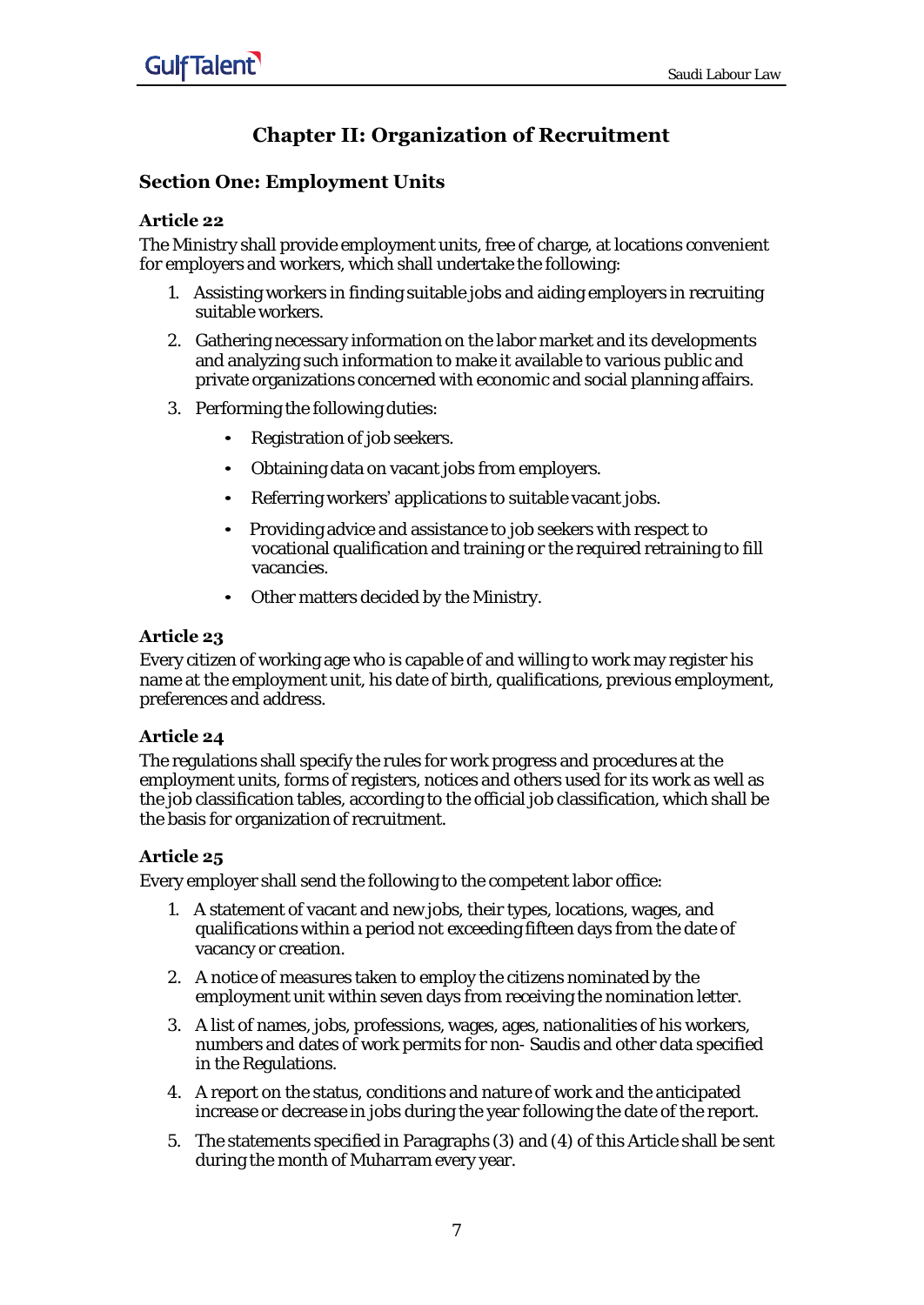- 1. All firms in all fields, and regardless of number of workers, shall work to attract and employ Saudis, provide conditions to keep them on the job and avail them of an adequate opportunity to prove their suitability for the job by guiding, training and qualifying them for their assigned jobs.
- 2. The percentage of Saudi workers employed by the employer shall not be less than 75% of the total number of his workers. The Minister may temporarily reduce this percentage in case of non-availability of adequate technically or academically qualified workers or if it is not possible to fill the vacant jobs with nationals.

#### **Article 27**

The Minister may - when necessary in respect of certain activities and professions and in some provinces and counties - require employers not to employ workers until they have been registered at the employment units under the terms and conditions specified pursuant to his decision.

# **Section Two: Employment of the Disabled**

#### **Article 28**

Each employer employing twenty-five workers or more where the nature of his work allows recruitment of the professionally disabled shall employ a number of disabled that represents at least 4% of the total number of his workers whether through nomination by the employment units or otherwise, and he shall send to the competent labor office a list of the jobs and posts occupied by the professionally rehabilitated disabled persons and their wages.

#### **Article 29**

If a worker sustains a work injury that results in a loss in his usual capabilities that does not prevent him from performing another job, the employer, in whose service the work injury was sustained, shall employ said worker in a suitable job for the wage specified for such job. This shall not prejudice the worker's compensation for the injury.

# **Section Three: Private Offices for Recruitment of Citizens and Private Offices for Recruitment from Abroad**

# **Article 30**

A natural or corporate person may not engage in the recruitment of Saudis or in the recruitment of workers from abroad unless licensed for the same by the Ministry. The Regulations shall determine the functions of these two types of activities, the conditions for granting and renewing a license to each of them, the duties and prohibitions as well as rules for non-renewal or revocation of the license and the consequences thereof and other conditions and controls necessary for ensuring the proper conduct of business.

# **Article 31**

The Saudi workers to whose employment the recruitment offices contributed and the workers recruited from abroad on behalf of the employers shall be deemed workers of the employer and bound to him by direct contractual relation.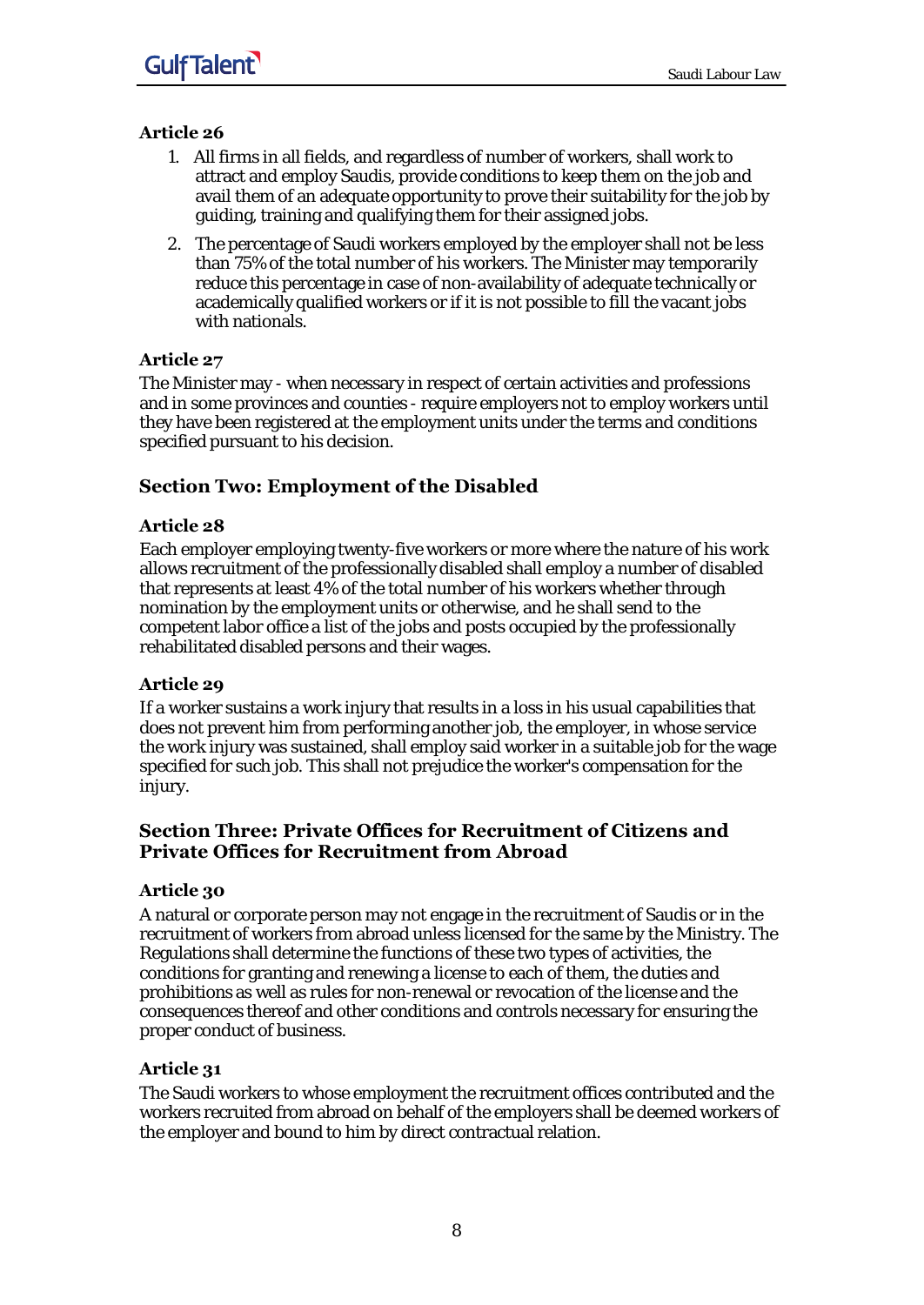# **Chapter III: Employment of Non-Saudis**

#### **Article 32**

Recruitment from abroad for the purpose of work may not be undertaken without the approval of the Ministry.

#### **Article 33**

A non- Saudi may not engage in or be allowed to engage in any work except after obtaining a work permit from the Ministry, according to the form prepared by it for this purpose.

The conditions for granting the permit are as follows:

- 1. The worker has lawfully entered the country and is authorized to work.
- 2. He possesses the professional and academic qualifications which the country needs and which are not possessed by citizens or the available number of such citizens is insufficient to meet the needs, or that he belongs to the class of ordinary workers that the country needs.
- 3. He has a contract with the employer and is under his responsibility.

The word "work" in this Article means any industrial, commercial, agricultural, financial or other work, and any service including domestic service.

#### **Article 34**

No permit or license required by any other agency for engaging in a work or a profession may substitute for the said work permit.

#### **Article 35**

Prior to renewing the work permit, it shall be ascertained that none of the Saudi applicants possesses the required qualifications and is willing to undertake the same work.

# **Article 36**

The Minister shall issue a decision specifying the professions and jobs which are prohibited for non-Saudis.

# **Article 37**

The work contract for non-Saudis shall be written and of a specified period.

If the contract does not specify the duration, the duration of the work permit shall be deemed as the duration of the contract.

#### **Article 38**

An employer may not employ the worker in a profession other than the one specified in his work permit. Before following the legal procedures for changing the profession, a worker is prohibited to engage in a profession other than his.

#### **Article 39**

- 1. Unless he has followed the stipulated legal rules and procedures, an employer may not allow his worker to work for others, and a worker may not work for other employers. Similarly, an employer may not employ workers of other employers.
- 2. An employer may not allow a worker to work for his own account and a worker may not work for his own account.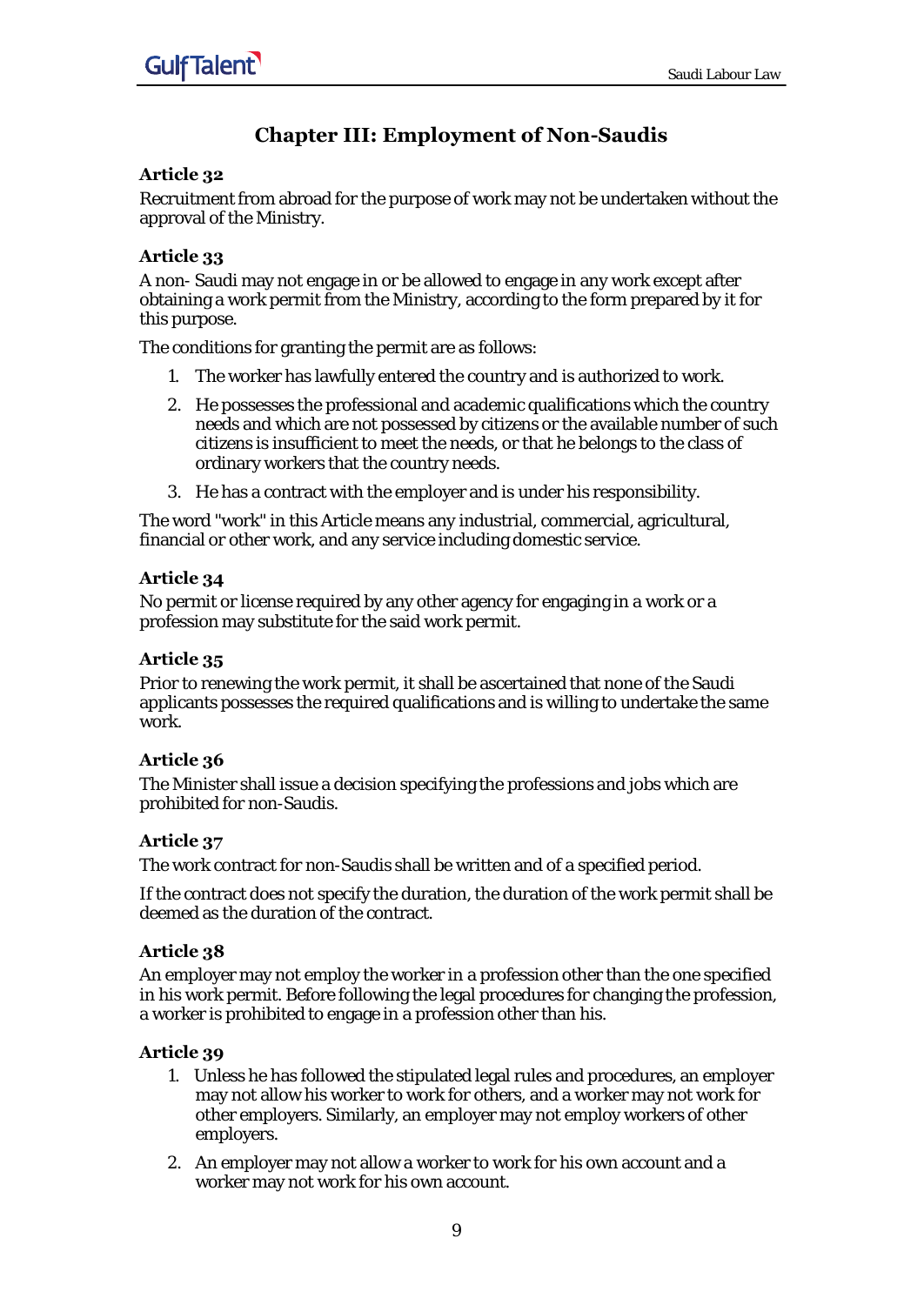- 1. An employer shall incur the fees pertaining to recruitment of non-Saudi workers, the fees of the residence permit (Iqama) and work permit together with their renewal and the fines resulting from their delay, as well as the fees pertaining to change of profession, exit and re-entry visas and return tickets to the worker's home country at the end of the relation between the two parties.
- 2. A worker shall incur the costs of returning to his home country if he is unfit for work or if he wishes to return to his home country without a legitimate reason.
- 3. An employer shall bear the fees of transferring the services of a worker who wishes to transfer his service to him.
- 4. An employer shall be responsible for the cost of preparing the body of a deceased worker and transporting it to the location where the contract was concluded, or where the worker was recruited unless the worker is interred in the Kingdom with the approval of his family. The employer shall be relieved if the General Organization for Social Insurance (GOSI) undertakes the same.

# **Article 41**

The Regulations shall specify the conditions for recruitment from abroad, transfer of services and change of profession, and the controls and procedures thereof.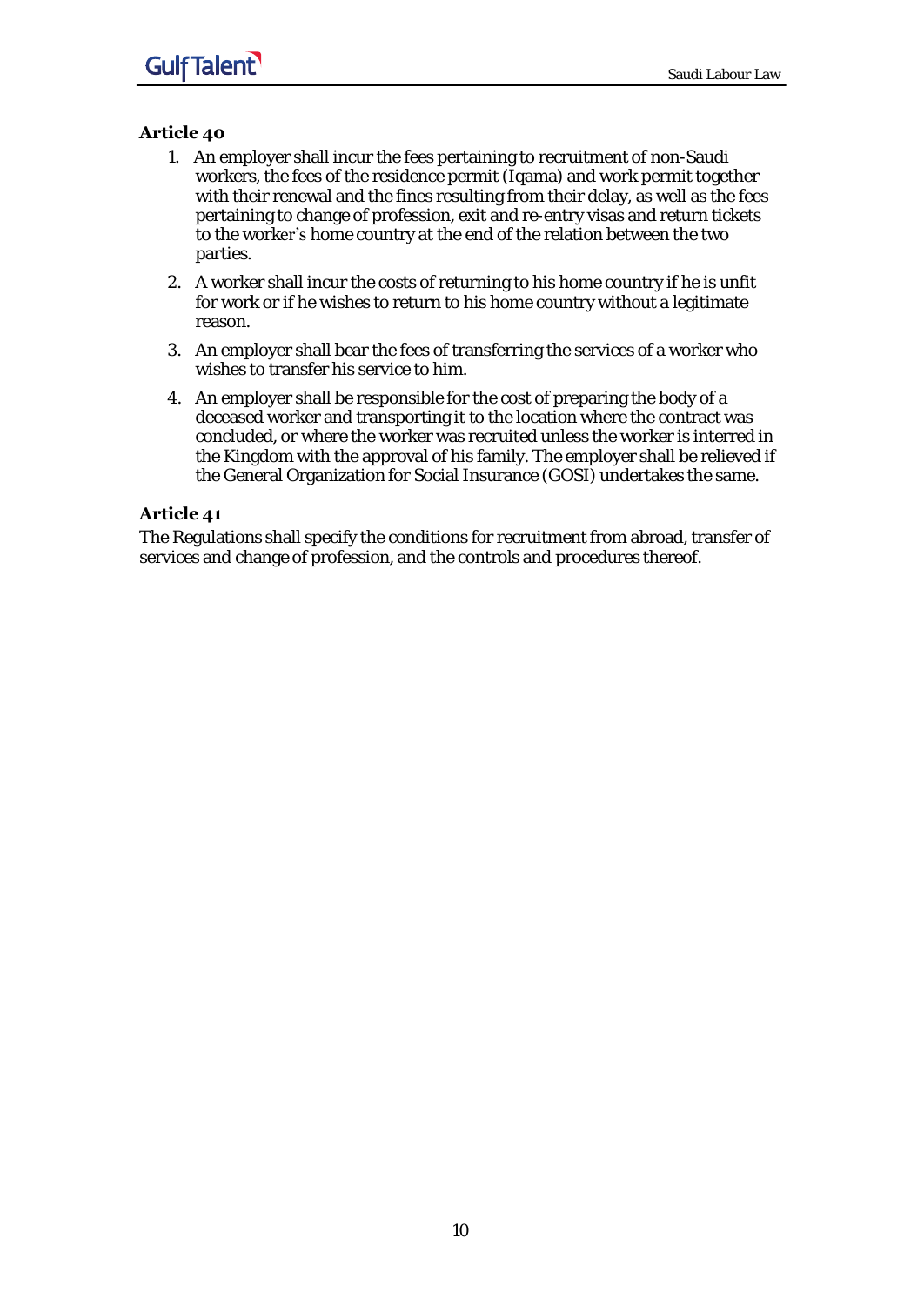# **Chapter IV: Training and Qualification**

# **Section One: Training and Qualification of the Employer's Workers**

# **Article 42**

An employer shall be required to prepare his Saudi workers and enhance their technical, administrative, vocational and other skills for the purpose of gradually replacing non-Saudis.

The employer shall keep a record showing the names of the Saudi workers who have replaced the non-Saudis in accordance with the conditions and rules set forth in the Regulations.

# **Article 43**

Without prejudice to the conditions set forth in concession and other agreements relative to training, qualification, education, and scholarships, every employer employing fifty or more workers shall annually train, in his business, a number of his Saudi workers not less than 6% of the total number of his workers. The Minister may raise this percentage in certain firms pursuant to a decision by him.

# **Article 44**

The training program shall provide for the rules and conditions to be followed in training, its duration, number of hours, the theoretical and practical training programs, method of testing and certificates to be granted in this regard. The Regulations shall set forth the general criteria and rules to be followed in this regard to raise the worker's level of performance in terms of skills and productivity.

# **Section Two: Qualification and Training Contract of Workers other than the Employer's**

# **Article 45**

The training or qualification contract is a contract which commits the employer to train and qualify a person for a specific profession.

# **Article 46**

The training or qualification contract shall be in writing, indicating the profession for which the training is contracted, the duration of training and successive stages, and the allowance to be paid to the trainee in each stage, provided that it is not based on piecemeal or productivity.

# **Article 47**

The Minister may require the firms, to be identified pursuant to a decision by him, to accept a certain number or percentage of the students and graduates of colleges, institutes and centers to receive training and supplementary practical experience in accordance with the conditions, circumstances, durations and trainee allowances to be specified in an agreement to be concluded between the Ministry and the management of the relevant firm.

# **Article 48**

The employer may terminate the training or qualification contract if the trainee, in his opinion, is not amenable to or incapable of completing the training program in a beneficial manner. The trainee, his guardian or trustee shall have the same right. The party wishing to terminate the contract shall notify the other party at least one week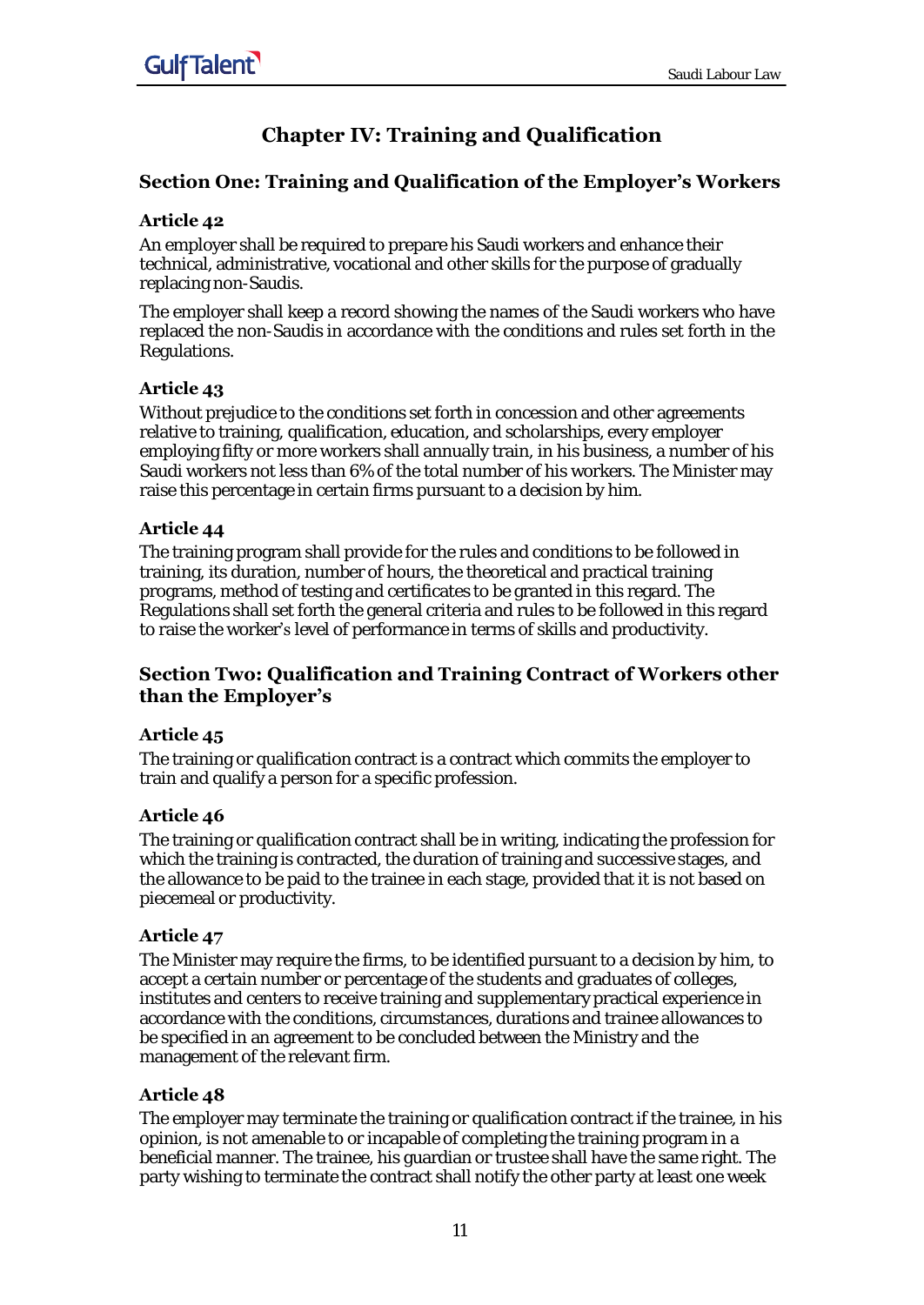prior to the date of cessation of the training. The employer may require the trainee to work for him upon completion of the training period for a period not to exceed twice the duration of the training or one year, whichever is longer.

# **Article 49**

The training and qualification contract shall be subject to this Law's provisions on annual vacations, official holidays, maximum working hours, daily and weekly rest periods, occupational health and safety rules, work injuries and their conditions as well as whatever is decided by the Minister.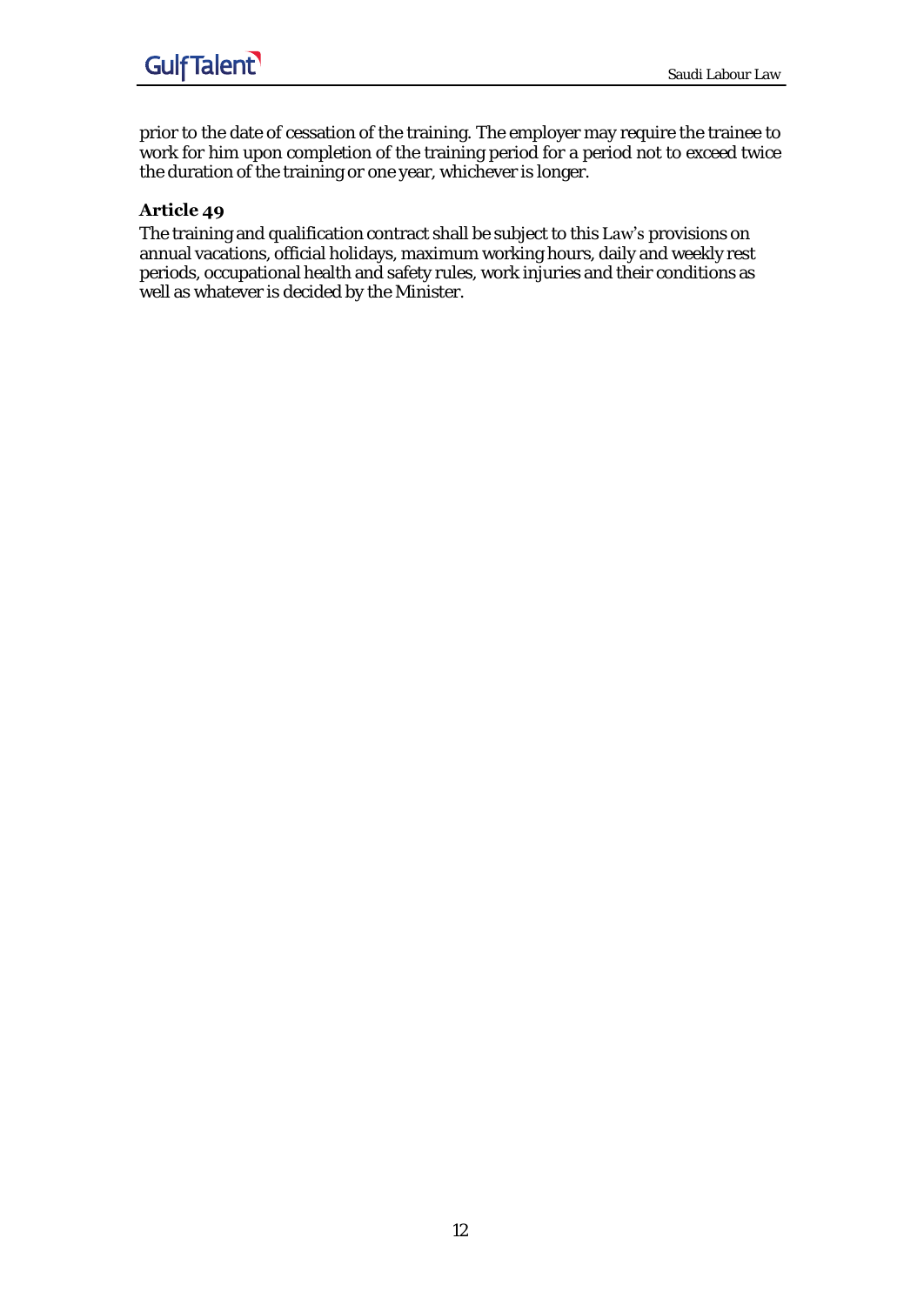# **Chapter V: Work Relations**

# **Section One: Work Contract**

# **Article 50**

A work contract is a contract concluded between an employer and a worker, whereby the latter undertakes to work under the management or supervision of the former for a wage.

# **Article 51**

The work contract shall be in duplicates, one copy to be retained by each of the two parties. However, a contract shall be deemed to exist even if not written. In this case the worker alone may establish the contract and his entitlements arising there from by all methods of proof. Either party may at any time demand that the contract be in writing.

As for workers of the government and public corporations, the appointment decision or order issued by the competent authority shall serve as the contract.

#### **Article 52**

The work contract shall primarily include the name of the employer, venue, the name of the worker, nationality, identification, wage agreed upon, type and location of work, date of employment, duration of the contract if fixed, subject to the provisions of Article 37 of this Law.

#### **Article 53**

If the worker is subject to a probation period, the same shall be expressly stated and clearly indicated in the work contract. Such probation period shall not exceed ninety days, exclusive of Eid al-Fitr and Eid al-Adha holidays and sick leaves. Each party shall have the right to terminate the contract during this period, unless the contract embodies a clause giving the right to terminate the contract to only one of them.

# **Article 54**

A worker may not be placed on probation more than once by the same employer. As an exception to this, the worker may, with the approval of the contract parties, be subjected to another probation period of not more than ninety days on the condition that this period involves another profession or work. If the contract is terminated during the probation period, neither party shall be entitled to compensation nor shall the worker be entitled to an end-of-service award.

# **Article 55**

- 1. The fixed-term contract shall terminate upon expiration of its term. If the two parties continue to implement it, it shall be deemed renewed for an indefinite period of time, subject to the provisions of Article (37) of this Law for non-Saudi workers.
- 2. If the fixed-term contract incorporates a clause providing for its renewal for a similar term or a specified term, the contract shall be renewed for the period agreed upon. If the contract is renewed for two consecutive terms or if the original contract term and the renewal period amount to three years, whichever is less, and the two parties continue to implement it, the contract shall become an indefinite term contract.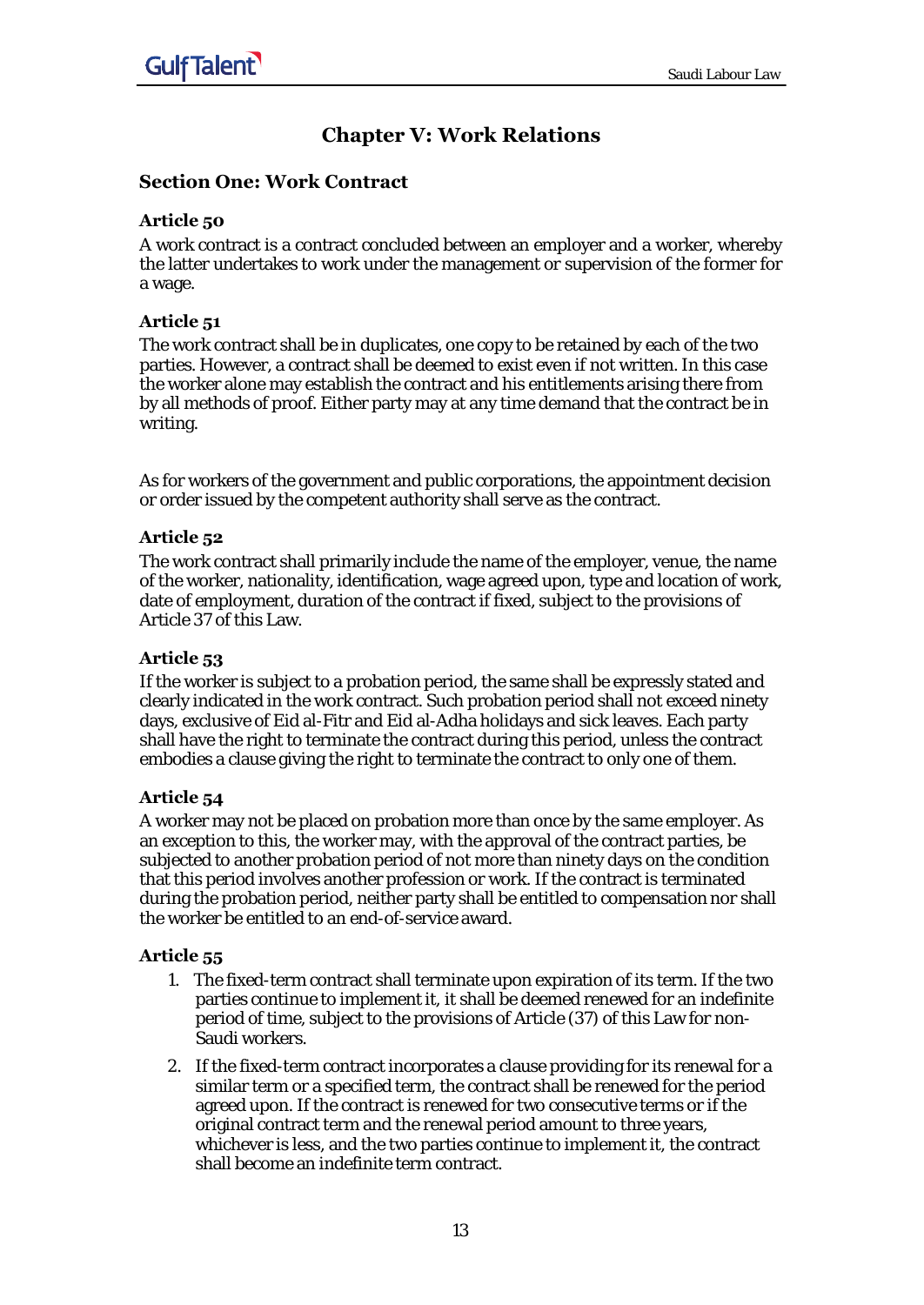In all cases where the contract term is renewed for a specific period of time, the contract renewal period shall be an extension of the original term in determining the worker's rights which takes into account the worker's period of service.

# **Article 57**

If the contract involves performance of a specific work, it shall terminate with the completion of the work agreed upon.

# **Article 58**

The employer may not transfer the worker from his original workplace to another place that entails a change in his place of residence, if such transfer is likely to cause serious harm to the worker and is not justified by the nature of work.

#### **Article 59**

A monthly-paid worker may not be reclassified as a daily-paid, a weekly-paid or an hourly-paid worker nor as a worker paid by piecework, unless the worker agrees thereto in writing and without prejudice to the rights he has acquired during the period he spent as a monthly-paid worker.

#### **Article 60**

Without prejudice to the provisions of Article (38) of this Law, a worker may not be assigned duties which are essentially different from the work agreed upon without his written consent, except in cases of necessity dictated by transient circumstances and for a period not exceeding thirty days a year.

# **Section Two: Duties and Disciplinary Rules**

# **First: Employers' Duties**

#### **Article 61**

In addition to the duties provided for in this Law and the regulations and decisions issued for its implementation, the employer shall be required to:

- 1. Refrain from using the worker without pay and shall not, without a judicial instrument, withhold the worker's wages or any part thereof.
- 2. The employer shall treat his workers with due respect and refrain from any action or utterances that may infringe upon their dignity and religion.
- 3. Give the workers the time required to exercise their rights as provided for in this Law without any deductions from their wages against such time. He may regulate the exercise of this right in a manner not detrimental to the work progress.
- 4. Facilitate for the employees of the competent authorities any task related to the enforcement of the provisions of this Law.

# **Article 62**

If the worker reports to work on the prescribed time or expresses his readiness to perform his work at such times but is prevented from doing so only by a cause which is ascribed to the employer, the worker shall be entitled to the wage for the period during which no work is performed.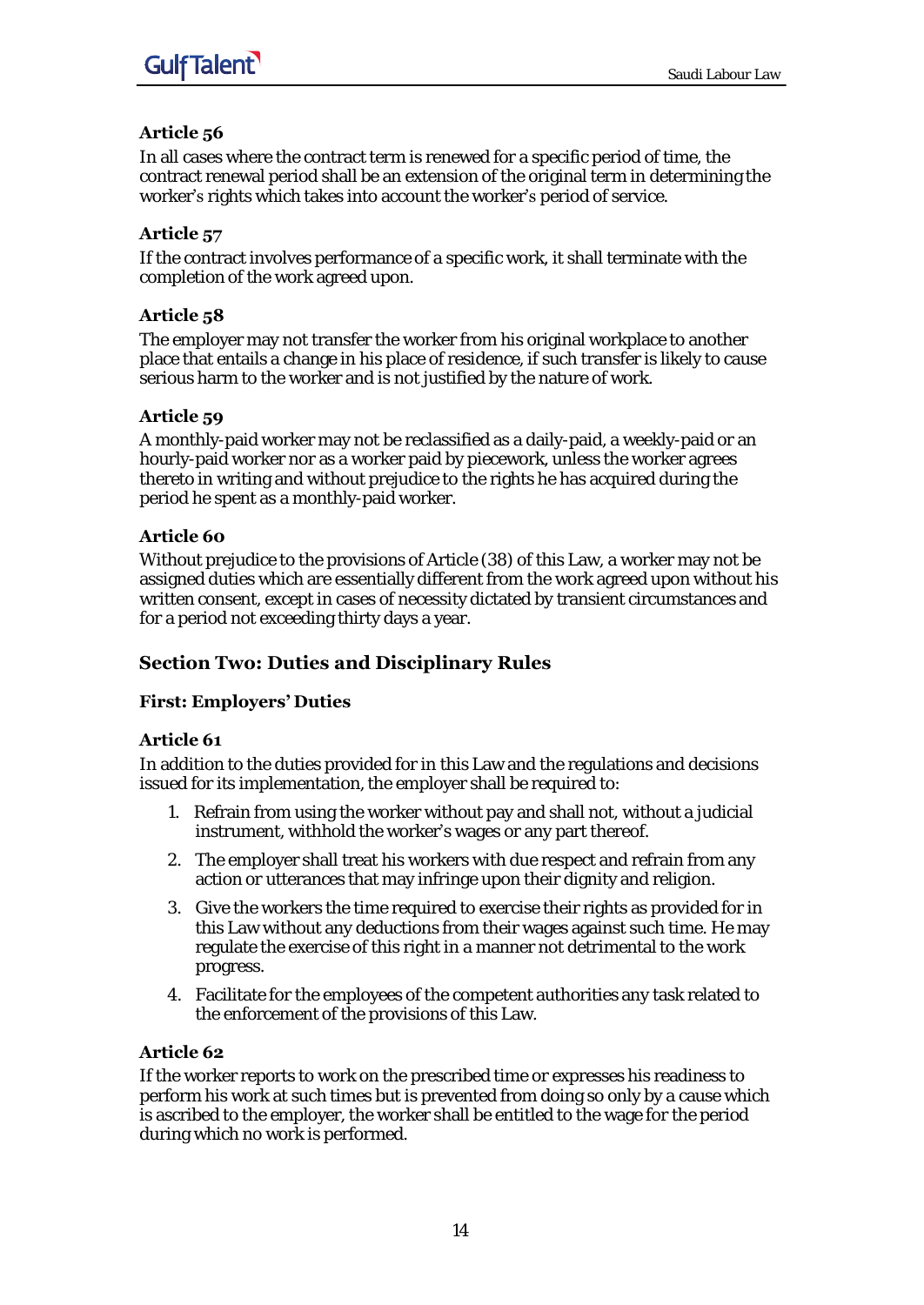The employer, his agents, or any person having authority over the workers shall forbid entry of any illegal substances into the places of work. Anyone who is found in possession of or consumes such substance shall be subject to the punishments provided for in this Law on, without prejudice to the other punishments provided for in Shari'ah.

#### **Article 64**

Upon expiration of the work contract, the employer shall be required to:

- 1. Give the worker, upon his request and free of charge, a certificate of work experience, indicating date of his employment, date of end of work, his profession, and the last wage received. If the certificate contains any remarks that are prejudicial to the worker's reputation or likely to limit his employment chances, the reasons shall be given.
- 2. Return to the worker all certificates and documents he had submitted.

#### **Second: Worker's Duties**

#### **Article 65**

In addition to the duties provided for in this Law and the regulations and decisions in implementation thereof, the worker shall be required to:

- 1. Perform the work in accordance with the trade practice and the employer's instructions provided that such instructions do not conflict with the contract, the law or public morality and that they do not expose him to any undue hazards.
- 2. Take due care of the employer's machinery, tools, supplies and raw materials placed at his disposal or in his custody and return to the employers the unused materials.
- 3. Abide by proper conduct and ethical norms during work.
- 4. Extend all assistance and help without making it contingent on additional pay in cases of disasters or hazards threatening the workplace or the persons working therein.
- 5. Undergo, upon the employer's request, the medical examinations required prior to or during employment to ensure that he is free from occupational or communicable diseases.
- 6. Keep confidential the technical, trade and industrial secrets of the products or which he directly or indirectly contributed to their production, as well as all trade secrets related to the work or the firm, the disclosure of which is likely to cause damage to the employer's interests.

#### **Third: Disciplinary Rules**

#### **Article 66**

The disciplinary penalties that the employer may inflict on the worker:

- 1. Warning.
- 2. Fines.
- 3. Withholding allowance or postponing it for a period not exceeding one year if prescribed by the employer.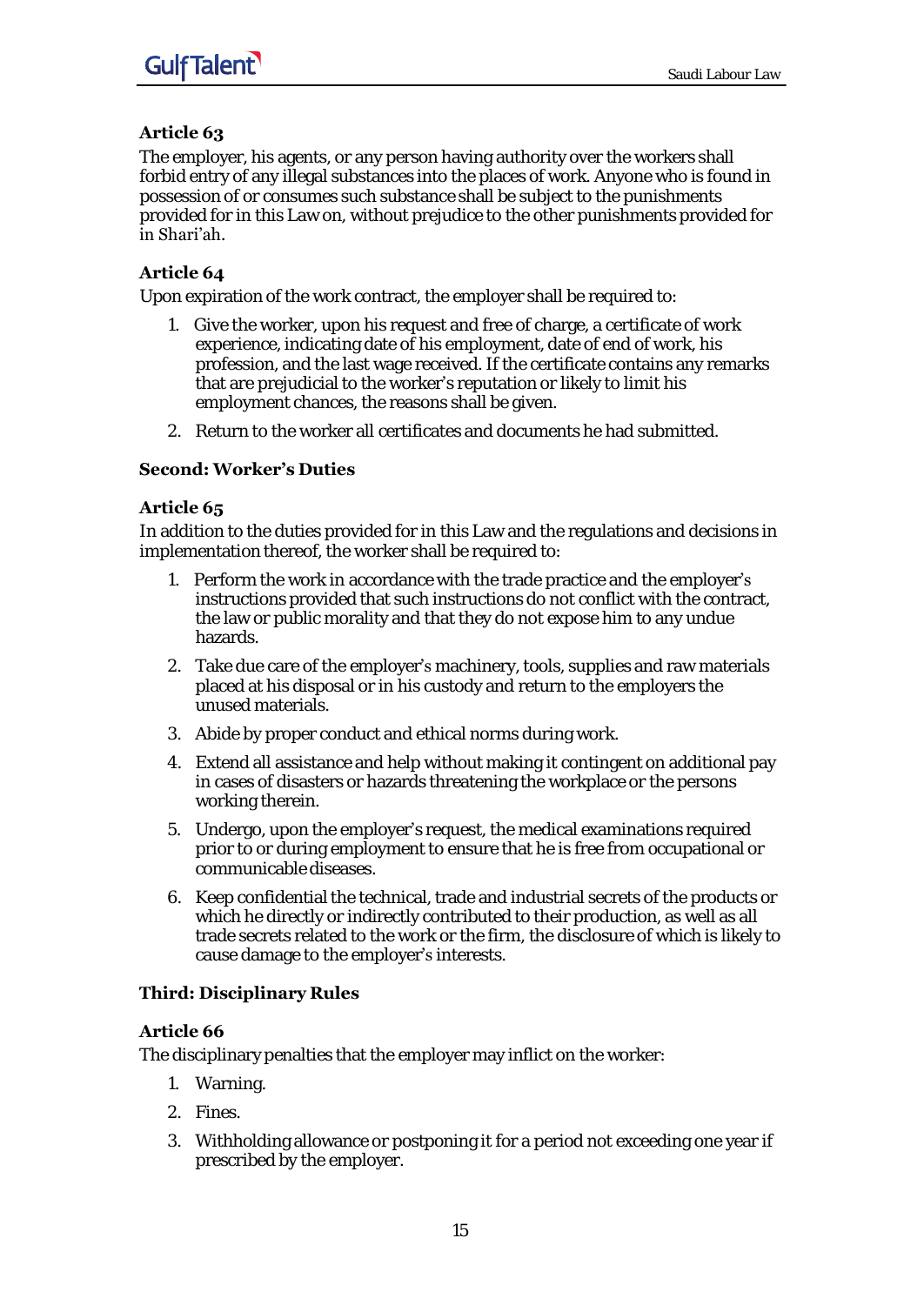- 4. Postponement of promotion for a period not exceeding one year if prescribed by the employer.
- 5. Suspension from work and withholding of wages.
- 6. Dismissal from work in cases set forth by the law.

An employer may not inflict on a worker a penalty not provided for in this Law or in the work organization regulation.

#### **Article 68**

The penalty shall not be made harsher in the event of repeated violation if one hundred eighty days have elapsed since the previous violation was committed, calculated from the date the worker is informed of the penalty for that violation.

#### **Article 69**

A worker may not be accused of any offence discovered after the elapse of more than thirty days, nor shall he be subjected to a disciplinary penalty after the elapse of more than thirty days from conclusion of the investigation and establishment of the worker's guilt.

#### **Article 70**

A worker may not be subjected to disciplinary penalty for an act committed outside the workplace unless such act is related to the job, the employer or the manager incharge.

Nor may a worker be fined for a single violation an amount in excess of a five-day wage, and no more than one penalty shall be applied for the same violation. No more than a five-day wage shall be deducted from his wages in one month in payment of fines, or his suspension from work without pay may not exceed five days a month.

#### **Article 71**

A disciplinary action may not be imposed on a worker except after notifying him in writing of the allegations, interrogating him, hearing his defence and recording the same in minutes to be kept in his file. The interrogation may be verbal in minor violations the penalty for which does not go beyond a warning or a deduction of a one-day salary. This shall be recorded in minutes.

#### **Article 72**

The worker shall be notified in writing of the decision of imposing the penalty on him. If he refuses to receive the same or if he is absent, the notice shall be sent to the address shown in his file by registered mail. The worker may object to the decision of imposing the penalty upon him within fifteen days, excluding official holidays, from the date of notifying him of the final decision. The objection shall be filed with the Commission for the

Settlement of Labor Disputes which shall be required to issue its decision within thirty days from the date of registering the objection.

#### **Article 73**

Fines imposed on the workers shall be entered in a special record, showing the worker's name, his wages, the amount of the fine, reasons and date of the fine. Such fines may not be disposed of except for the benefit of the firm's workers, upon the Ministry's approval.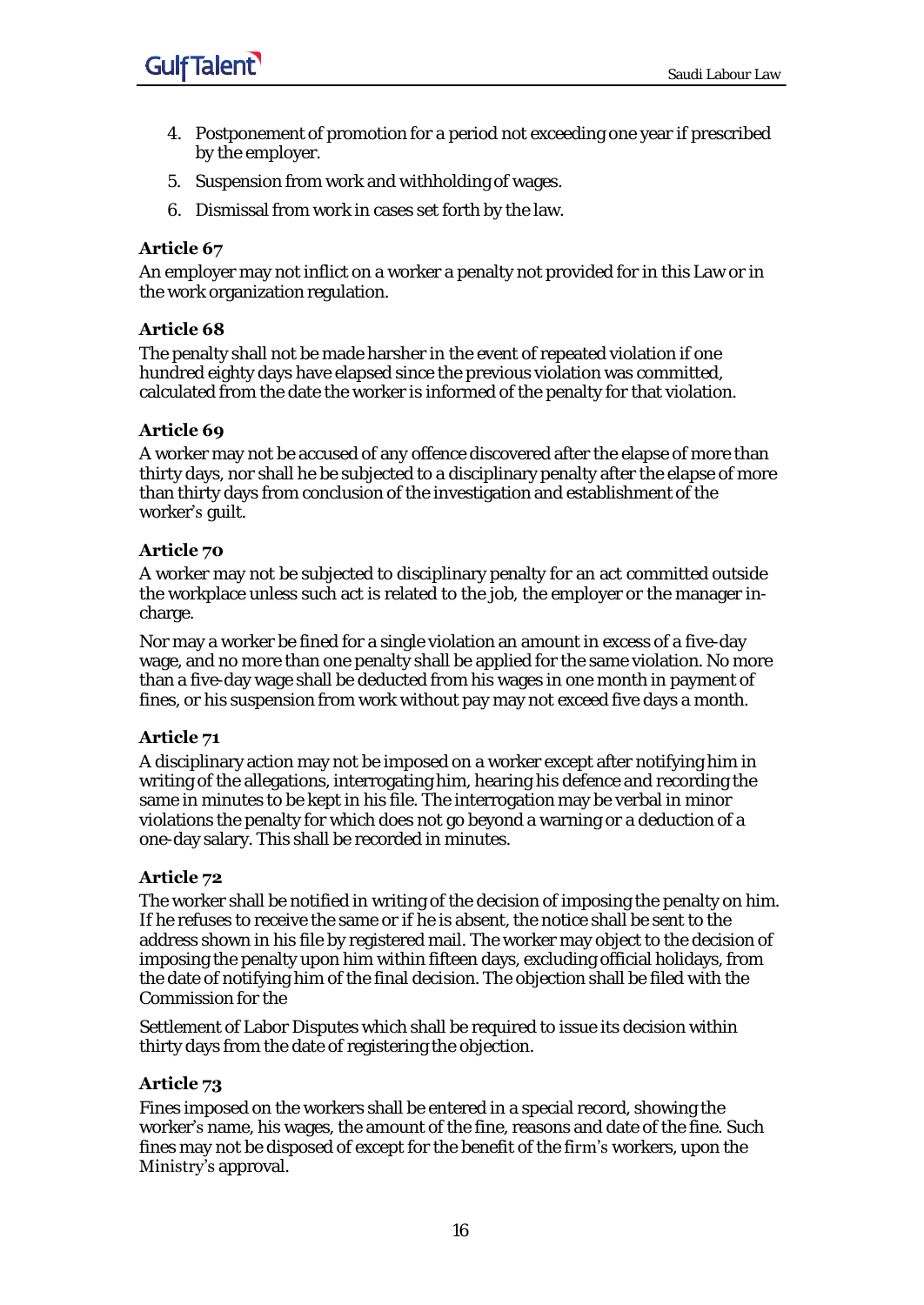# **Section Three: Termination of Work Contract**

# **Article 74**

A work contract shall terminate in the following cases:

- 1. If both parties agree to terminate it, provided that the worker's consent be in writing.
- 2. If the term specified in the contract expires, unless the contract has been explicitly renewed in accordance with the provisions of this Law in which case it shall remain in force until the expiry of its term.
- 3. At the discretion of either party in indefinite term contracts.
- 4. The worker attains the age of retirement, which is sixty years for males and fifty five years for females, unless the two parties agree upon continuing work after this age. The retirement age may be reduced in cases of early retirement as provided for in the work organization regulation. If it is a fixed-term work contract which extends beyond the retirement age, it shall terminate at the end of its term.
- 5. Force majeure.

The provisions of Paragraph (4) of this Article shall apply two years after this Law enters into force.

#### **Article 75**

If the contract is of an indefinite term, either party may terminate it for a valid reason to be specified in a written notice to be served to the other party at least thirty days prior to the termination date if the worker is paid monthly and not less than fifteen days for others.

#### **Article 76**

If the party terminating the contract does not observe the period provided for in Article (75) of this Law, such party shall be required to pay the other party compensation equal to the worker's wage for the duration of the notice or the balance thereof. The last wage received by the worker shall serve as the basis for estimating the compensation for workers who are paid by the time frame criterion. For workers who are paid by another criterion, the estimation shall take into account the provisions of Article (96) of this Law.

#### **Article 77**

If the contract is terminated for an invalid reason, the party who is harmed by such termination shall be entitled to indemnity to be assessed by the Commission for the Settlement of Labor Disputes, taking into account the termination circumstances and actual and potential material and moral damages sustained.

#### **Article 78**

A worker who has been dismissed from work without valid reason may demand reinstatement. Such claims shall be considered in accordance with the provisions of this Law and the Litigation Regulations before the Commissions for the Settlement of Labor Disputes.

#### **Article 79**

A work contract shall not expire by the death of the employer unless his person has been taken into consideration in concluding the contract, but shall expire with the death or incapacity of the worker in accordance with a medical report approved by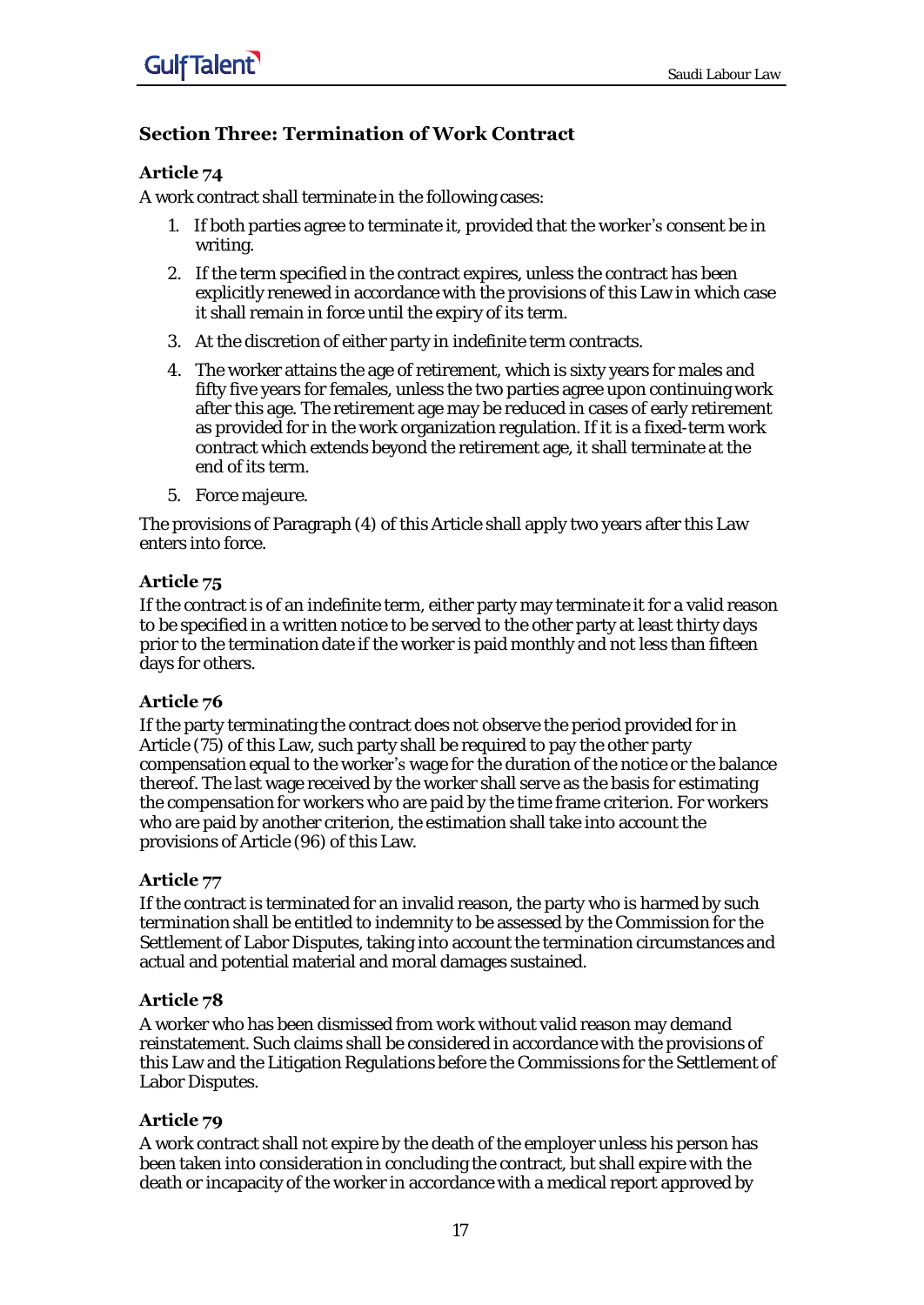the competent health authority or the authorized physician designated by the employer.

# **Article 80**

An employer may not terminate the contract without an award, advance notice or indemnity except in the following cases, and provided that he gives the worker a chance to state his reasons for objecting to the termination:

- 1. If, during or by reason of the work, the worker assaults the employer, the manager in-charge or any of his superiors.
- 2. If the worker fails to perform his essential obligations arising from the work contract, or to obey legitimate orders, or if, in spite of written warnings, he deliberately fails to observe the instructions related to the safety of work and workers as may be posted by the employer in a prominent place.
- 3. If it is established that the worker has committed a misconduct or an act infringing on honesty or integrity.
- 4. If the worker deliberately commits any act or default with the intent to cause material loss to the employer, provided that the latter shall report the incident to the appropriate authorities within twenty-four hours from being aware of such occurrence.
- 5. If the worker resorts to forgery in order to obtain the job.
- 6. If the worker is hired on probation.
- 7. If the worker is absent without valid reason for more than twenty days in one year or for more than ten consecutive days, provided that the dismissal be preceded by a written warning from the employer to the worker if the latter is absent for ten days in the first case and for five days in the second.
- 8. If the worker unlawfully takes advantage of his position for personal gain.
- 9. If the worker discloses work- related industrial or commercial secrets.

#### **Article 81**

Without prejudice to all of his statutory rights, a worker may leave his job without notice in any of the following cases:

- 1. If the employer fails to fulfil his essential contractual or statutory obligations towards the worker.
- 2. If the employer or his representative resorts to fraud at the time of contracting with respect to the work conditions and circumstances.
- 3. If the employer assigns the worker, without his consent, to perform a work which is essentially different from the work agreed upon and in violation of provisions of Article (60) of this Law.
- 4. If the employer, a family member or the manager in-charge commits a violent assault or an immoral act against the worker or any of his family members.
- 5. If the treatment by the employer or the manager in-charge is characterized by cruelty, injustice or insult.
- 6. If there exists in the workplace a serious hazard threatening the safety or health of the worker, provided that the employer is aware thereof but fails to take measures indicating its removal.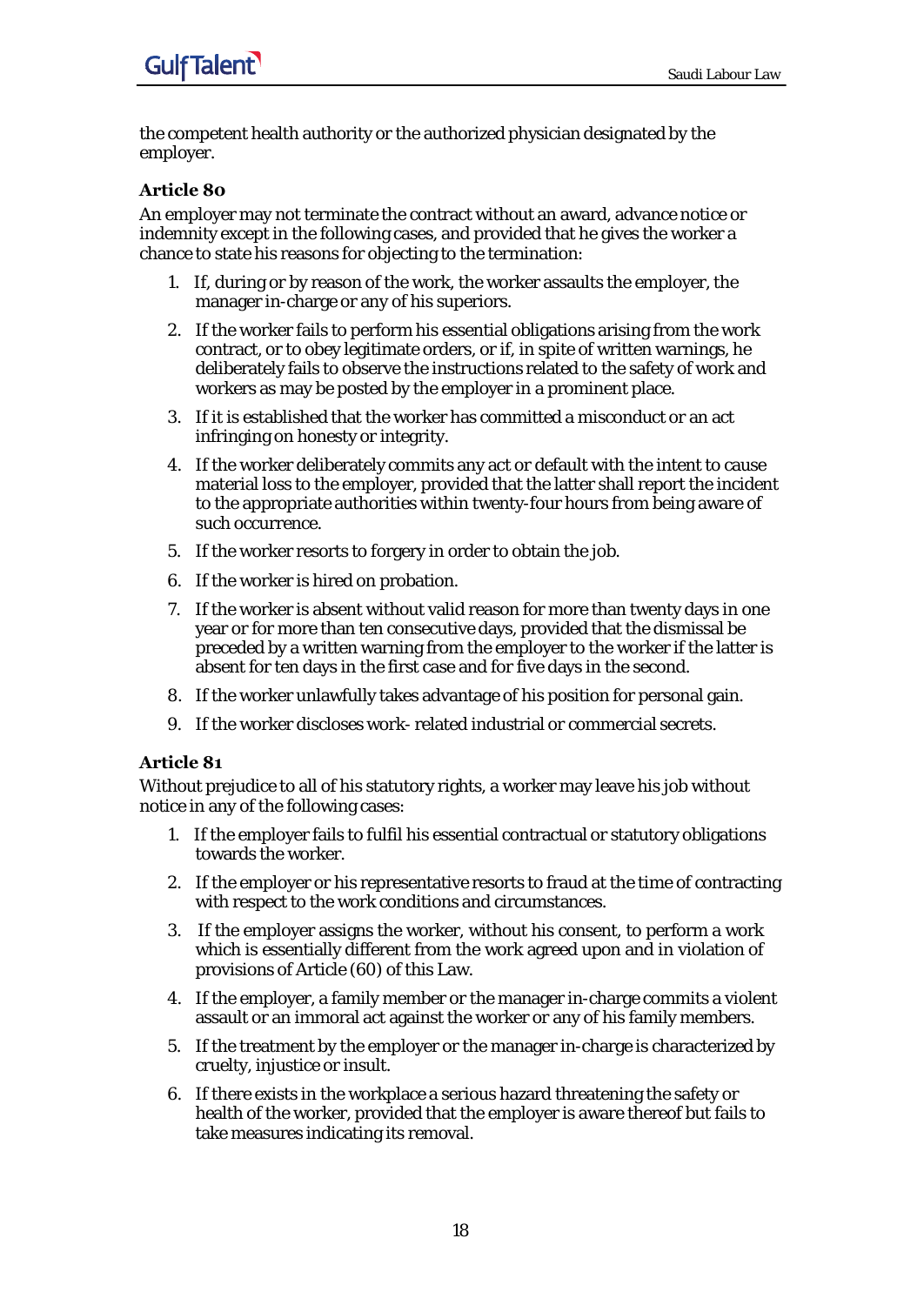7. If the employer or his representative, through his actions and particularly his unjust treatment or violation of the terms of the contract, has caused the worker to appear as the party terminating the contract.

#### **Article 82**

An employer may not terminate the worker's services on account of illness prior to availing him of the period designated for sick leave as provided for in this Law. The worker may request that his sick leave be combined with his annual leave.

#### **Article 83**

If the work assigned to the worker allows him to get acquainted with the employer's customers, or to have access to his business secrets, the employer may require the worker in the contract not to compete with him or reveal his secrets upon expiration of the contract. For this condition to be valid, it shall be in writing and specific in terms of time, place and type of work and to the extent required to protect the legitimate interests of the employer. In all cases, the duration of such agreement shall not exceed two years from the date of termination of the relationship between the two parties.

# **Section Four: End-of-Service Award**

#### **Article 84**

Upon the end of the work relation, the employer shall pay the worker an end-ofservice award of a half-month wage for each of the first five years and a one-month wage for each of the following years. The end-of-service award shall be calculated on the basis of the last wage and the worker shall be entitled to an end-of-service award for the portions of the year in proportion to the time spent on the job.

#### **Article 85**

If the work relation ends due to the worker's resignation, he shall, in this case, be entitled to one third of the award after a service of not less than two consecutive years and not more than five years, to two thirds if his service is in excess of five successive years but less than ten years and to the full award if his service amounts to ten or more years.

#### **Article 86**

As an exception to the provision of Article (8) of this Law, it may be agreed that the wage used as a basis for calculating the end-of-service award does not include all or some of the commissions, sales percentages, and similar wage components paid to the worker which are by their nature subject to increase or decrease.

#### **Article 87**

As an exception to the provisions of Article (85) of this Law, the worker shall be entitled to the full award if he leaves the work due to a force majeure beyond his control. A female worker shall likewise be entitled to the full award if she ends her contract within six months from the date of her marriage or three months from the date of giving birth.

#### **Article 88**

Upon the end of the worker's service, the employer shall pay his wages and settle his entitlements within a maximum period of one week from the date of the end of the contractual relation. If the worker ends the contract, the employer shall settle all his entitlements within a period not exceeding two weeks. The employer may deduct any work-related debt due to him from the worker's entitlements.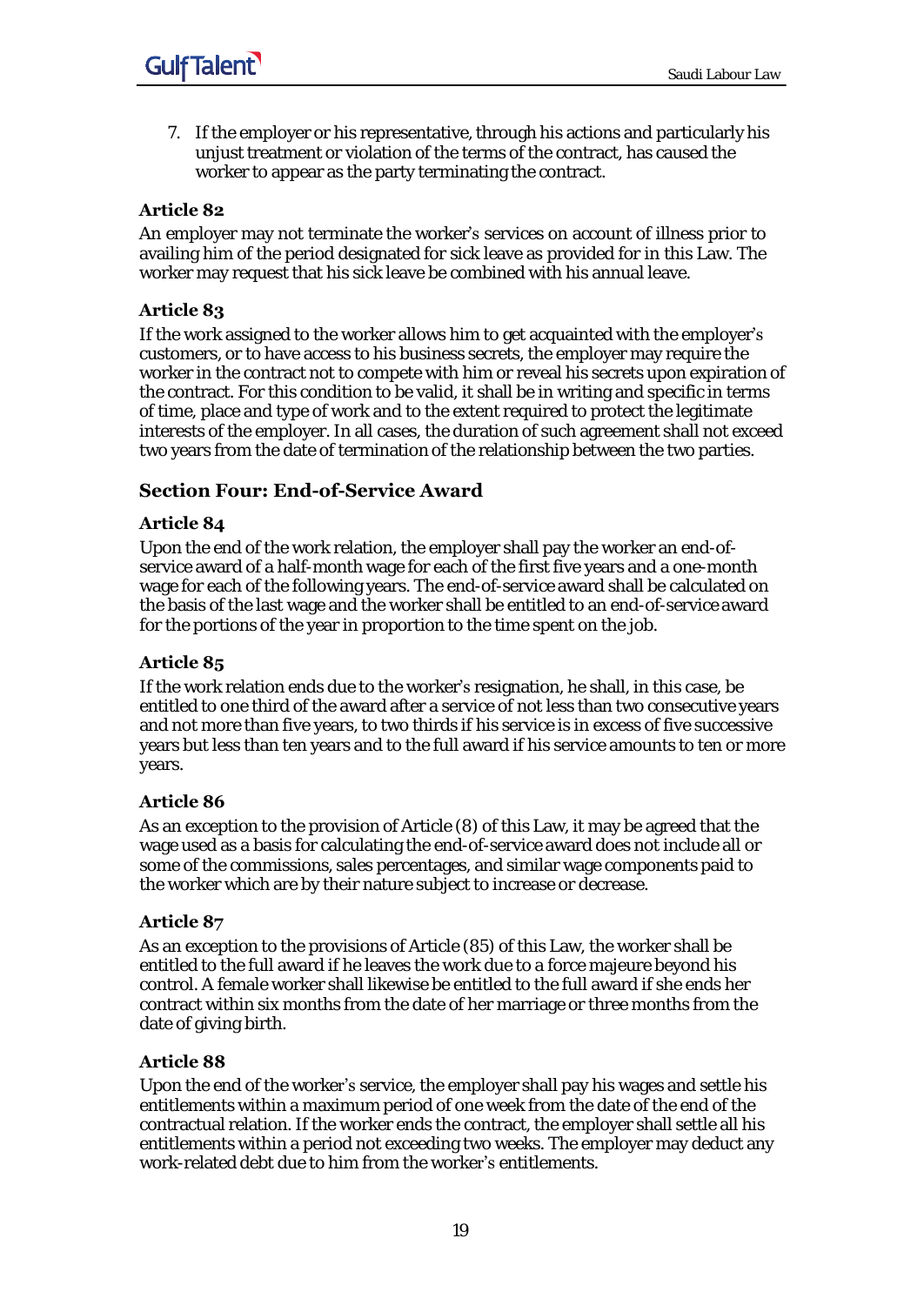# **Chapter VI: Work Conditions and Circumstances**

# **Section One: Wages**

# **Article 89**

The Council of Ministers may, when necessary and upon a proposal by the Minister, set a minimum wage.

#### **Article 90**

- 1. The worker's wages and all other entitlements shall be paid in the Country's official currency. Wages shall be paid during working hours and at the workplace in accordance with the following provisions:
	- Workers paid on a daily basis shall be paid at least once a week.
	- Workers paid on a monthly basis shall be paid once a month.
	- If the work is done by the piece and requires a period of more than two weeks, the worker shall receive a payment each week commensurate with the completed portion of the work. The balance of the wage shall be paid in full during the week following delivery of the work.
	- In cases other than the above, the worker's wages shall be paid at least once a week.
- 2. Wages may be paid through accredited banks in the Kingdom, with the consent of the worker, provided that their due dates do not exceed the dates specified above.

# **Article 91**

- 1. If the worker, as a result of his own fault or violation of the employer's instructions and not as a result of a third party's fault or a force majeure, causes loss, damage or destruction to machineries or products owned by the employer while in his custody, the employer may deduct from the worker's wage the amount necessary for repair or restoration to the original condition, provided that such deductions do not exceed a five-day wage per month. The employer may file a grievance, if necessary, demanding more deductions if the worker has other properties from which collections may be made. The worker may file a grievance with the Commission for the Settlement of Labor Disputes regarding the allegations levelled at him or the employer's estimation of the damages. If the Commission rules that the employer is not entitled to claim such deductions or if it awards the employer a lower amount, the employer shall return to the worker the amounts unjustifiably deducted, within seven days from the date of the award.
- 2. Either party shall file its grievance within fifteen work days; otherwise, it shall forfeit his right thereto. For the employer, the date of filing the grievance shall be from the date the occurrence is discovered, and for the worker from the date of his notification of the same by the employer.

# **Article 92**

No amount shall be deducted from the worker's wages against private rights without his written consent, except in the following cases:

1. Repayment of loans extended by the employer, provided that such deductions do not exceed 10% of his wage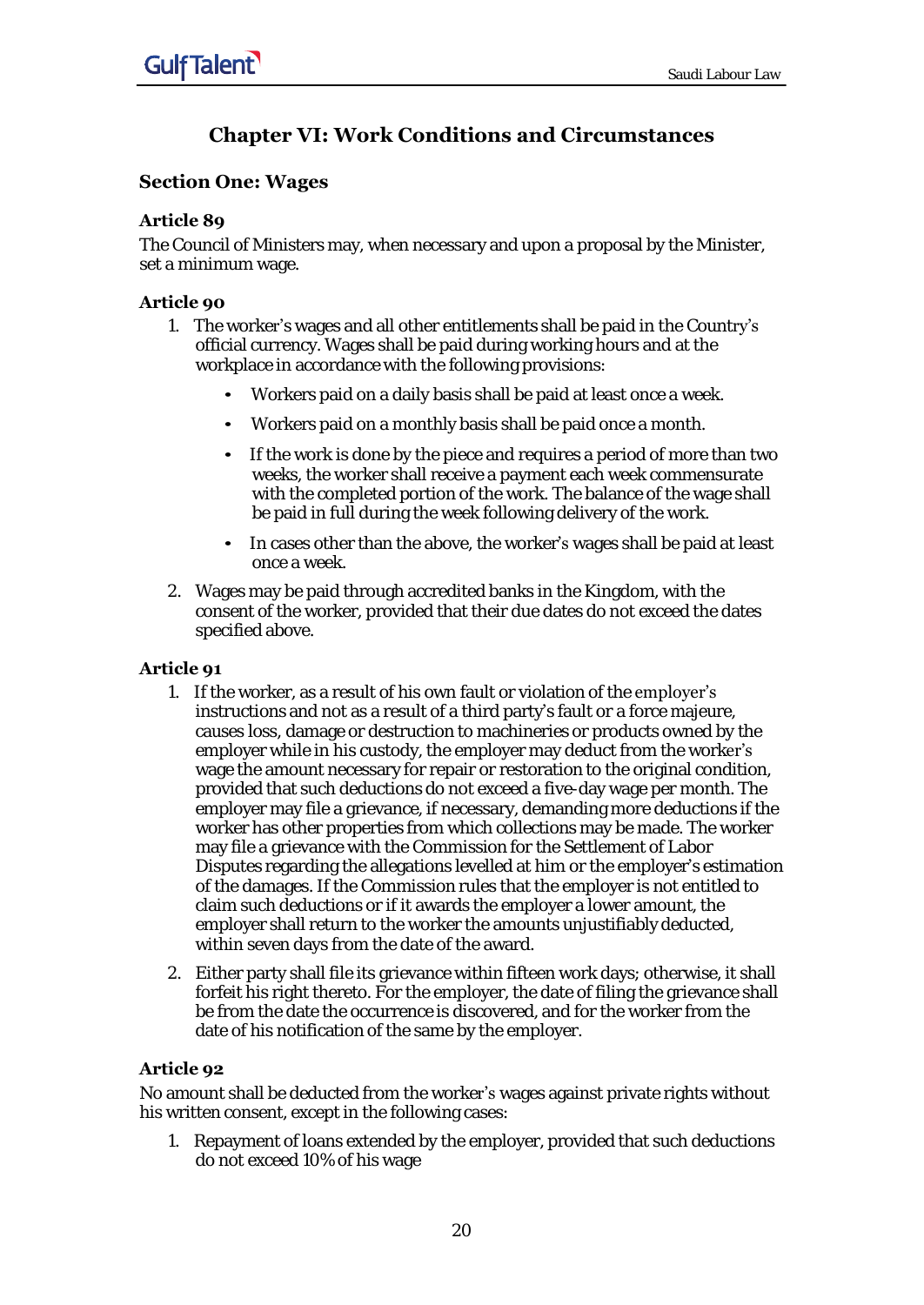- 2. Social insurance or any other contributions due on the workers as provided for by law
- 3. Worker's contributions to thrift funds or loans due to such funds
- 4. Instalments of any scheme undertaken by the employer involving home ownership programs or any other privilege
- 5. Fines imposed on the worker on account of violations committed, as well as deductions made for damages caused
- 6. Any debt collected in implementation of a judicial judgment, provided that the monthly deduction shall not exceed one quarter of the worker's wage, unless the judgment provides otherwise. First to be collected is alimony, followed by food, clothing and accommodation debts, before other debts.

In all cases, deductions made may not exceed half the worker's due wage, unless the Commission for the Settlement of Labor Disputes determines that further deductions can be made or that the worker is in need of more than half his wage. In the latter case, the worker may not be given more than three quarters of his wage.

#### **Article 94**

- 1. If any amount is deducted from the worker's wages for reasons other than those specified in this Law without his written consent, or if the employer delays, without a valid justification, payment of the worker's wages beyond the due date set forth in the Law, the worker, his representative or the head of the competent Labor Office may submit a request to the Commission for the Settlement of Labor Disputes to order the employer to return to the worker any wrongfully-deducted amounts or to pay him his outstanding wages.
- 2. The said Commission may, if it establishes that the employer has unjustifiably deducted the said amounts or delayed the payment of the wages, impose on the employer a fine not exceeding twice the amount deducted from the worker's wage or twice the outstanding wages.

# **Article 95**

- 1. If the work contract or the work organization regulation does not provide for the wage binding on the employer, the wage estimated for the same type of work in the firm, if any, shall be adopted; otherwise, the wage shall be estimated in accordance with the profession's norms at the place where the work is performed. In the absence of such norms, the Commission for Settlement of Labor Disputes shall estimate the wage in accordance with the dictates of justice.
- 2. The same shall also apply in determining the type and scope of the service that the worker is required to render.

# **Article 96**

- 1. If the worker's wage is determined on the basis of piecework or productivity, the average wage which the worker receives for his actual workdays during the last year of his service shall be used as the basis for calculating any entitlements determined for the worker under this Law.
- 2. If the entire wage is the amounts received as commissions, a percentage of sales or the like which are by nature subject to increases or decreases, the daily average wage shall be calculated on the basis of the amounts the worker receives for the actual work days, divided by them.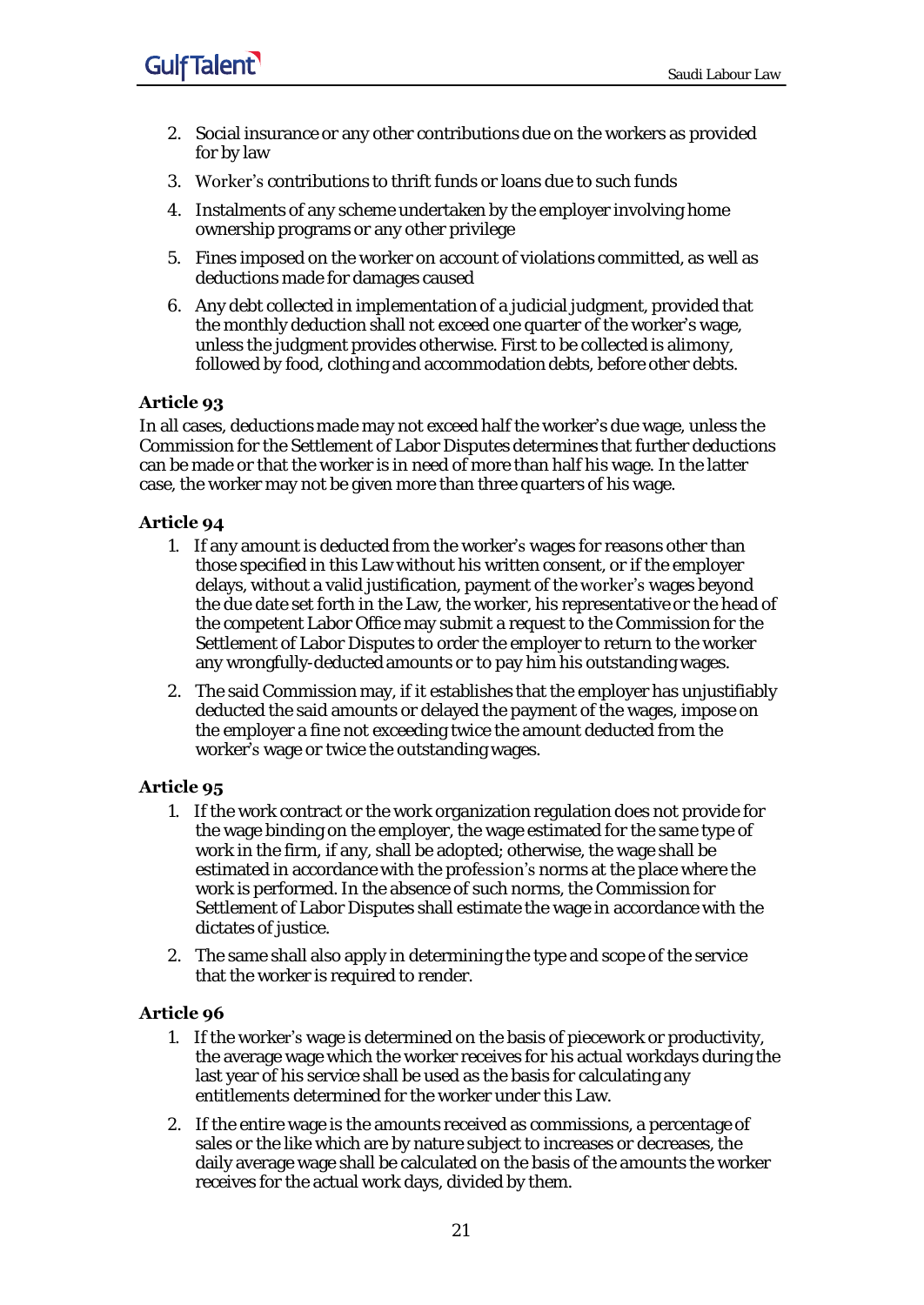If a worker is detained or taken into custody by the competent authorities in cases related to work or occasioned by it, the employer shall continue to pay the worker 50% of the wage until the case is decided, provided that the period of detention or custody shall not exceed one hundred eighty days. If said period exceeds that, the employer shall not be required to pay any portion of the wage for the excess period. If the worker is acquitted or the investigation is closed for lack of evidence or invalidity thereof, the employer shall return to the worker the amount previously deducted from his wage. However, if he is convicted, none of the payments made shall be recovered unless the judgment provides otherwise.

# **Section Two: Working Hours**

# **Article 98**

A worker may not actually work for more than eight hours a day if the employer uses the daily work criterion or more than forty-eight hours a week if he uses the weekly criterion. During the month of Ramadan, the actual working hours for Muslims shall be reduced to a maximum of six hours a day or thirty-six hours a week.

# **Article 99**

The number of working hours provided for in Article (98) of this Law may be raised to nine hours a day for certain categories of workers or in certain industries and jobs where the worker does not work continuously.It may likewise be reduced to seven hours a day for certain categories of workers or in certain hazardous or harmful industries or jobs. Categories of workers, industries and jobs referred to shall be determined pursuant to a decision by the Minister.

# **Article 100**

In firms where work is done in shifts, an employer may, with the Ministry's approval, increase the number of working hours to more than eight hours a day or forty eight hours a week, provided that the average working hours in three weeks time shall not be more or less than eight hours a day or forty eight hours a week.

# **Section Three: Rest Periods and Weekly Rest Days**

# **First: Rest Periods**

# **Article 101**

Working hours and rest periods during the day shall be scheduled so that no worker shall work for more than five consecutive hours without a break of no less than thirty minutes each time during the total working hours for rest, prayer and meals, provided that a worker shall not remain at the workplace for more than eleven hours a day.

# **Article 102**

The periods designated for rest, prayers and meals shall not be included in the actual working hours. During such periods, the worker shall not be under the employer's authority. The employer shall not require the worker to remain at the workplace during such breaks.

# **Article 103**

The Minister may specify, pursuant to a decision by him, the cases and jobs where work shall, for technical reasons or operational conditions, continue without breaks.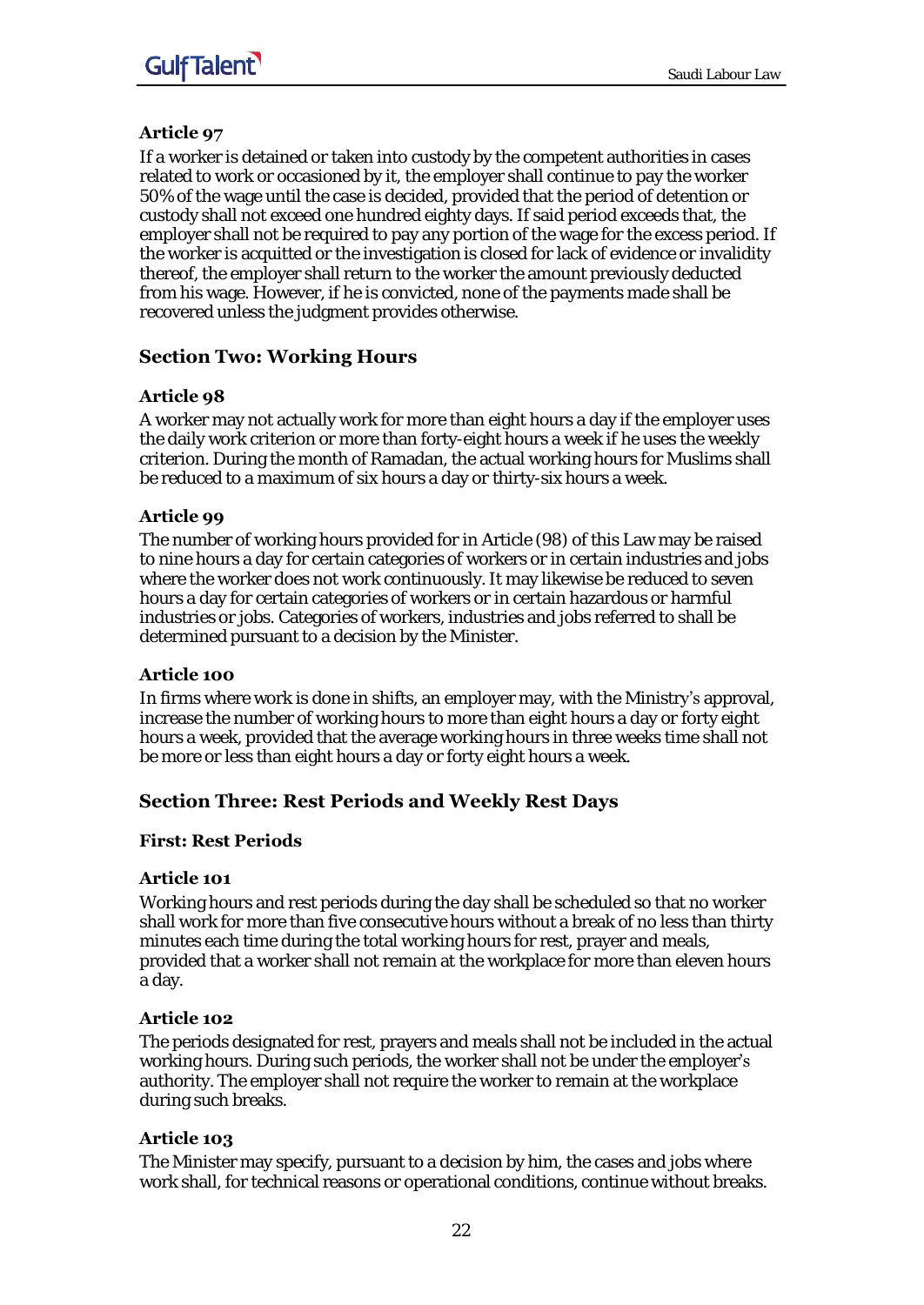In such cases and jobs, the employer shall allow prayer, meal and rest periods to be scheduled during working hours by the management of the firm.

#### **Second: Weekly Rest Days**

#### **Article 104**

1. Friday shall be the weekly rest day for all workers.

After proper notification of the competent labor office, the employer may replace this day for some of his workers by any other day of the week. The employer shall allow the workers to perform their religious obligations. The weekly rest day may not be compensated by cash.

2. The weekly rest day shall be at full pay and shall not be less than twenty-four consecutive hours.

#### **Article 105**

As an exception to the provisions of Article (104) of this Law, in remote areas and in jobs where the nature of work and operational conditions require continuous work, weekly rest periods accruing to the worker may be consolidated for up to eight weeks if the employer and the workers agree to that effect, subject to the Ministry's approval. In calculating the consolidated weekly rest periods, it shall be taken into consideration that said periods begin at the hour the workers arrive at the nearest city with transportation services and end at the hour the workers return to it.

#### **Article 106**

An employer may not comply with the provisions of Articles (98), (101) and

Paragraph (1) of Article (104) of this Law, in the following cases:

- 1. Annual inventory activities, preparation of the budget, liquidation, closing of accounts and preparations for discount and seasonal sales, provided that the number of days during which the workers work shall not exceed thirty days a year.
- 2. If the work is intended to prevent a hazardous accident, remedy its impact or avoid an imminent loss of perishable materials.
- 3. If the work is intended to meet unusual work pressure.
- 4. Eids, other seasons, occasions and seasonal activities specified pursuant to a decision by the Minister.

In all of the above cases, the actual working hours shall not exceed ten hours a day or sixty hours a week. The maximum overtime hours allowed per year shall be determined by a decision of the Minister.

#### **Article 107**

- 1. The employer shall pay the worker for overtime working hours an additional amount equal to the hourly wage plus 50% of his basic wage.
- 2. If the firm is operated on the basis of weekly working hours, the hours in excess of the hours taken as the criterion shall be deemed overtime hours.
- 3. All working hours performed during holidays and Eids shall be deemed overtime hours.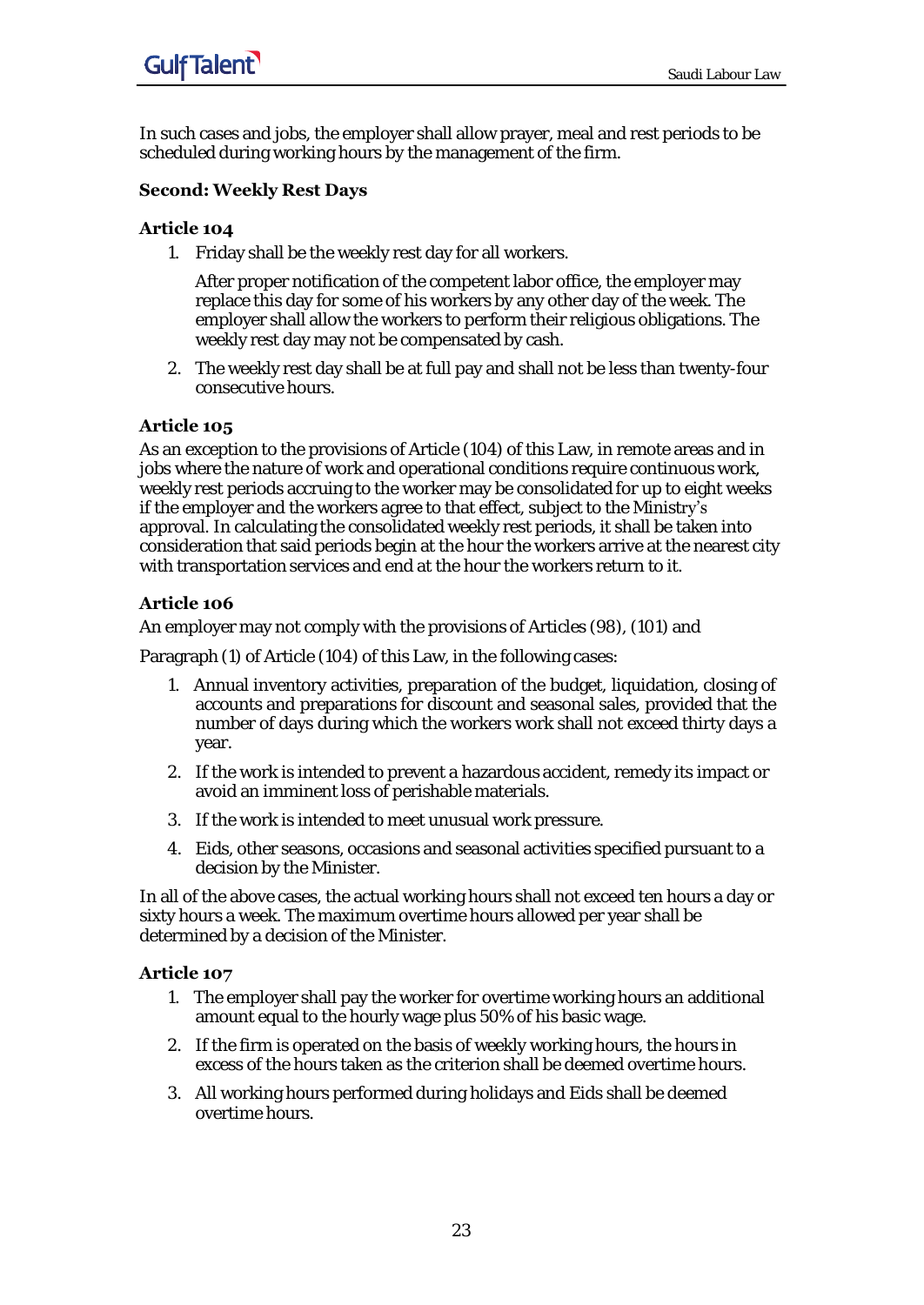The provisions of Articles (98) and (101) of this Law shall not apply to the following cases:

- 1. Persons occupying high positions of authority in management and policy, if such positions grant the persons occupying them authority over workers.
- 2. Preparatory or supplemental works which must be completed before or after commencement of work.
- 3. Work that is intermittent by necessity.
- 4. Guards and janitors, excluding civil security guards.

The Regulations shall specify the jobs listed under paragraphs (2), (3) and (4) of this Article and their maximum working hours.

# **Section Four: Leaves**

#### **Article 109**

- 1. A worker shall be entitled to a prepaid annual leave of not less than twenty one days, to be increased to a period of not less than thirty days if the worker spends five consecutive years in the service of the employer.
- 2. A worker shall enjoy his leave in the year it is due. He may not forgo it or receive cash in lieu during his period of service. The employer may set the dates of such leave according to work requirements or may grant them in rotation to ensure smooth progress of work. The employer shall notify the worker of the date of his leave in sufficient time of not less than thirty days.

#### **Article 110**

- 1. A worker may, with the employer's approval, postpone his annual leave or days thereof to the following year.
- 2. An employer may postpone, for a period of not more than ninety days, the worker's leave after the end of the year it is due if required by work conditions. If work conditions require extension of the postponement, the worker's consent must be obtained in writing. Such postponement shall not, however, exceed the end of the year following the year the leave is due.

#### **Article 111**

A worker shall be entitled to a wage for the accrued days of the leave if he leaves the work without using such leave. This applies to the period of work for which he has not used his leave. He is also entitled to a leave pay for the parts of the year in proportion to the part he spent at work.

#### **Article 112**

Each worker shall be entitled to full-pay leave on Eids and occasions specified in the Regulations.

#### **Article 113**

A worker shall be entitled to one day of paid leave in the case of childbirth and three days for marriage or in the case of the death of a spouse or one of his ascendants and descendants.

The employer may request supporting documents for cases referred to.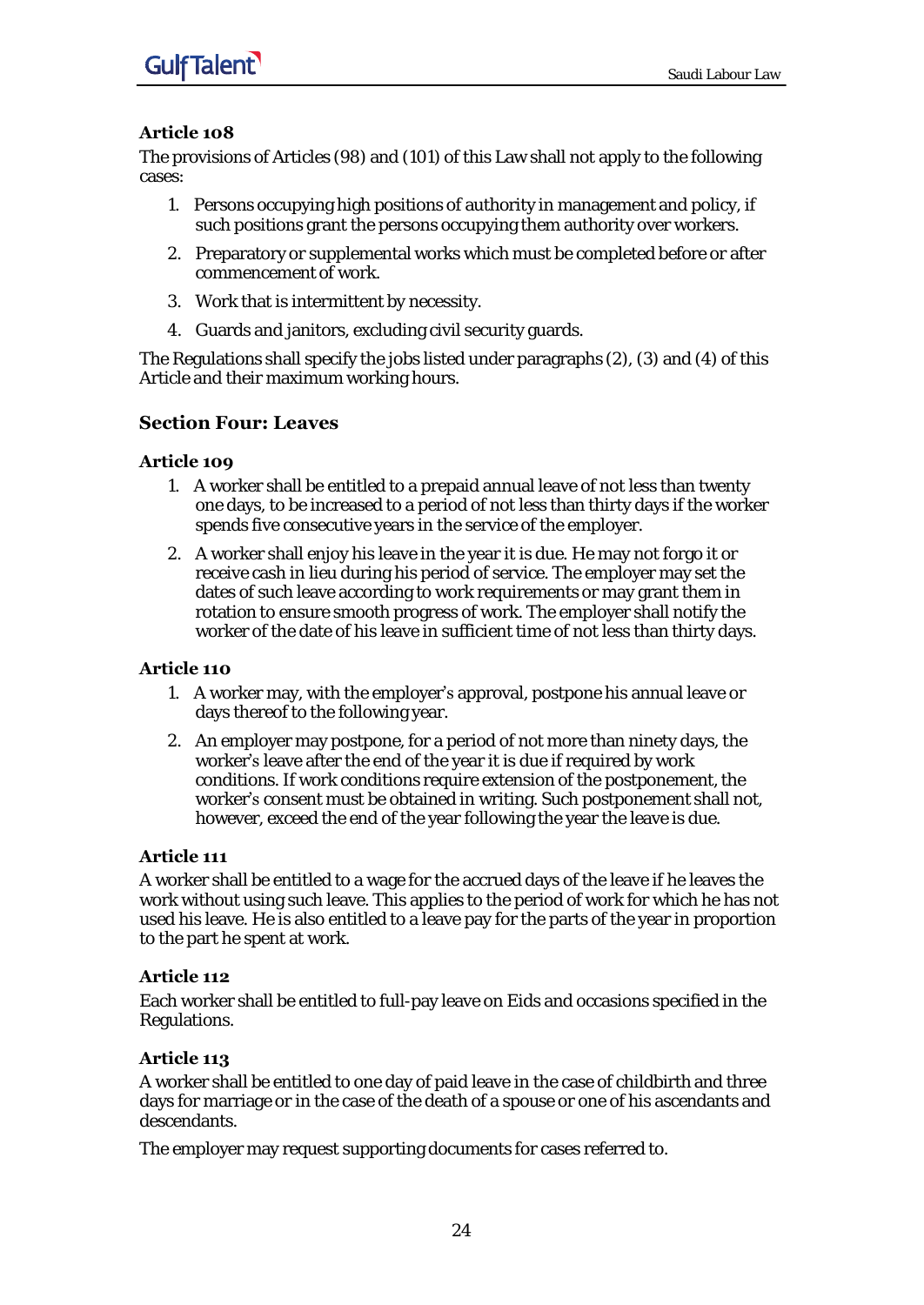A worker shall be entitled to a paid leave of not less than ten days and not more than fifteen days, including Eid Al-Adha holiday, to perform Hajj only once during his service if he has not performed it before. To be eligible for this leave, the worker must have spent at least two consecutive years of service with the employer. The employer may determine the number of workers who shall be given this leave annually in accordance with work requirements.

# **Article 115**

A worker enrolled in an educational institution shall have the right to a fully paid leave to sit for an examination of an unrepeated year. Days of leave shall be based on the actual number of the examination days.

However, for the examinations of a repeated year, the worker shall be entitled to unpaid leave to sit for the examinations. The employer may require the worker to submit documents in support of the leave application as well as proof of having taken the examination. The worker shall apply for the leave at least fifteen days ahead of the due date. Without prejudice to disciplinary action, the worker shall be denied the wage if it is proven that he had not taken the examination.

# **Article 116**

A worker, subject to the employer's approval, may obtain leave without pay for duration to be agreed upon by the two parties. The work contract shall be deemed suspended for the duration of the leave in excess of twenty days, unless both parties agree otherwise.

# **Article 117**

A worker whose illness has been proven shall be eligible for a paid sick leave for the first thirty days, three quarters of the wage for the next sixty days and without pay for the following thirty days, during a single year, whether such leaves are continuous or intermittent.

A single year shall mean the year which begins from the date of the first sick leave.

# **Article 118**

A worker may not work for another employer, while enjoying any of his leaves provided for in this Section. If the employer proves that the worker has violated this provision, he may deprive him of his wages for the duration of the leave or recover any wages previously paid to him.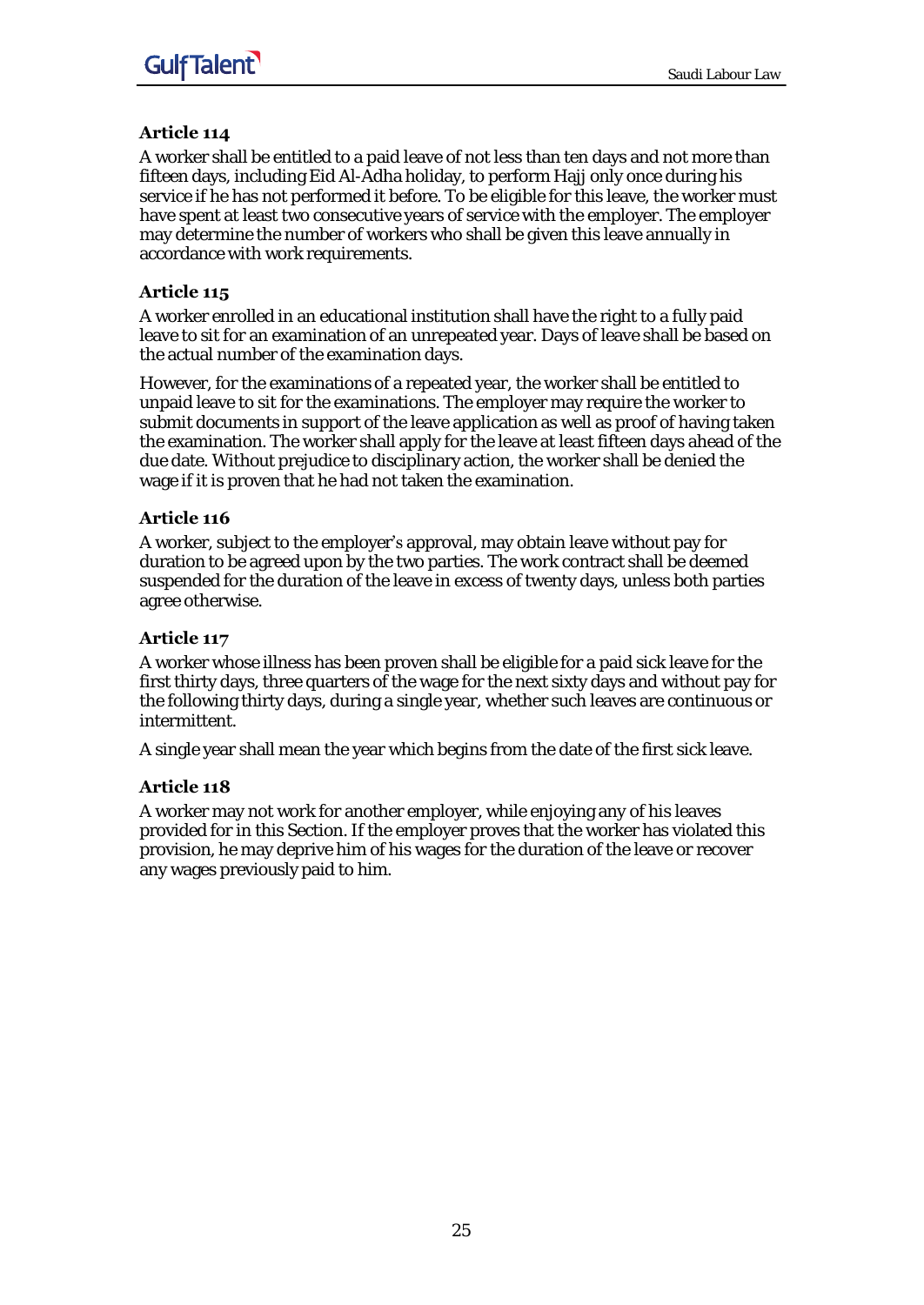# **Chapter VII: Part-Time Work**

# **Article 119**

Full-time workers who are affected by a collective temporary reduction in their normal working hours for economic, technical or structural reasons shall not be considered part-time workers.

# **Article 120**

The Minister shall issue the necessary rules and controls for organizing part-time work, indicating therein the obligations of the part-time workers and employers. To the exclusion of the protection extended to the similar full-time workers in terms of occupational health and safety and work injuries, the provisions of this Law shall apply only to the extent determined by the Minister.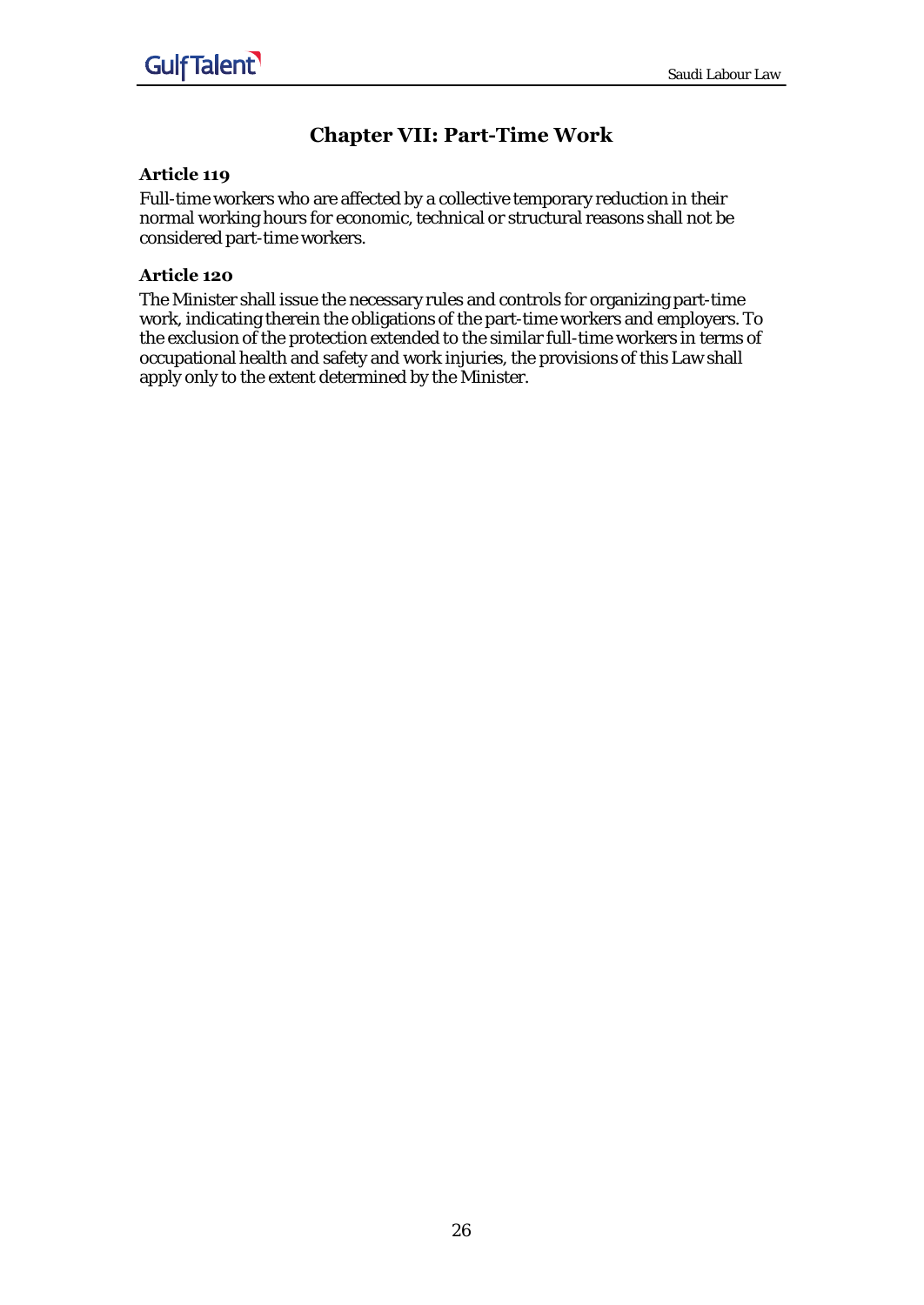# **Chapter VIII: Protection against Occupational Hazards, Major Industrial Accidents and Work Injuries, and Health and Social Services**

# **Section One: Protection against Occupational Hazards**

# **Article 121**

An employer shall maintain the firm in a clean and hygienic condition. He shall provide lighting, supply potable and washing water and comply with other rules, measures and standards of occupational protection, health and safety in accordance with what is specified in the Minister's decision.

# **Article 122**

An employer shall take the necessary precautions to protect the workers against hazards, occupational diseases, the machinery in use, and shall ensure work safety and protection. He shall post in a prominent place in the firm the instructions related to work and workers safety in Arabic and, when necessary, in any other language that the workers understand. The employer may not charge the workers or deduct from their wages any amounts for the provision of such protection.

# **Article 123**

An employer shall inform the worker, prior to engaging in the work, of the hazards of his job and shall require him to use the prescribed protective equipment. The employer shall supply the workers with the appropriate personal gear and train them on their use.

# **Article 124**

A worker shall use and preserve the personal protective equipment designated for each process and shall carry out the instructions established to protect his health against injuries and diseases. He shall refrain from any action or omission that may lead to failure to implement the instructions, misuse or impair the devices provided to protect the workplace as well as the health and safety of fellow workers.

# **Article 125**

An employer shall take necessary precautions for protection against fire and provide the technical means to combat it, including safety exits which shall be maintained in working condition at all times. He shall post in a prominent location in the workplace detailed instructions for fire prevention devices.

# **Article 126**

An employer shall be responsible for emergencies and accidents which may affect persons, other than his workers, who enter the workplaces by virtue of their official duties or with the approval of the employer or his agents, if such emergencies and accidents are due to negligence in taking the technical precautions required by the nature of his work, and he shall compensate them for damage and harm they may sustain in accordance with the general laws.

# **Section Two: Protection against Major Industrial Accidents**

# **Article 127**

The provisions of this Section shall apply to high risk firms.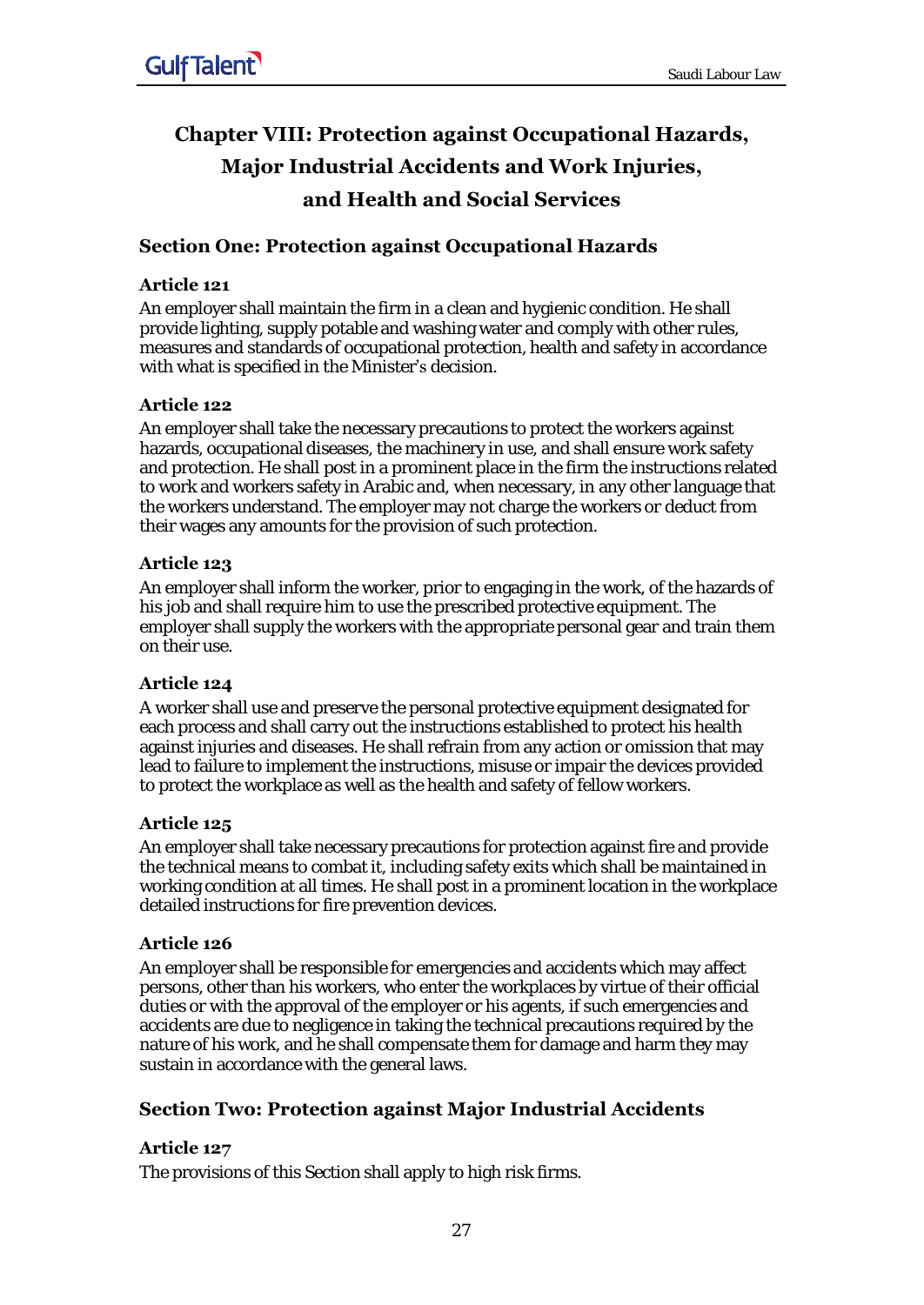- 1. The term "high risk firm" shall mean the firm which produces, prepares, disposes of, handles, uses or stores, on a permanent or temporary basis, one or more hazardous substances, or categories of these substances in quantities that exceed allowable limits the exceeding of which results in listing the firm among the high risk firms.
- 2. The term "hazardous substance" shall mean any material or a mixture of substances that constitutes a hazard on account of its chemical, physical or toxic properties either alone or in combination with other substances.
- 3. The term "major accident" shall mean any sudden occurrence such as a major leak, fire or explosion in the course of an activity within the high risk firm and which involves one or more hazardous substances posing a great immediate or potential danger to the workers, the public or the environment.

#### **Article 129**

The Ministry shall establish controls to identify the high risk firms according to the hazardous materials list, their categories or both.

#### **Article 130**

The employers shall coordinate with the Ministry to determine the status of their firms on the basis of the controls referred to in Article (129) of this Law.

#### **Article 131**

The Minister shall issue the regulations and decisions embodying the necessary arrangements at firm level for protection against major hazards, related duties of the employers, arrangements for protecting the public and the environment outside the site of each high risk firm, the worker's rights and duties, and other measures necessary to prevent major accidents, minimize their the risks of their occurrence and mitigate their impacts.

# **Section Three: Work Injuries**

#### **Article 132**

The provisions of this Section shall not apply to the firms subject to the Occupational Hazards Branch of the Social Insurance Law.

#### **Article 133**

If a worker sustains a work injury or an occupational disease, the employer shall be required to treat him and assume directly or indirectly all necessary expenses, including hospitalization, medical examinations and tests, radiology, prosthetic devices and transportation expenses to treatment centers.

#### **Article 134**

An injury shall be deemed a work injury in accordance with the provisions of the Social Insurance Law. Occupational diseases shall also be considered work injuries and the date of the first medical diagnosis of the disease shall be treated tantamount to the date of injury.

# **Article 135**

Any relapse or complication arising from an injury shall be deemed an injury and shall be treated as such in terms of aid and treatment.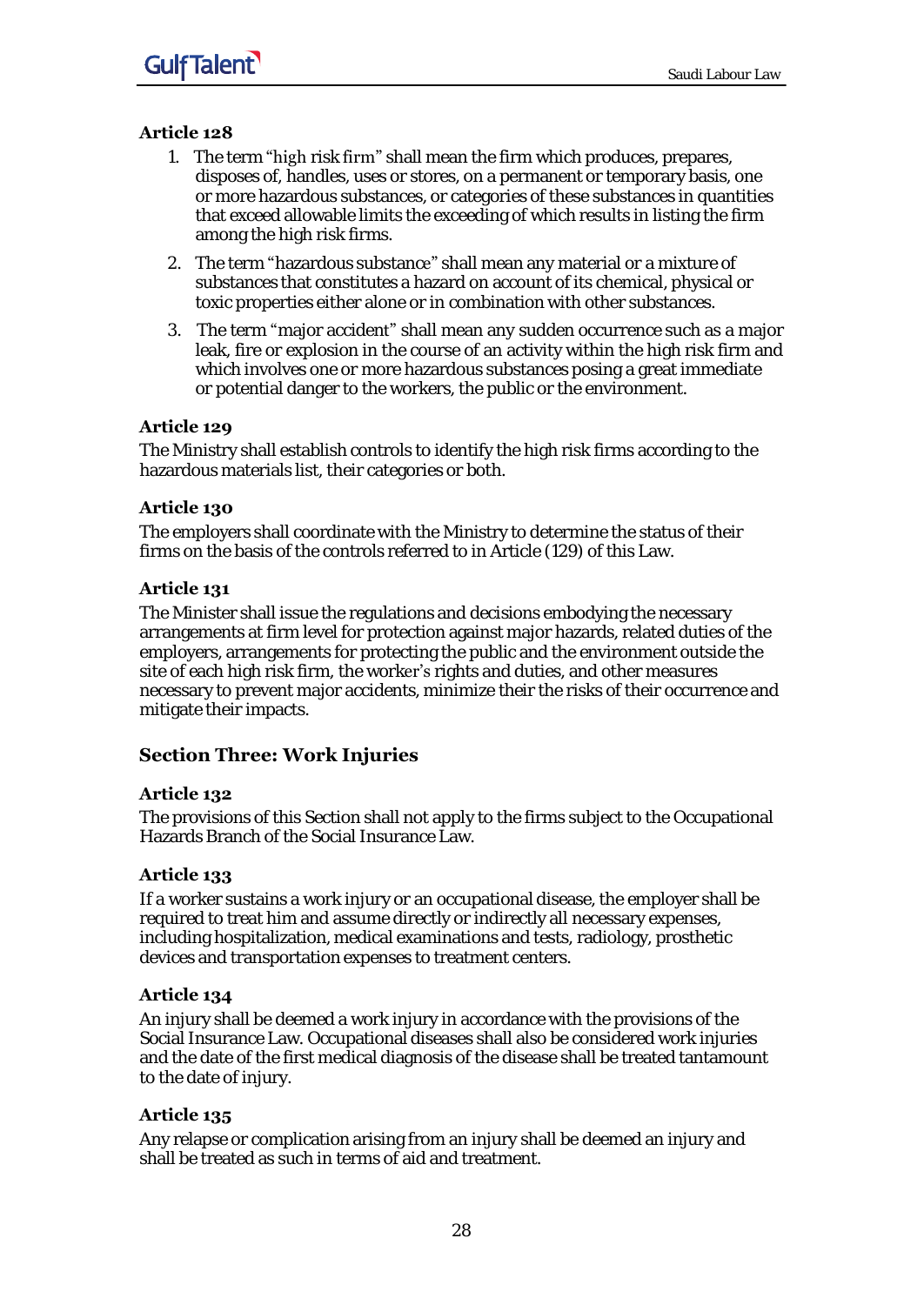Occupational diseases shall be determined in accordance with the Occupational Diseases Schedule provided for in the Social Insurance Law. Degree of total or partial disability shall be determined according to the Disability Percentage Guide provided for in the said Law.

#### **Article 137**

In the case of temporary disability arising from work injury, the injured party shall be entitled to financial aid equal to his full wage for thirty days, then 75% of the wage for the entire duration of his treatment. If one year elapses or it is medically determined that the injured party's chances of recovery are improbable or that he is not physically fit to work, his injury shall be deemed total disability. The contract shall be terminated and the worker shall be compensated for the injury. The employer may not recover the payments made to the injured worker during that year.

# **Article 138**

If an injury results in a permanent total disability or the death of the injured person, the injured person or his eligible beneficiaries shall be entitled to a compensation equal to his wages for three years, with a minimum of fifty four thousand riyals.

If the injury results in a permanent partial disability, the injured person shall be entitled to compensation equal to the percentage of the estimated disability in accordance with the approved disability percentage guide schedule multiplied by the amount of compensation for the permanent total disability.

# **Article 139**

An employer shall not be required to comply with the provisions of Articles (133), (137) and (138) of this Law if any of the following is established:

- 1. If a worker deliberately injures himself.
- 2. If an injury is caused by intentional misconduct on the part of the worker.
- 3. If a worker refuses to be examined by a physician or refuses to accept treatment by the physician designated by the employer without a valid reason.

#### **Article 140**

Liability of previous employers of a worker suffering from an occupational disease shall be determined in light of the medical report of the attending physician. Previous employers shall be required to pay the compensation provided for in Article (138) of this Law, each in proportion to the period such worker has spent in his service, provided that the industries or occupations they engage in cause the disease the worker suffers from.

# **Article 141**

The procedures for reporting work injuries shall be determined pursuant to a decision by the Minister.

# **Section Four: Medical and Social Services**

#### **Article 142**

An employer shall make available one or more medical aid cabinets, supplied with drugs and other necessities required for first aid.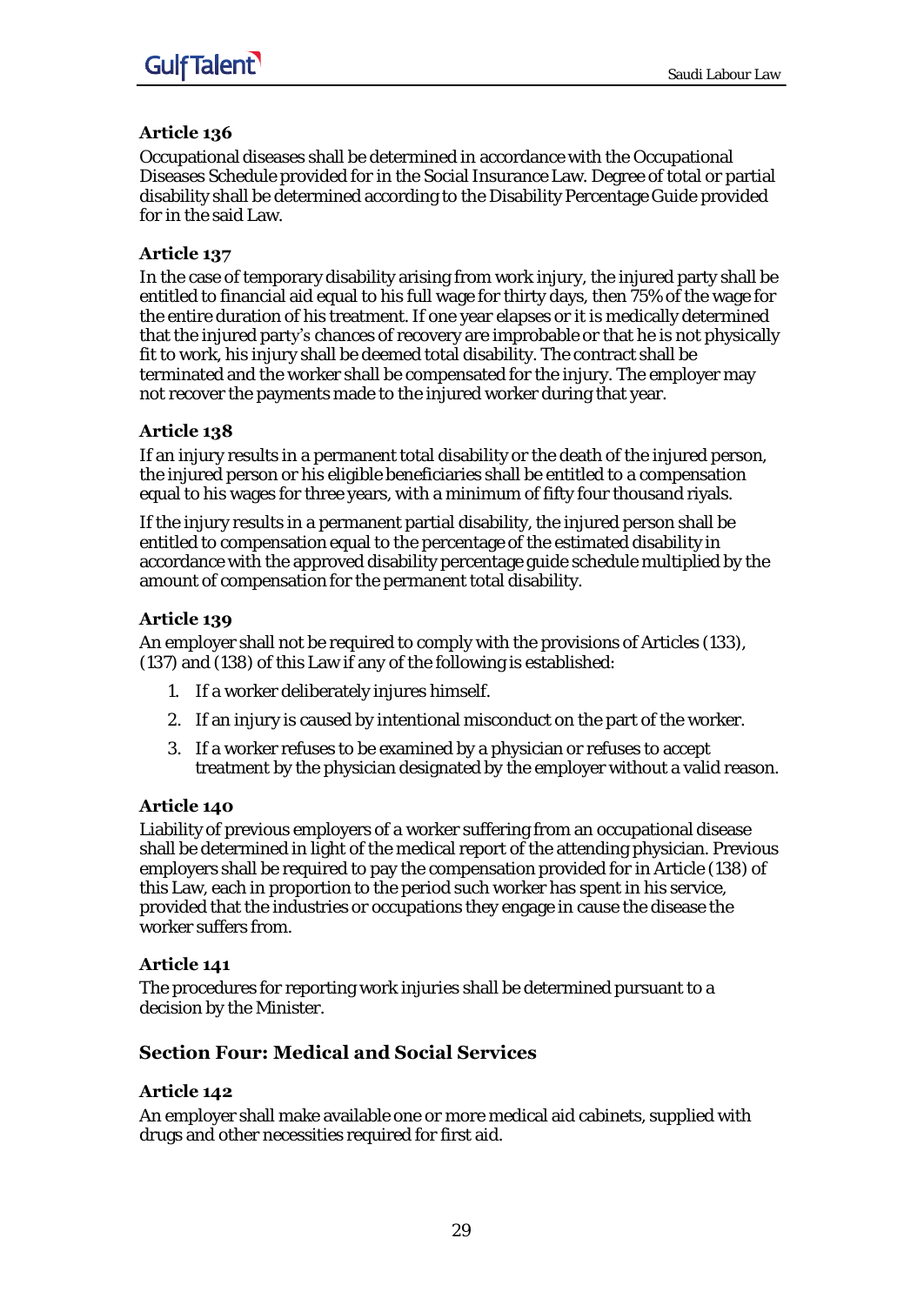The Regulations shall specify the contents of such cabinets of first aid means, numbers of such means and quantities of drugs and shall also regulate the method of keeping them and the conditions and requirements to be satisfied by first aid providers.

# **Article 143**

An employer shall assign one or more physicians to provide, at least once a year, a comprehensive medical examination for his workers who are exposed to any of the occupational diseases listed in the Schedules of

Occupational Diseases provided for in the Social Insurance Law. The findings of the examination shall be kept in the employer's records as well as in the workers' files.

# **Article 144**

An employer shall provide his workers with preventive and therapeutic health care in accordance with the standards set forth by the Minister, taking into consideration whatever is provided for by the Cooperative Health Insurance Law.

# **Article 145**

An employer may, subject to the Minister's approval, set up a saving and thrift fund provided that the workers' contribution is optional. The provisions regulating the operations of such funds shall be made public.

# **Article 146**

An employer shall provide at his own expense all or some of the following, as may be determined by the Minister, to those who work in remote locations:

- 1. Stores for selling food, clothing and other necessities at moderate prices in places where such stores are not available.
- 2. Suitable recreational and educational services and sports facilities annexed to the workplaces.
- 3. Necessary medical arrangements to protect the workers' health and provide comprehensive treatment for their families (family shall mean spouse, children and parents residing with the worker).
- 4. Schools for the workers' children in the absence of sufficient schools in the area.
- 5. Mosques or prayer areas at the workplaces.
- 6. Literacy programs for the workers.

The Regulations shall specify the remote locations.

# **Article 147**

An employer operating in remote locations, mines, quarries and oil exploration centers shall provide his workers with accommodation, camps and meals.

The Minister shall determine, pursuant to a decision by him, the conditions and specifications of the accommodations and camps as well as the charges for the accommodations, the number of meals, quantities and kinds of food and related conditions, cost of meals to the worker and any other requirements necessary for the workers' health.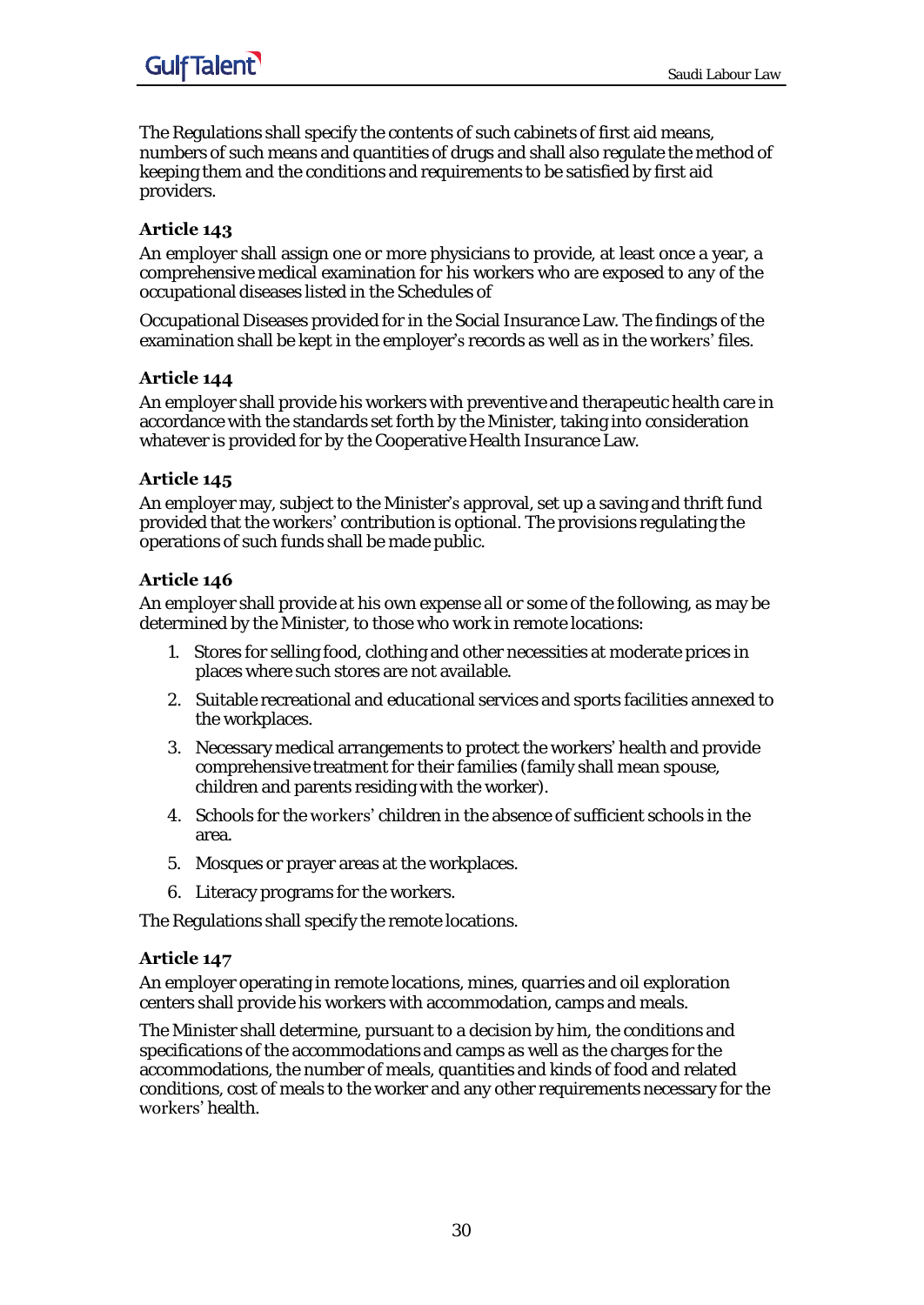An employer shall provide means for transporting his workers from their place of residence or from a certain gathering point to the places of work and bring them back daily, if the places of work are not served by regular means of transportation at times compatible with the working hours.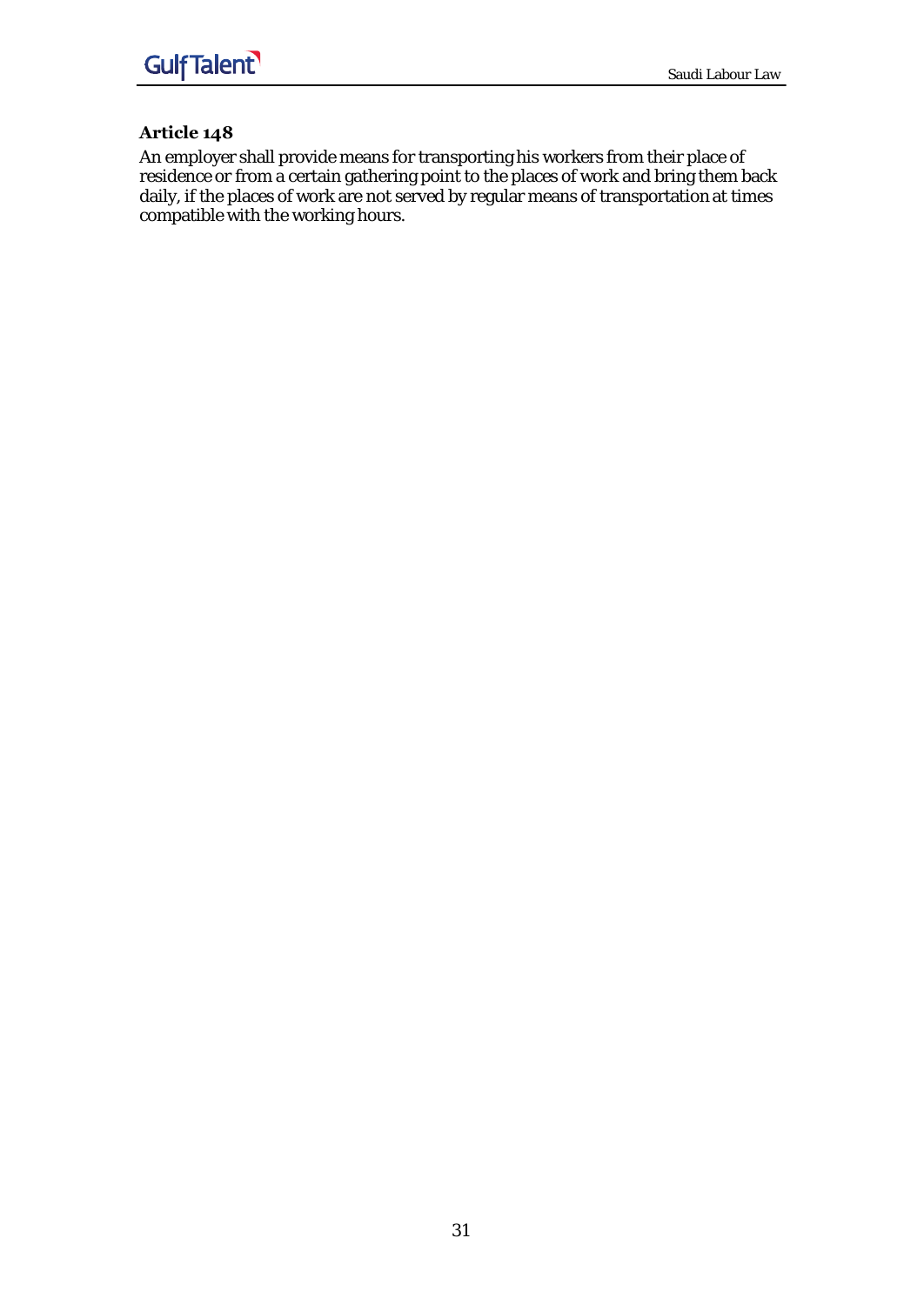# **Chapter IX: Employment of Women**

#### **Article 149**

Taking into consideration the provisions of Article (4) of this Law, women shall work in all fields suitable to their nature. It is prohibited to employ women in hazardous jobs or industries. The Minister pursuant to a decision by him shall determine the professions and jobs that are deemed detrimental to health and are likely to expose women to specific risks; in which cases, women's employment shall be prohibited or restricted under certain terms.

#### **Article 150**

Women may not work during a period of night the duration of which is not less than eleven consecutive hours, except in cases determined pursuant to a decision by the Minister.

# **Article 151**

A female worker shall be entitled to a maternity leave for the four weeks immediately preceding the expected date of delivery and the subsequent six weeks. The probable date of delivery shall be determined by the physician of the firm or pursuant to a medical report certified by a health authority. A woman may not work during the six weeks immediately following delivery.

#### **Article 152**

During the maternity leave, an employer shall pay the female worker half her wage if she has been in his service for one year or more, and a full wage if she has served for three years or more as of the date of commencement of such leave. A female worker shall not be paid any wages during her regular annual leave if she has enjoyed in the same year a maternity leave with full wage. She shall be paid half her wage during the annual leave if she has enjoyed in the same year a maternity leave at half wage.

# **Article 153**

An employer shall provide medical care for female workers during pregnancy and delivery.

# **Article 154**

When a female worker returns to work following a maternity leave, she shall be entitled, in addition to the rest periods granted to all workers, to a rest period or periods not exceeding in aggregate one hour a day for nursing her infant. Such period or periods shall be calculated as part of the actual working hours and shall not entail any reduction in wages.

# **Article 155**

An employer may not terminate the employment of a female worker or give her a warning of the same while on maternity leave.

#### **Article 156**

An employer may not terminate the employment of a female worker during illness resulting from pregnancy or delivery, and such illness shall be established by a certified medical report, provided that the period of her absence does not exceed one hundred and eighty days. The employment of such female worker may not be terminated during the one hundred and eighty days preceding the expected date of delivery in the absence of one of the legitimate causes provided for in this Law.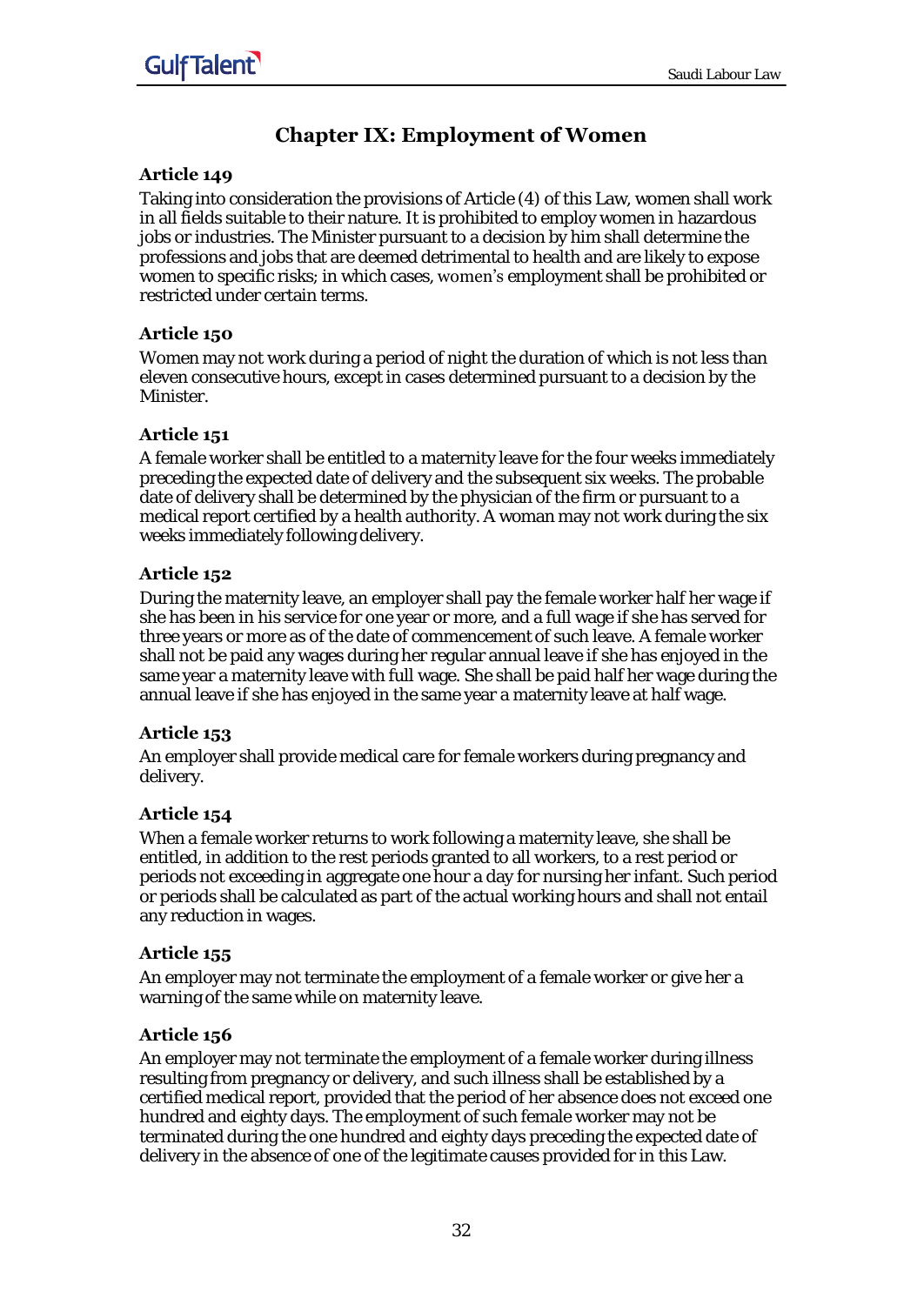A female worker shall forfeit her entitlements under the provisions of this Chapter if she works for another employer during her authorized leave. In such event, the original employer may deprive her of her wage for the duration of the leave or recover any payments made to her.

# **Article 158**

In all occupations and places where women are employed, the employer shall provide them with seats for resting.

- 1. An employer who employs fifty female workers and more shall provide them with a suitable place with adequate number of babysitters to look after the children under the age of six years, if the number of children reaches ten and more.
- 2. The Minister may require the employer who employs a hundred women and more in a single city to set up a nursery, either on his own or in conjunction with other employers in the same city, or alternatively to contract with an existing nursery to care for the children of the female workers who are under six years of age during the work periods. In such case, the Minister shall set forth the terms and conditions regulating such facility as well as the charges imposed on the female workers benefiting from service.

# **Article 160**

A female worker whose husband passes away shall be entitled to a fully paid leave for a minimum period of fifteen days as of the date of death.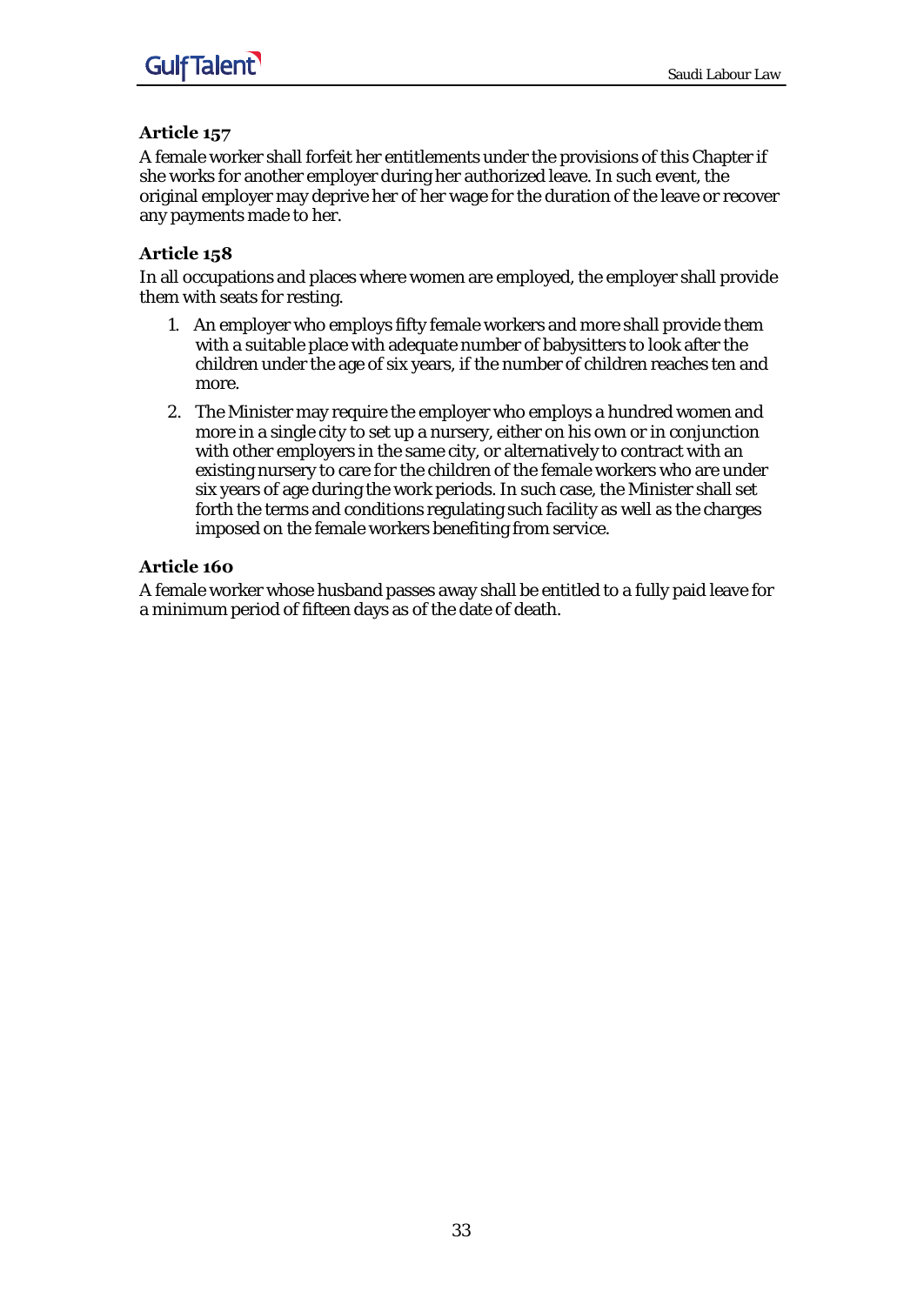# **Chapter X: Employment of Minors**

#### **Article 161**

Minors may not be employed in hazardous jobs or harmful industries or in occupations or jobs that may endanger their health, safety or morals due to the nature or conditions of the same. A Minister's decision shall specify such jobs, industries and occupations.

#### **Article 162**

- 1. Any person under the age of fifteen years may not be employed or allowed to enter places of work. The Minister may, pursuant to a decision by him, raise this age limit in certain industries or areas or for certain categories of minors.
- 2. As an exception to Paragraph (1) of this Article, the Minister may allow the employment or work of persons between 13 and 15 years of age in light works, subject to the following conditions:
	- Such jobs shall not be potentially harmful to their health or growth.
	- Such jobs shall not hinder their school attendance, participation in orientation or vocational training programs, or impair their ability to benefit from their schooling.

#### **Article 163**

Minors may not work during a period of night the duration of which is not less than twelve consecutive hours, except in cases determined pursuant to a decision by the Minister.

#### **Article 164**

Minors may not be made to perform actual work for more than six hours a day for all months except for the month of Ramadhan when the actual working hours shall not exceed four hours. The minor shall not stay at the workplace for more than seven hours. Working hours shall be organized so that a minor may not work for more than four consecutive hours without one or more periods, each not less than half an hour, for rest, food and prayers, provided that the minor does not remain at the workplace for more than seven hours.

Minors may not be made to work during the weekly rest days, Eids, official holidays or annual vacations, nor shall they be subject to the exceptions provided for in Article (106) of this Law.

# **Article 165**

Prior to employing a minor, the employer shall obtain from him the following documents:

- 1. The national identification card or an official birth certificate.
- 2. A report of physical fitness for the required job issued by a competent physician and duly certified by a health authority.
- 3. The consent of the minor's guardian.

Said documents shall be kept in the minor's personal file.

#### **Article 166**

An employer shall notify the competent labor office of the employment of each minor within the first week of such employment, and shall keep at the workplace a register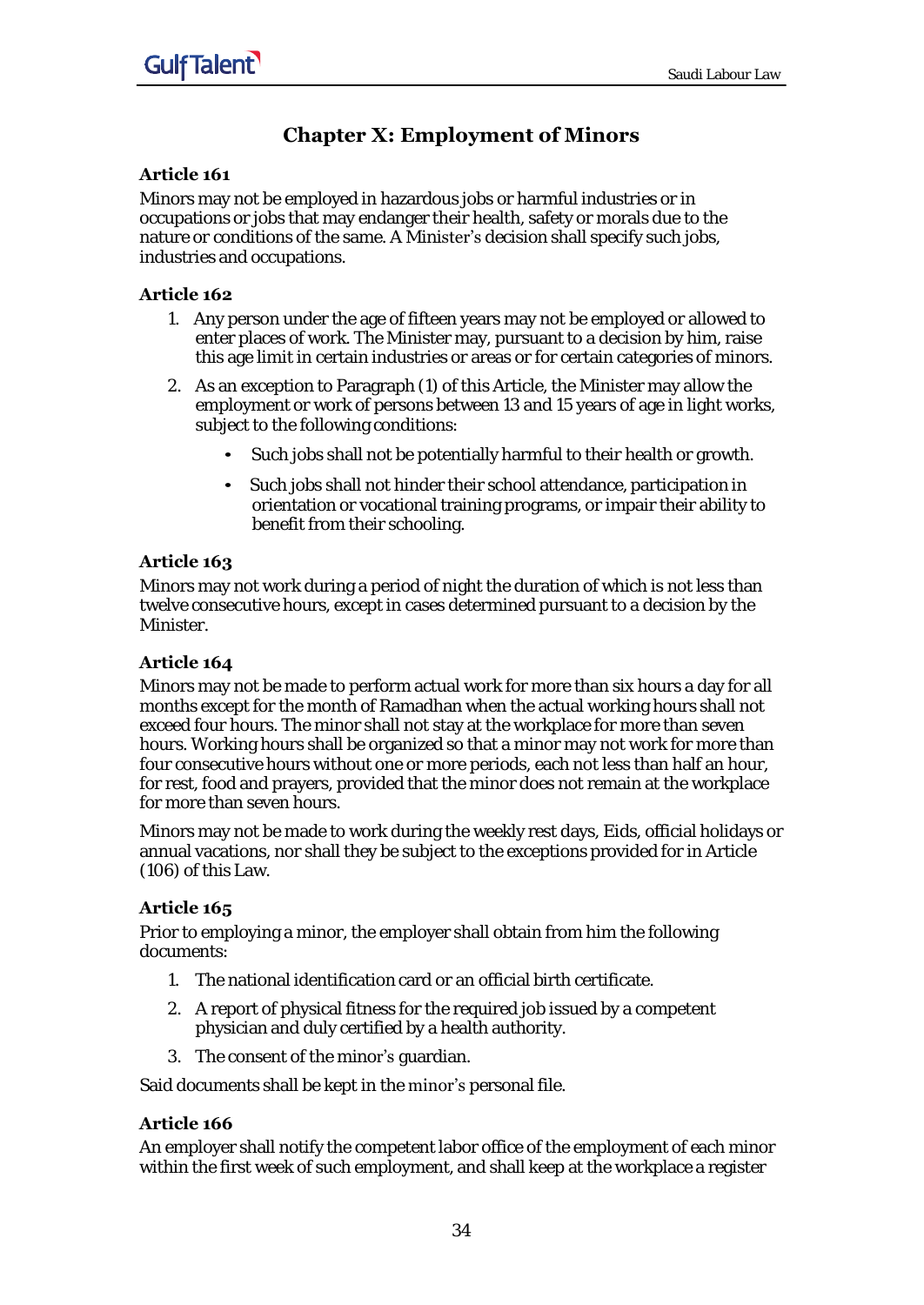for employed minors, showing the name of the minor, his age, full name of his guardian, his place of residence and date of his employment.

# **Article 167**

The provisions provided for in this Chapter shall not apply to work undertaken by children and minors in schools for general, vocational or technical education, and in other training institutions, nor shall they apply to work undertaken in firms by persons who are at least fourteen years of age if such work is performed in accordance with the conditions set forth by the Minister and the work constitute an essential part of the following:

- 1. An educational or training course the primary responsibility for which lies with a school or a training institution
- 2. A training program all or the major part of which is implemented in a firm if approved by the competent authority
- 3. An orientation program aimed at facilitating the selection of the career or type of training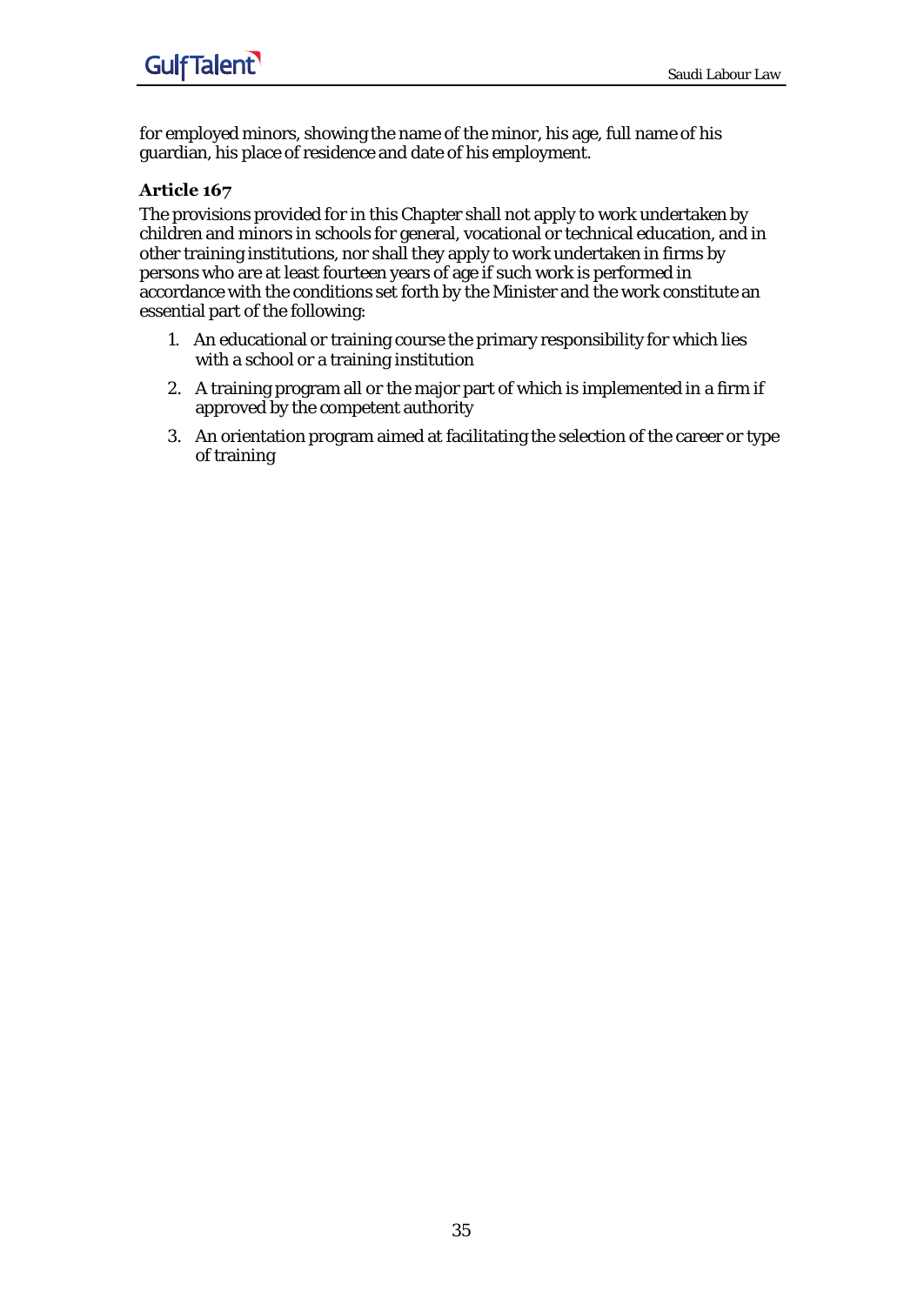# **Chapter XI: Marine Work Contract**

#### **Article 168**

The following words and phrases, wherever mentioned in the provisions of this Chapter, shall have the meanings expressed next to them, unless the context requires otherwise:

- 1. **Vessel:** A floating craft registered in the Kingdom of Saudi Arabia, whose tonnage is not less than five hundred tons.
- 2. **Vessel chandler:** A natural person, public or private firm for whose account the vessel is being rigged.
- 3. **Captain:** A seaman qualified to command a vessel and assume responsibility for it.
- 4. **Seaman:** A person working aboard a vessel on a marine work contract.
- 5. **Marine work contract:** A work contract for a wage concluded between the vessel's owner or chandler or the representative of either of them and a seaman to work on board. Such contract shall be subject to the provisions of this Law, unless they are in conflict with the provisions of this Chapter and the decisions issued hereunder.

#### **Article 169**

All persons working on a vessel shall be subject to the authority and orders of its captain.

#### **Article 170**

All work contracts of seamen working on a vessel shall be entered in the vessel's records or appended thereto. Such contracts shall be drafted in a clear language, and shall indicate whether they are made for a specified period or for a single voyage. If the contract is made for a specified period, this period shall be clearly specified. If it is made for a single voyage, it shall specify the city or harbor where the voyage ends, and at what stage of unloading or loading the vessel at this harbor the contract terminates.

# **Article 171**

The marine work contract shall provide for date and place of its conclusion, name of the chandler, name of the seaman, his surname, age, nationality and homeland, type of assigned work, method of performance, certification for work in sea navigation, the personal marine card, wage and duration of the contract. If the contract is for a single voyage, it shall specify the city or harbor where the voyage ends and at what stage during the unloading or loading of the vessel at the harbor the work ends, and other details of the contract.

Such contract shall be made out in triplicates, one copy for the vessel's chandler, and one for the captain, to be kept aboard the vessel and a copy for the seaman.

#### **Article 172**

The work terms and rules aboard the vessel shall be posted in the crew quarters. These terms and rules shall include the following:

- 1. Seamen's obligations and duties, organization rules for work aboard the vessel, service timetables and daily working hours
- 2. Obligations of the vessel's chandler towards seamen in respect of fixed wages, rewards, and other types of wage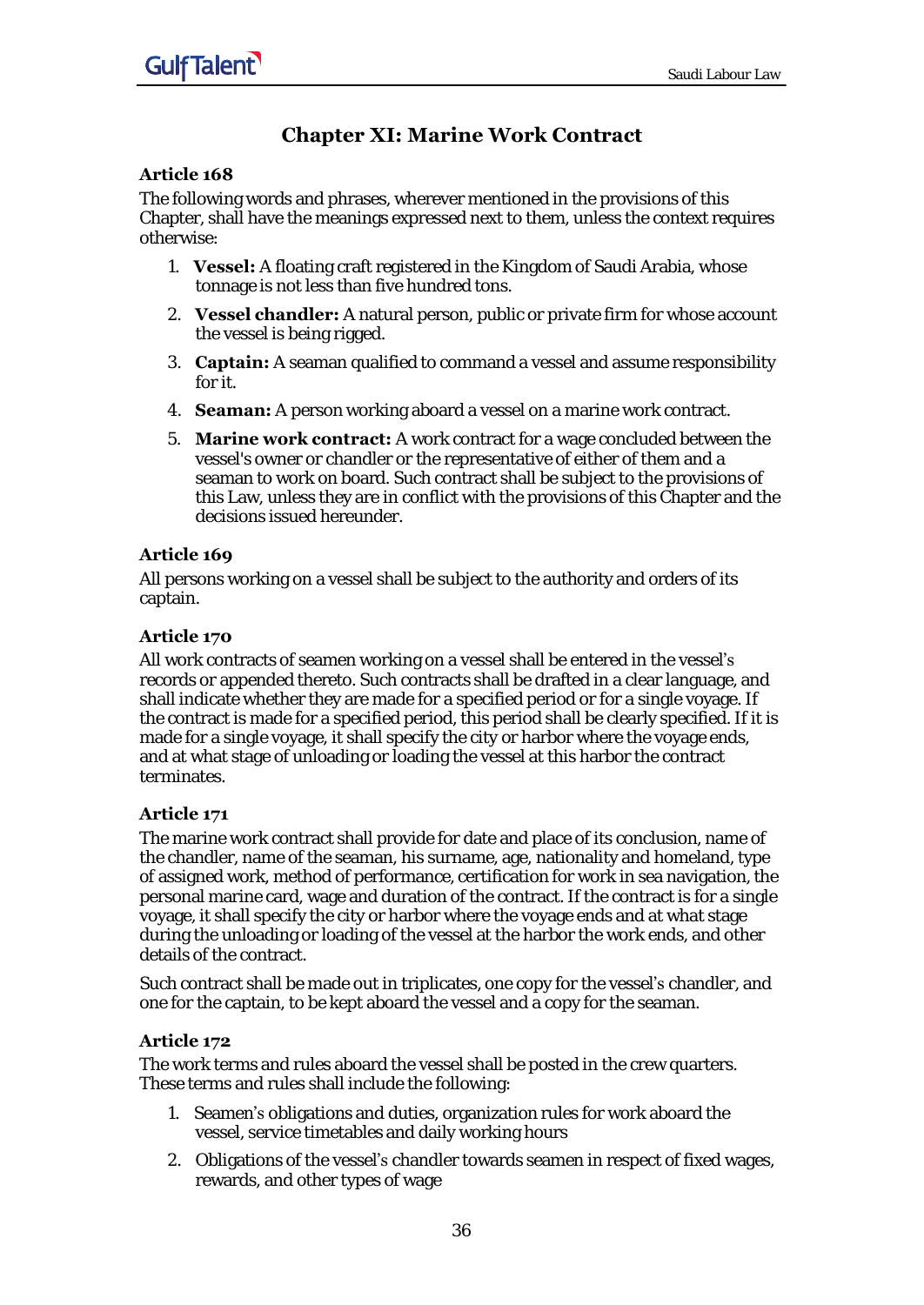# **GulfTalent**

- 3. Method of suspending payment of wages and deductions there from and method of advance payments
- 4. Place and time of settlement of wages as well as final calculation thereof
- 5. Rules and ways for provision of food and accommodation aboard the vessel
- 6. Treatment of seamen's illnesses and injuries
- 7. Conduct of seamen and conditions for their repatriation
- 8. Seamen's paid annual leaves
- 9. End-of-service award and other indemnities payable upon termination or expiration of the work contract

#### **Article 173**

A seaman shall satisfy the following:

- 1. He shall have completed eighteen years of age.
- 2. He shall hold a certificate allowing him to work in marine service.
- 3. He shall be physically fit.

#### **Article 174**

All the seaman's entitlements shall be paid in the official currency. They may be paid in foreign currency if they become due while the vessel is outside the territorial waters, subject to the seaman's approval.

The seaman may ask the employer to pay his due monetary wage to the person designated by him.

#### **Article 175**

If the voyage is cut short for any reason, voluntarily or forcibly, this shall not entail reduction of the wage of the seaman employed on a marine work contract for a single voyage.

#### **Article 176**

If the wage is set as a share of the profits or the proceeds of the vessel's charter, the seaman shall not be entitled to compensation if the voyage is cancelled nor to a wage increase if the voyage is delayed or extended. If the delay or extension is due to the action of the shippers, the seaman shall be entitled to compensation from the chandler.

#### **Article 177**

A seaman shall be eligible for pay, through the day of occurrence, if the ship is captured, sinks or becomes unseaworthy.

#### **Article 178**

Seamen shall be provided with food and accommodation at the expense of the vessel chandler. This shall be regulated by a decision to be issued by the Minister.

#### **Article 179**

Working hours aboard the vessel while on the high seas shall not exceed fourteen hours in a twenty four hour period and not more than seventy two hours in a sevenday period.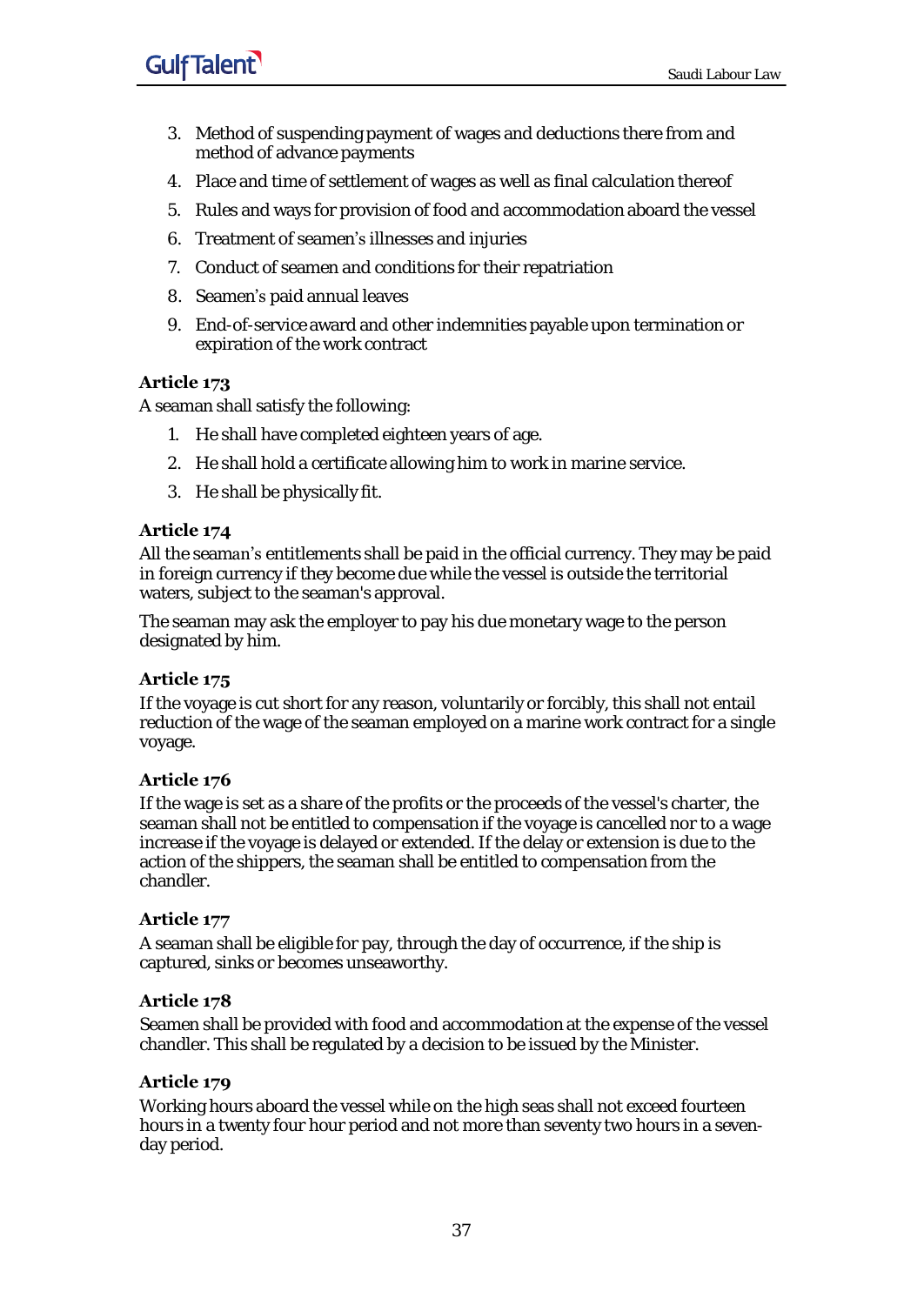A seaman who contributes to aiding or rescuing another vessel is eligible to a share of the reward that the vessel on which he worked is entitled to, regardless of the type of wage of the work performed.

# **Article 181**

If a seaman dies during the voyage, his heirs shall be eligible to receive his wages through the date of his death, if the wage is on a monthly basis. If the wage is on a voyage basis, the heirs shall be entitled to the full voyage wage, and if the wage is a share of profits, it shall be fully payable. The dues of the deceased or missing seaman, or who is unable to collect his wage shall be deposited with the labor office at the port of destination in the Kingdom.

# **Article 182**

An employer may terminate the contract without prior notice and without compensation in the following cases:

- 1. If the vessel sinks, is confiscated, goes missing or becomes unseaworthy.
- 2. If the voyage is cancelled at the outset, for reasons beyond the chandler's control and the wage is on a single voyage basis, unless the contract provides otherwise.

# **Article 183**

If the contract expires or is revoked, the employer shall be obligated to:

- 1. Return the seaman to the port of departure at the commencement of the contract
- 2. Provide him with food and accommodation until he reaches that port

# **Article 184**

A chandler shall return the seaman to his country in the following cases:

- 1. If the chandler cancels the voyage after the vessel sails off
- 2. If the voyage is cancelled after the vessel sails off on account of prohibition of trading with the destination
- 3. If the seaman is removed from the vessel due to illness, injury or disability
- 4. If the vessel is sold in a foreign country
- 5. If the seaman is dismissed from service during the voyage without a legitimate justification
- 6. If the contract concluded with the seaman expires at a port other than the one provided for in the contract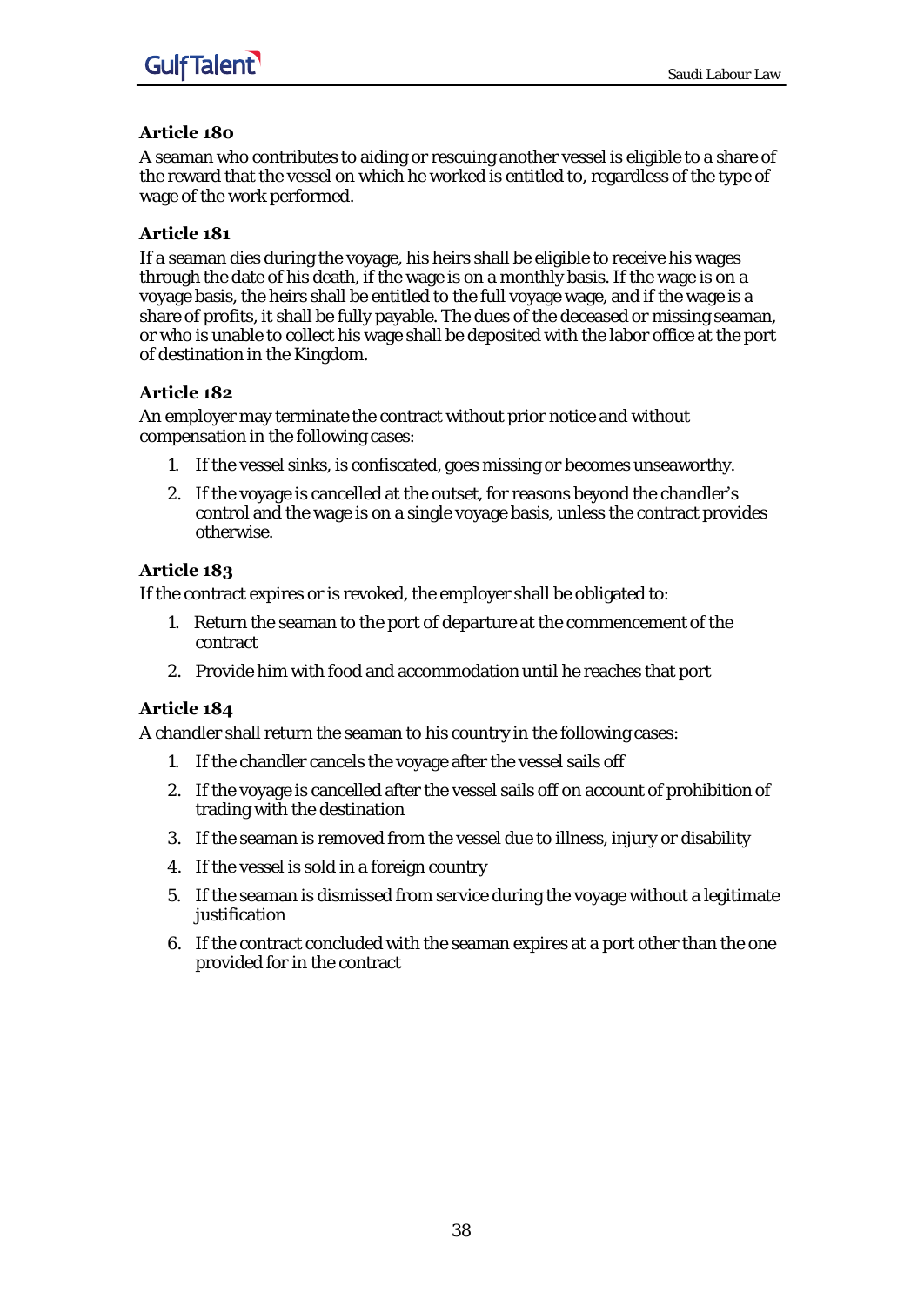# **Chapter XII: Working in Mines and Quarries**

# **Article 185**

Working in mines and quarries shall mean the following:

- 1. Operations involving prospection, detection, extraction or manufacture of (solid or liquid) mineral substances, including precious stones, in the area for which the license has been issued.
- 2. Operations involving extraction, concentration or manufacture of mineral sediments on or under the ground surface in the area of the license.
- 3. Construction works, installation of structure and equipment related to the operations referred to in Paragraphs (1) and (2) of this Article.

#### **Article 186**

No person under the age of eighteen or any woman regardless of her age shall be employed in a mine or quarry.

#### **Article 187**

No person shall be allowed to engage in operations subject to the provisions of this Chapter until he undergoes a complete medical examination and proven to be physically fit for the required work. Such examination shall be repeated periodically. The worker may not be required to bear the costs of necessary medical examinations. The Minister shall set forth pursuant to a decision by him the terms, conditions and periods that must be complied with.

#### **Article 188**

The actual working hours spent by the worker underground shall not exceed seven hours a day. No worker shall be kept at the workplace, above or under ground, for more than ten hours a day. If the work is conducted underground, such a period shall include the time needed for the worker to reach the underground and the time needed to return to the surface.

#### **Article 189**

Access to the work location and facilities shall be prohibited for people other than the workers, persons authorized to inspect the mine or the quarry and persons holding special permits from the competent authority.

#### **Article 190**

An employer shall keep a record to register and count the workers before their entry into the workplace and at the time of their exit there from.

#### **Article 191**

An employer or the manager in-charge shall draft a list of orders and instructions related to the public safety.

#### **Article 192**

An employer shall establish a rescue point in the vicinity of the workplace, equipped with necessary rescue and first aid equipment. Said point shall be equipped with suitable means of communication for immediate access and the employer shall appoint a trained technician to supervise the rescue and first aid operations.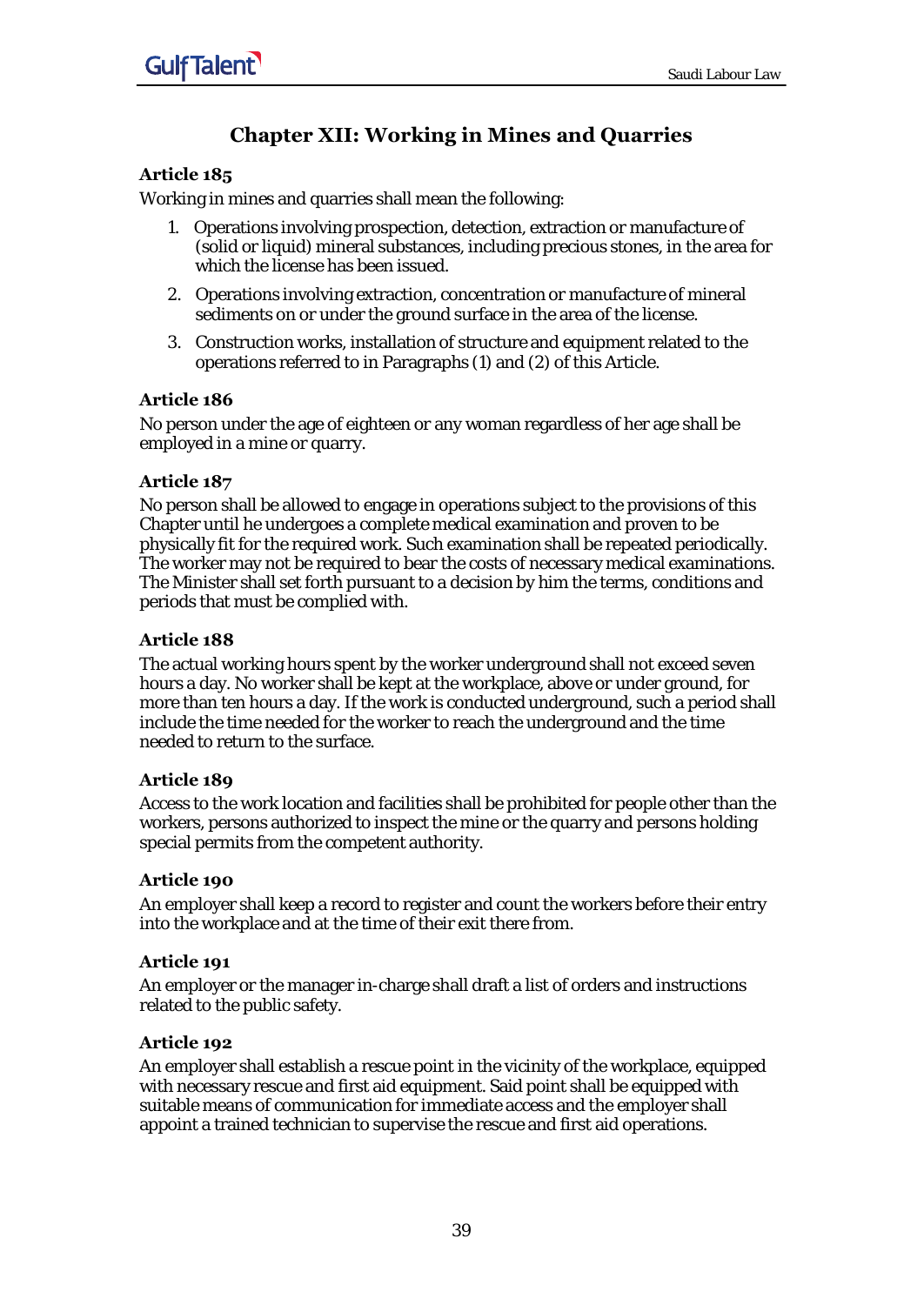Without prejudice to the provisions of Article (142) of this Law, the employer of each mine or quarry with at least fifty workers shall set up a suitable location with a room equipped with rescue and first aid equipment, another room for nursing and one or more locker rooms. As for quarries and mines with less than fifty workers located within a twenty-kilometer radius of each other, employers may pool their resources to establish a place of rescue and first aid in between such quarries and mines, or else establish their own places of rescue and first aid.

The Minister may determine the rescue and first aid equipment, protection and prevention measures in mines and quarries as well as employers' responsibilities and workers' rights and duties.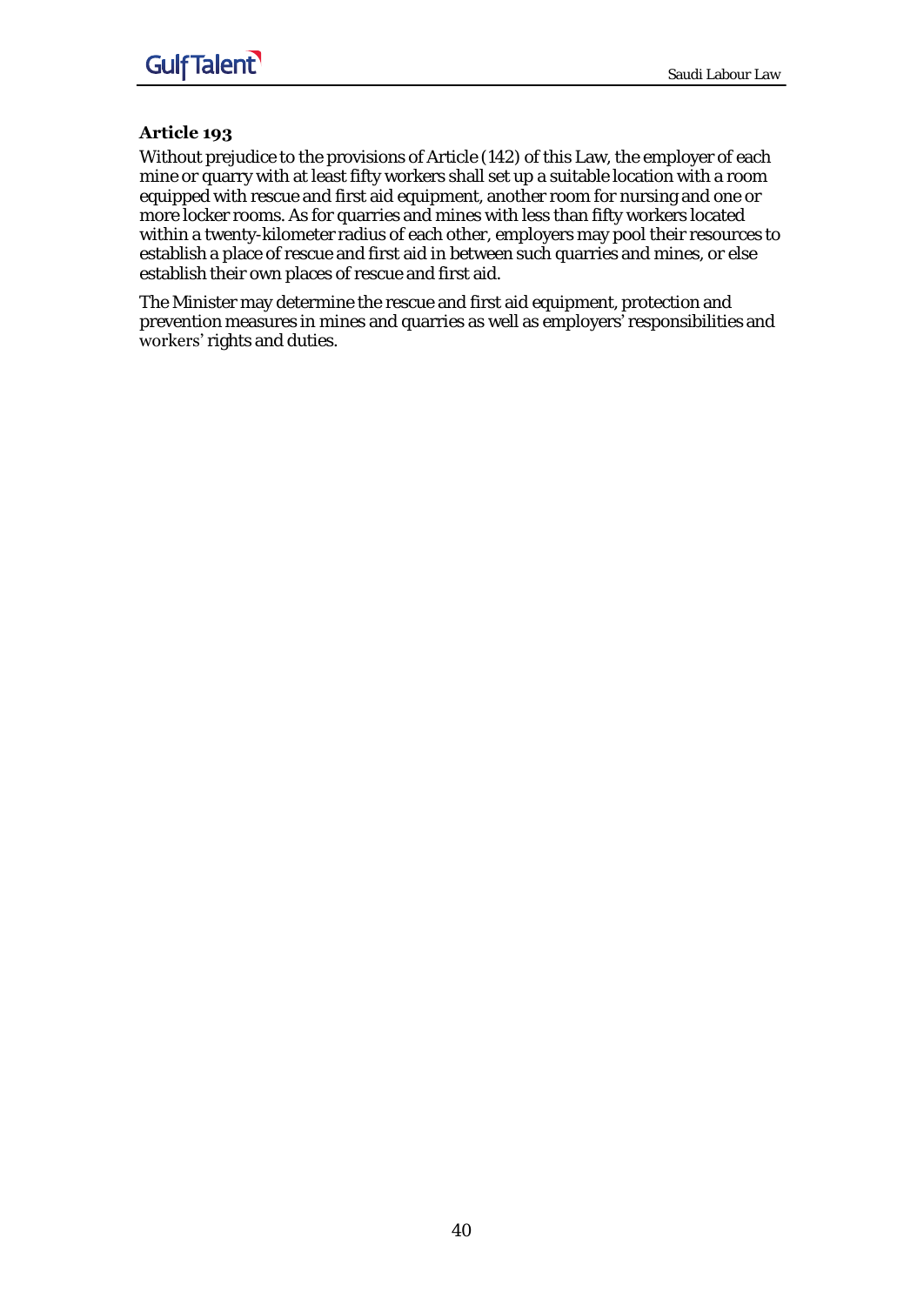# **Chapter XIII: Work Inspection**

# **Article 194**

Work inspection shall be undertaken by competent inspectors to be named pursuant to a decision by the Minister. They shall have the powers and authorities provided for in this Law.

# **Article 195**

In addition to the general conditions for appointment of employees, a work inspector shall satisfy the following requirements when performing his duties:

- 1. Total impartiality.
- 2. Absence of any direct or indirect relation with the firms he inspects.
- 3. Passing a conduct examination following completion of a training period of at least ninety days.

#### **Article 196**

Work inspectors shall have the following powers:

- 1. Monitor the proper implementation of the provisions of the Labor Law and its implementing regulations and decisions.
- 2. Furnishing employers and workers with technical information and guidelines that enable them to follow the best means for implementing the provisions of the Law.
- 3. Reporting to the competent authorities the shortcomings which the existing provisions fail to remedy and providing relevant suggestions.
- 4. Recording violations of the provisions of the Labor Law and its implementing decisions.

# **Article 197**

Before assuming their official duties, work inspectors shall take an oath before the Minister to discharge their duties honestly and sincerely, and not disclose the secrets of any industrial invention or any other secrets which may come to their knowledge by reason of their offices, even after leaving such offices. A work inspector shall carry an identification card issued by the Ministry.

# **Article 198**

Work inspectors shall have the right to:

- 1. Access any firm that is subject to the provisions of the Labor Law at any time, day or night, without prior notice.
- 2. Perform any examination or investigation required to ascertain proper implementation of the Law. They may in particular:
	- Question the employer, his representative or the workers in private or in the presence of witnesses about any matter relating to the implementation of the provisions of the Law.
	- Review all books, records and other documents required to be kept pursuant to the provisions of this Law and related decisions, and obtain any copies or extracts there from.
	- Take sample(s) of the materials used or handled in the industrial and other operations subject to inspection and believed to have a harmful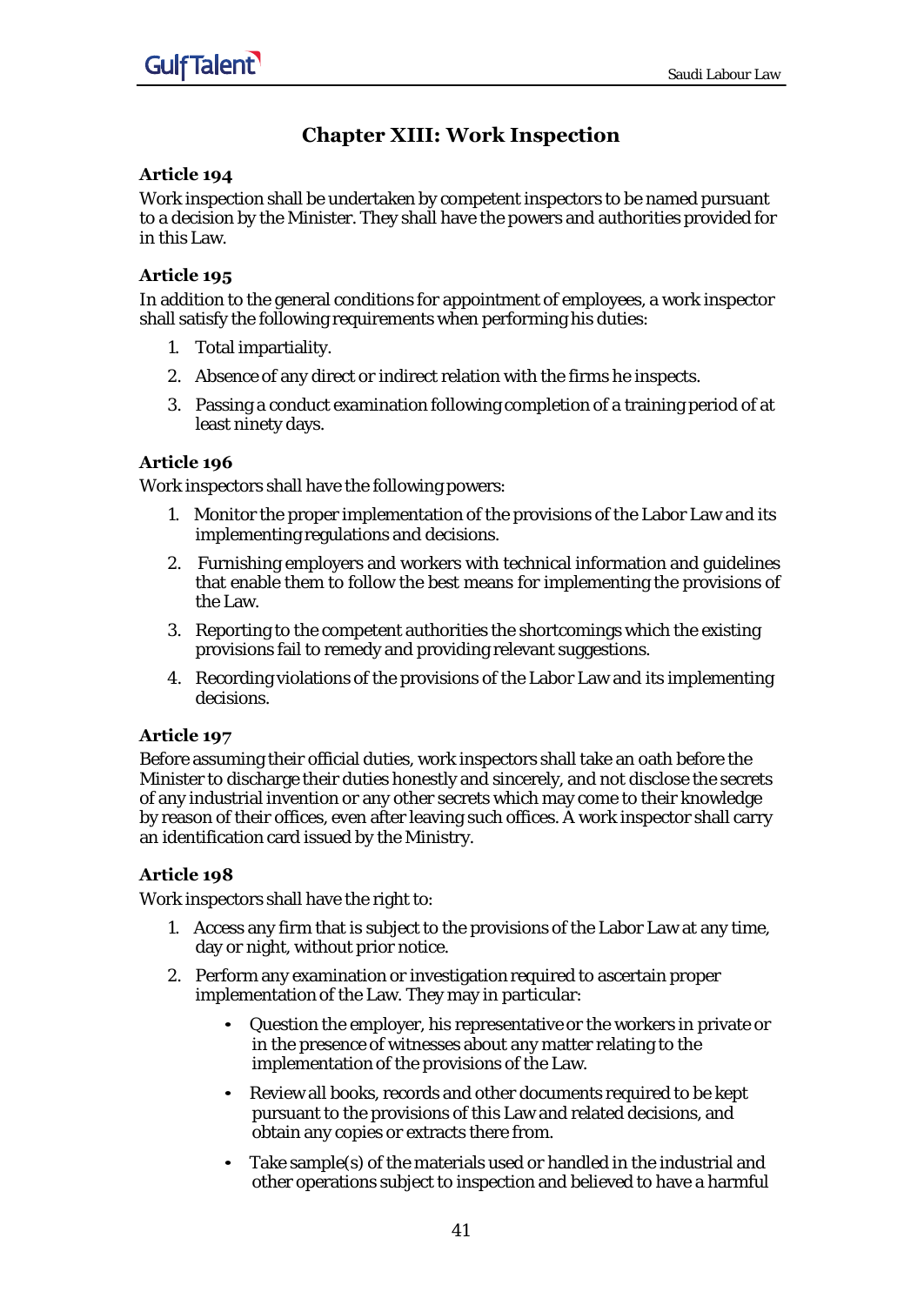effect on the health or safety of workers, for the purpose of analyzing such samples in government laboratories to determine the extent of such effect, and duly notify the employer or his representative of the same.

#### **Article 199**

Employers and their agents shall facilitate for the inspectors and officials entrusted with work inspection the performance of their duties. They shall provide them with required data related to the nature of their work, respond to requests to appear before them and dispatch a representative when asked.

#### **Article 200**

A person conducting inspection shall notify the employer or his representative of his visit except where he believes that the task for which the inspection is being made requires otherwise.

#### **Article 201**

A work inspector may instruct employers to amend the rules for operating their equipment and machinery at deadlines he specifies, to ensure compliance with the provisions pertaining to workers' health and safety. In the event of a hazard threatening the workers' health and safety, the inspector may request the immediate implementation of measures he may deem necessary to prevent such hazard.

#### **Article 202**

A work inspector shall treat with absolute secrecy complaints he receives regarding any shortage in equipment or any violation of the provisions of the Law, and shall not disclose to the employer or his representative the existence of such complaints.

# **Article 203**

If, in the course of inspection, the inspector concludes the existence of a violation of the provisions of this Law or of any decisions issued hereunder, he shall, provide advice to the employer on how to avoid such violation, serve the employer with a verbal notice or a written warning to rectify the violation within a certain period or else draft a report recording the violation, depending on the seriousness of the violation and the other circumstances that are left to his discretion.

#### **Article 204**

Whenever the need arises, physicians, engineers, chemists, and specialists in occupational health and safety shall participate in the inspection. If necessary, the director of the labor office and inspectors may request the competent executive bodies to extend the required assistance.

# **Article 205**

The work inspection chief at the labor office shall prepare a monthly report on the work inspection activities, the aspects of inspection, the firms inspected, the number and type of violations committed and the actions taken with respect thereto. He shall also prepare an annual report on the inspection undertaken within the jurisdiction of the labor office, its findings and effects, and include therein his comments and proposals. Copies of both reports shall be submitted to the Ministry.

#### **Article 206**

The Deputy Minister for Labor Affairs shall prepare, within a period not exceeding one hundred eighty days from the end of the year, a comprehensive annual report on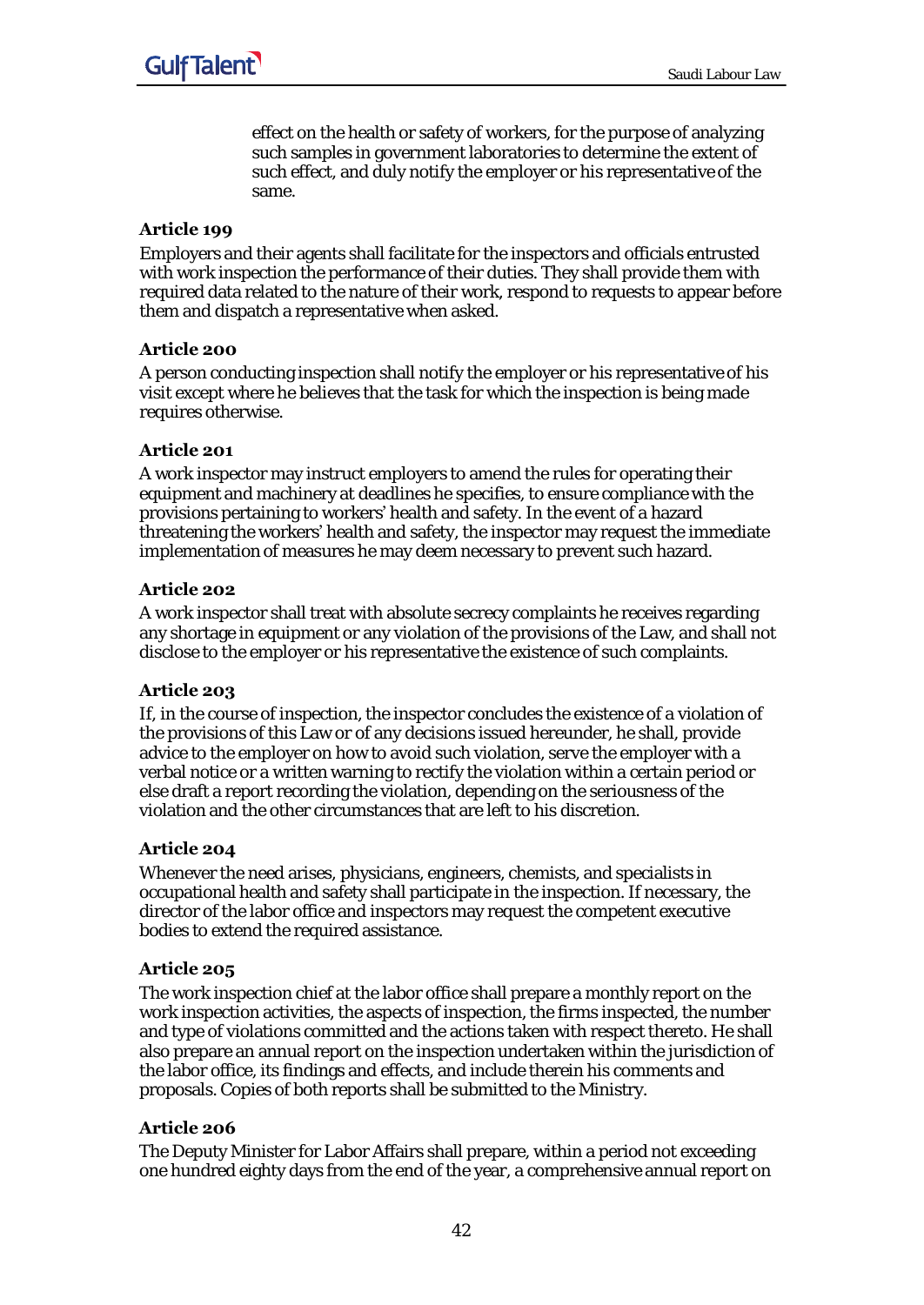work inspection in the Kingdom, addressing all matters relating to the Ministry's monitoring of the implementation of the provisions of the Labor Law. In particular, the report shall include the following:

- 1. A statement of the provisions regulating inspection.
- 2. A list of the officials in charge of inspection.
- 3. Statistics on firms that are subject to inspection and number of their workers.
- 4. Statistics on inspectors' visits and inspections.
- 5. Statistics on the violations committed and the penalties imposed.
- 6. Statistics on work injuries.
- 7. Statistics on occupational diseases.

#### **Article 207**

The Ministry shall prepare forms for recording violations, inspection records, notices and warnings, and shall establish the provisions necessary for the filing and use of such forms and for their distribution to labor offices.

#### **Article 208**

Training courses shall be organized for work inspectors, and shall in particular include the following:

- 1. Principles for organizing inspection visits and communication with employers and workers.
- 2. Principles for auditing books, records and computers, as well as principles for organizing inspection reports and interrogation of persons.
- 3. Principles for guiding employers on the requirements of statutory provisions and the benefits of their application, and assisting them in such application.
- 4. Fundamental principles of industrial technology and means of protection against work injuries and occupational diseases.
- 5. Fundamental principles of production efficiency and its relevance to providing conditions conducive to a proper work environment.

# **Article 209**

The Council of Ministers shall issue the Implementing Regulations needed to regulate and organize the inspection activities as provided for in this Chapter.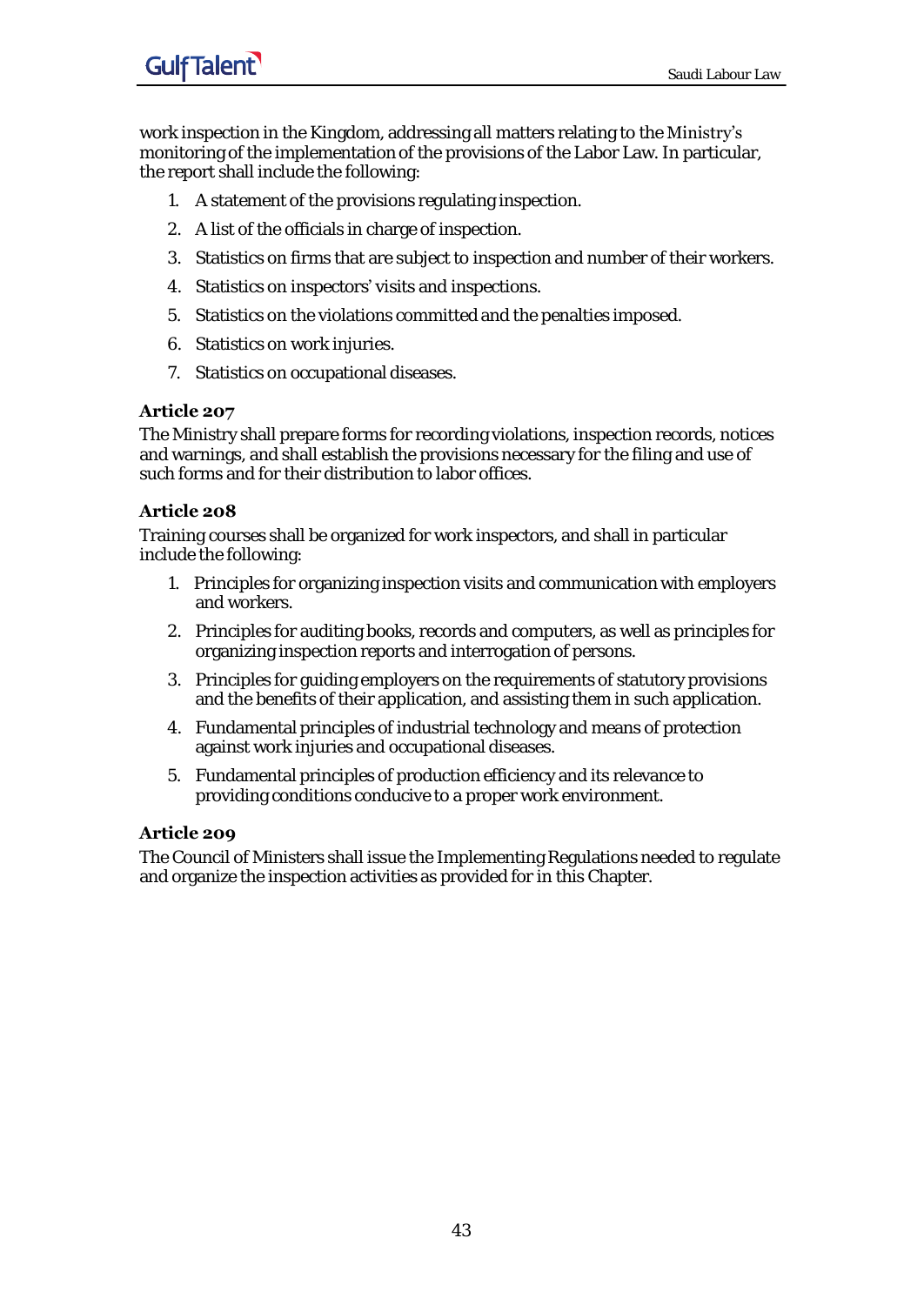# **Chapter XIV: Commissions for Settlement of Labor Disputes**

# **Article 210**

Commissions for settlement of labor disputes are:

- 1. The Preliminary Commissions for Settlement of Disputes.
- 2. The High Commission for Settlement of Disputes.

# **Article 211**

Pursuant to a decision by the Minister and following the approval of the

President of the Council of Ministers, members of the preliminary commissions shall be named from among holders of degrees in Shari'ah or law.

# **Article 212**

Based on a decision by the Minister, a preliminary commission comprising one or more one-member circuits shall be formed in each labor office specified by the Minister. Each of these circuits shall decide the cases referred to it. If the commission comprises more than one circuit, the Minister shall name a head from among the members, who shall, in addition to his duties, assign the cases to commission members and organize the administrative and clerical work.

# **Article 213**

If no preliminary commission is formed in a labor office, the Minister shall, when necessary, delegate the commission formed at the nearest labor office with the duties and jurisdictions of the commission which has not been formed.

# **Article 214**

The Preliminary Commission shall have jurisdiction to:

- 1. Render final decisions on:
	- Labor disputes, irrespective of their type, the value of which does not exceed ten thousand riyals.
	- Objection to the penalty imposed by the employer upon the worker.
	- Imposition of the punishments provided for in this Law for a violation of which the punishment does not exceed five thousand riyals and violations with a combined punishment not exceeding five thousand riyals.
- 2. Render preliminary decisions on:
	- Labor disputes the value of which exceeds ten thousand riyals.
	- Disputes over compensations for work injuries, irrespective of the amount of the compensation.
	- Disputes over termination of service.
	- Imposition of the punishments provided for in this Law for a violation the punishment of which exceeds five thousand riyals and violations with a combined punishment exceeding five thousand riyals.
	- Imposition of punishments on violations punishable by fines and consequential punishments.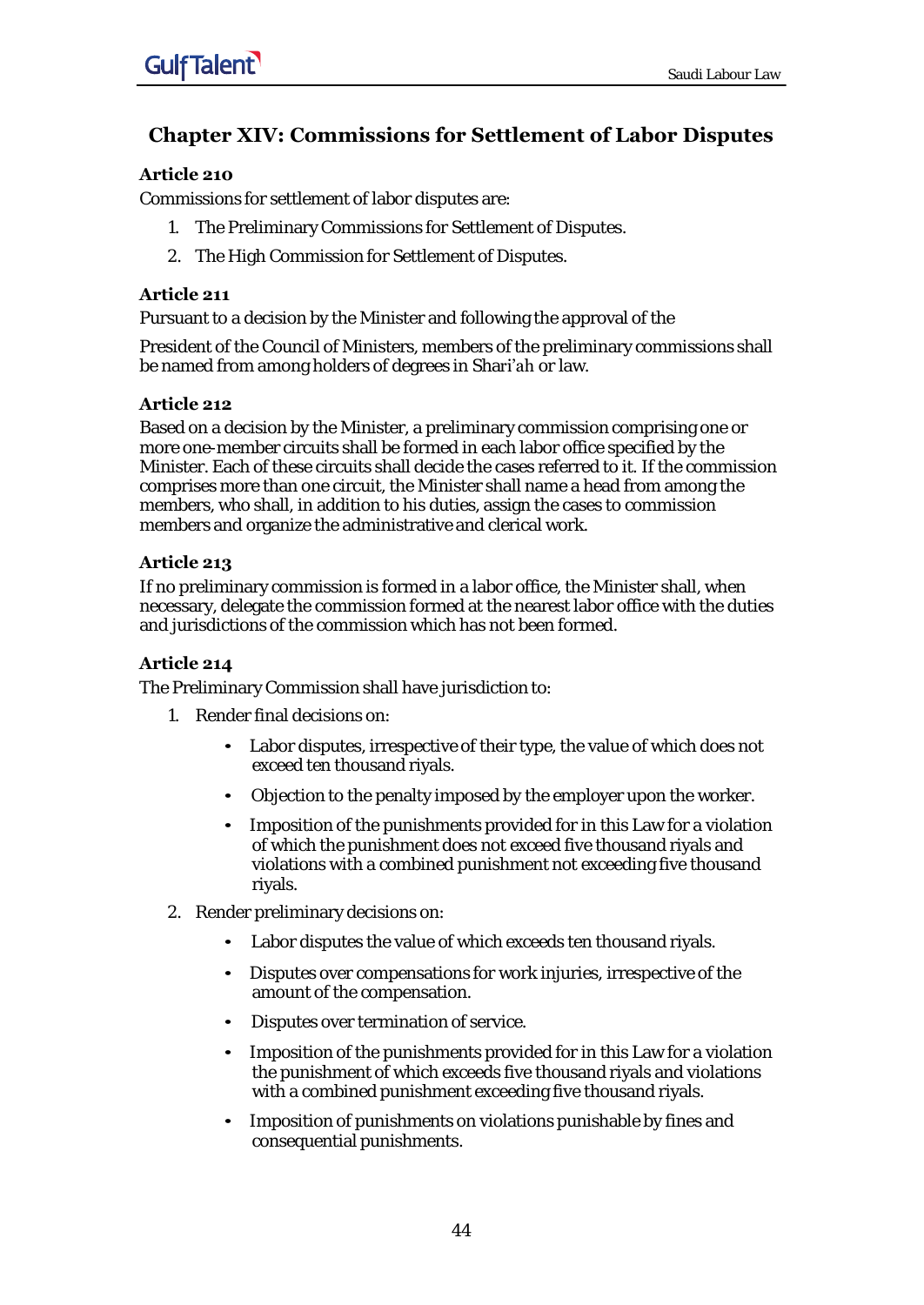The High Commission for Settlement of Disputes shall be comprised of several circuits, each comprising not less than three members. The chairman and members of the commission who shall be holders of degrees in Shari'ah and law with expertise in labor disputes shall be named by a decision of the Council of Ministers, based on a nomination by the Minister. A decision by the Minister, based on a recommendation of the Chairman of the Commission, shall specify the number of circuits of the High Commission and their venue jurisdiction. The Chairman of the Commission shall select the heads of the circuits, assign the duties of each and supervise all administrative functions of the circuits.

# **Article 216**

Each of the circuits of the High Commission shall have jurisdiction to decide finally and definitively on all appeals brought before it against decisions of the circuits of preliminary commissions.

# **Article 217**

Decisions may be appealed within thirty days from the date of utterance of the preliminary circuit's decisions made in the presence of the parties and from the date of notification in other cases.

# **Article 218**

If the decision of the preliminary circuit is not appealed within the period specified in the previous Article, the decision shall be deemed final and enforceable. All decisions of the circuits of the High Commission shall be deemed enforceable from the date of their issuance.

# **Article 219**

Each of these Commissions shall solely have exclusive right to consider all disputes relating to this Law and the disputes arising from work contracts. It may summon any person for interrogation or assign one of its members to conduct such interrogation.It may also require submission of documents and evidence and take any other measures it may deem fit. The Commission shall also have the right of access to any premises of the firm for the purpose of conducting the investigation and reviewing all books, records and documents it deems necessary.

#### **Article 220**

Cases shall be filed through the competent labor office with the preliminary commissions in whose locality or under whose jurisdiction the place of work falls. Prior to referring the dispute to the Commission, the labor office shall take the necessary measures to settle the dispute amicably. The Minister shall issue a decision setting forth the relevant procedures and rules.

# **Article 221**

Cases arising from the provisions of this Law shall be reviewed promptly.

#### **Article 222**

- 1. No case shall be accepted by the commissions provided for in this Law involving a claim of the rights provided for in this Law or arising from a work contract after twelve months following termination of the work relation.
- 2. No case involving a claim of the rights provided for in the previous Labor Law shall be accepted after twelve months following the effective date of this Law.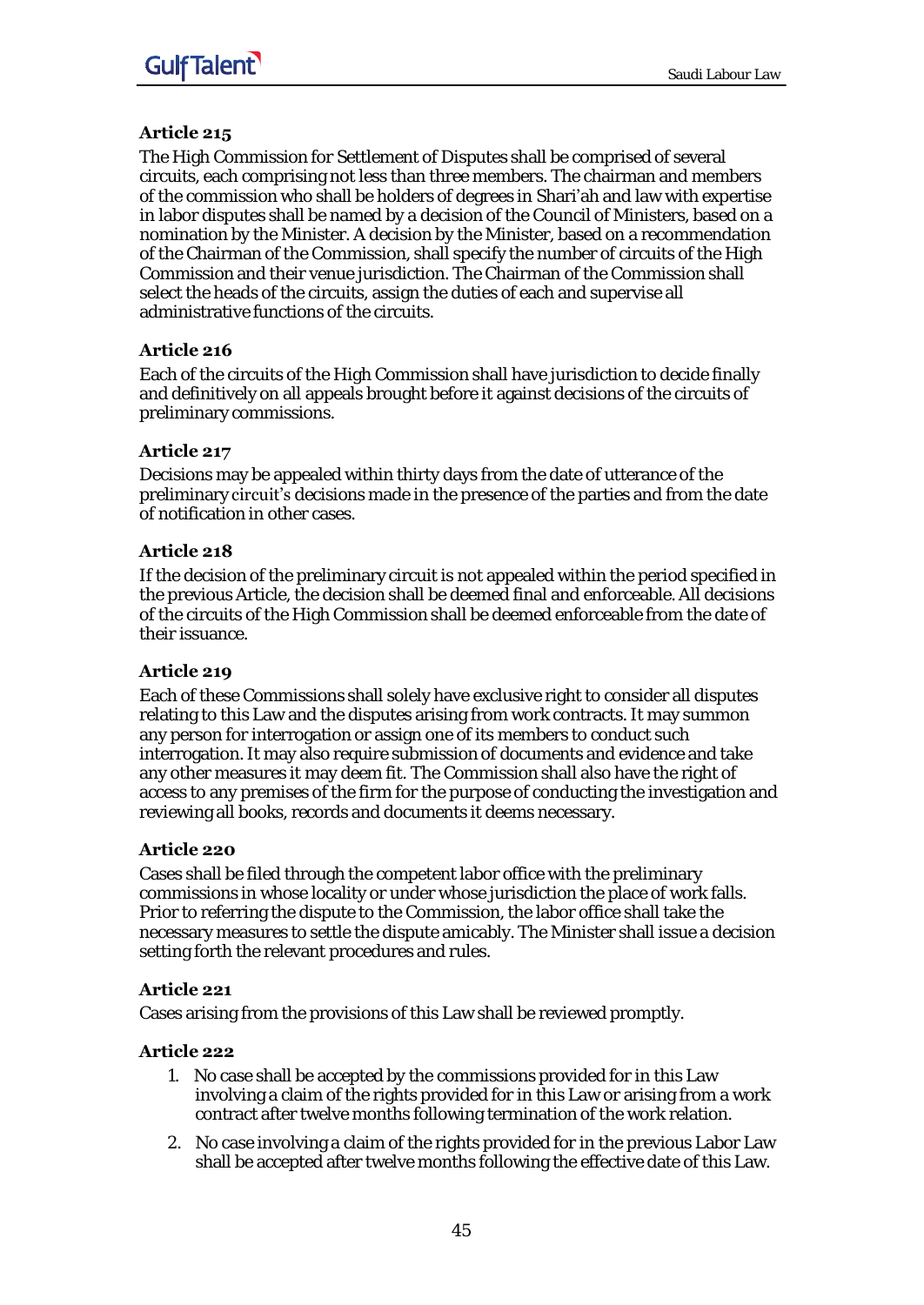3. No complaint regarding violations of the provisions of this Law or the regulations and decisions issued hereunder shall be accepted after twelve months following the date of the occurrence of the violation.

#### **Article 223**

None of the commissions provided for in this Chapter shall abstain from rendering its decision on the pretext of the absence of applicable provisions in this Law. In such case, the commissions shall resort to the principles of Shari'ah, established judicial precedents, norms and the principles of justice.

#### **Article 224**

The work contract parties may incorporate a clause in the work contract providing for settlement of disputes through arbitration or may agree to do so after the dispute arises. In all cases, the provisions of the Arbitration Law and its Implementing Regulations in force in the Kingdom shall apply.

#### **Article 225**

Neither of the disputing parties may bring the dispute, upon which a final decision has been rendered by one of the commissions provided for in this Chapter, before this Commission or other judicial bodies.

#### **Article 226**

During the reconciliation or arbitration proceedings or while the case is under review before one of the commissions provided for in this Chapter, the employer may not change the terms of employment applicable before the initiation of the proceedings in a way that would cause harm to the worker.

#### **Article 227**

The Commission may order the losing party to pay the other party all or part of the costs incurred by him.

#### **Article 228**

The Council of Ministers shall issue the regulations for litigation before the commissions for settlement of labor disputes.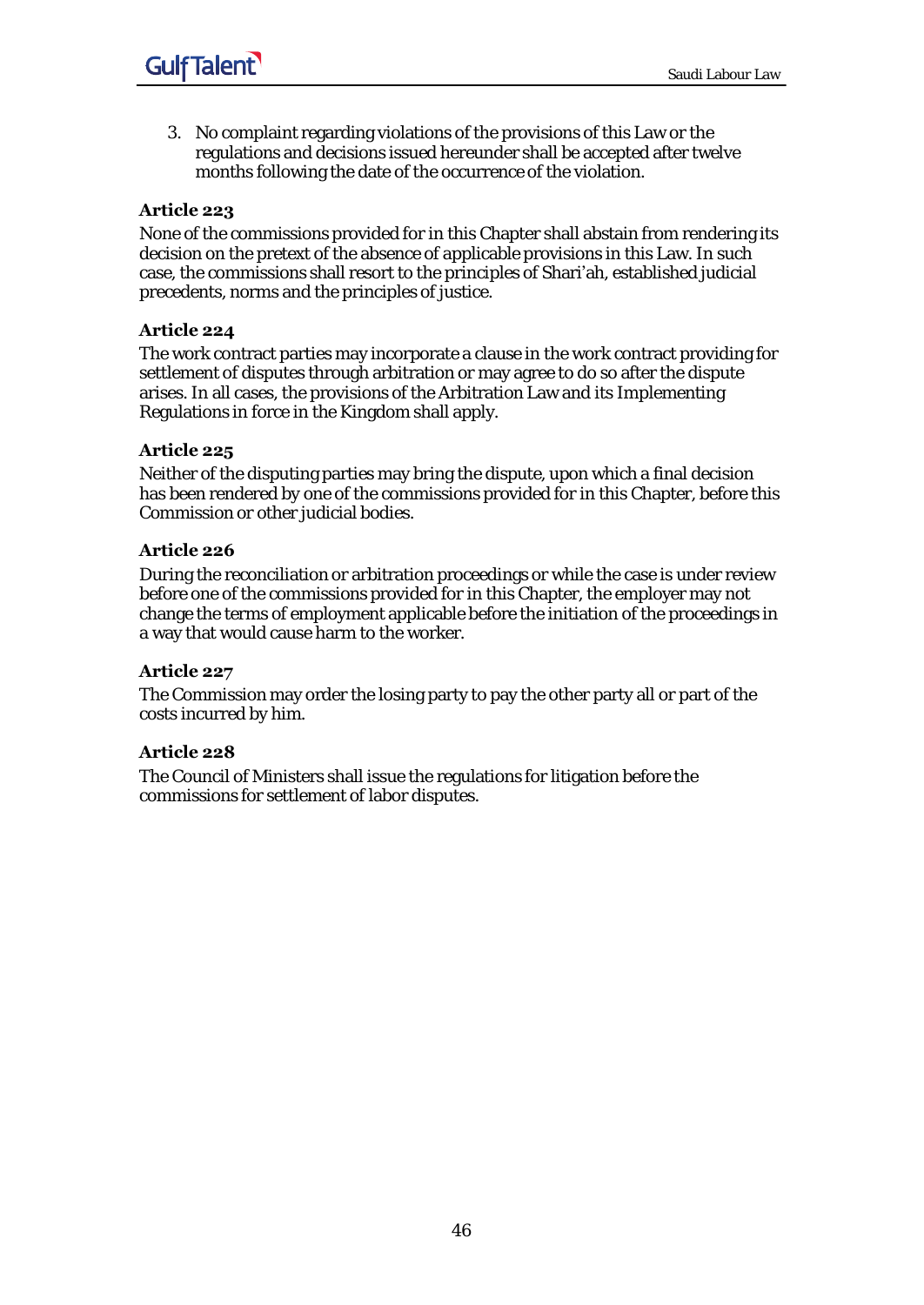# **Chapter XV: Punishments**

# **Article 229**

The punishments provided for in this Chapter shall apply in the absence of harsher punishments provided for in any other laws.

# **Article 230**

A fine of not less than three thousand riyals and not more than ten thousand riyals shall be imposed on any person who violates any of the provisions related to the vocational preparation of Saudi workers to replace others, as provided for in this Law and the decisions issued hereunder.

# **Article 231**

Violators of the provisions of Articles (16), (25), (33), (37) and (38) of this

Law shall be subject to a fine of not less than two thousand riyals and not more than five thousand riyals. The fine shall be multiplied by the number of workers subject of the violation.

# **Article 232**

Violators of the provision of Article (30) of this Law shall be subject to a fine of not less than ten thousand riyals and not more than thirty thousand riyals.

# **Article 233**

Violators of the provision of Article (39) of this Law shall be subject to a fine of not less than five thousand riyals and not more than twenty thousand riyals, and the fine shall be multiplied by the number of people subject of the violation. The worker shall be repatriated at the expense of the person who employs him.

# **Article 234**

An employer or any person responsible for violation of the provisions of Sections Two, Three and Four of Chapter VI of this Law, or any decisions issued hereunder shall be subject to a fine of not less than two thousand riyals and not exceeding five thousand riyals for each violation.

# **Article 235**

An employer who violates the provision of Article (90) of this Law shall be subject to a fine of not less than five hundred riyals and not more than three thousand riyals. The fine shall be multiplied by the number of the workers subject of the violation.

# **Article 236**

Any person who violates the provisions of Sections One and Two of Chapter VIII of this Law and the rules issued in accordance with the provision of Article (121) of this Law shall be subject to a fine of not less than three thousand riyals and not more than ten thousand riyals for each violation or closing down the firm for not more than thirty days or permanently. The fine and the closing down may be combined along with the elimination of the source of the hazard.

# **Article 237**

Without prejudice to the punishment provided for in other laws applicable to those who obstruct an official in the course of his duties, violators of the provisions of Article (199) of this Law shall be subject to a fine of not less than five thousand riyals and not more than ten thousand riyals.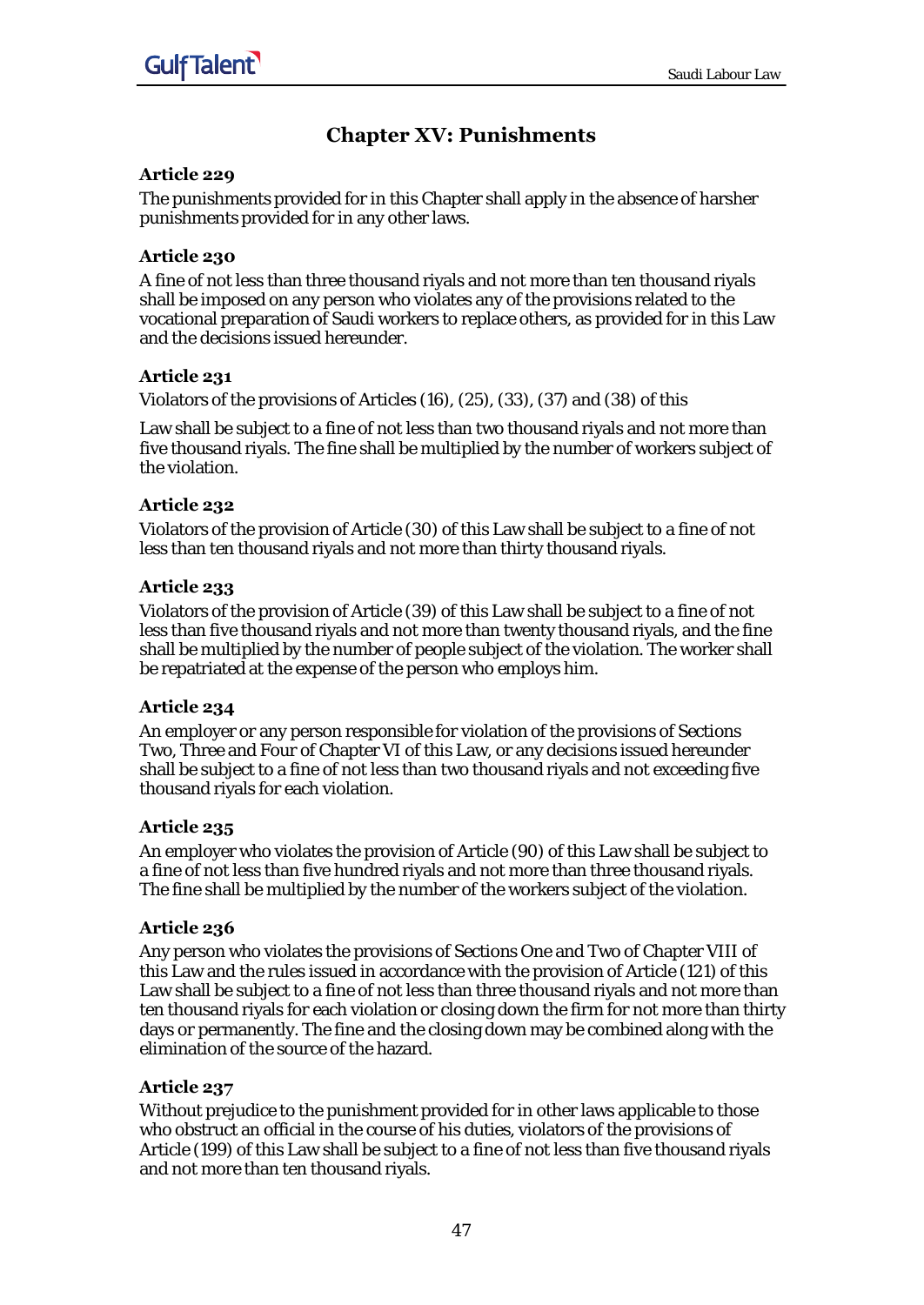Any employer, project manager or worker who refuses or delays execution of an arbitration award or a final decision rendered by any of the labor dispute settlement commissions shall be subject to a fine of not less than ten thousand riyals and not more than thirty thousand riyals.

#### **Article 239**

A violator of any of the provisions of this Law and the regulations and decisions issued hereunder shall be subject to a fine of not less than two thousand riyals and not more than five thousand riyals, for punishments not provided for herein.

#### **Article 240**

If the violation is repeated within ninety days or the violator fails to correct it within the specified period, the fine shall be doubled.

#### **Article 241**

In all cases, the violator may pay the maximum prescribed fine as provided for in this Chapter without resorting to the Commission for Settlement of Labor Disputes.

#### **Article 242**

Proceeds of fines collected on account of violations of the provisions of this

Law and the regulations and decisions issued hereunder shall eventually be deposited with the Human Resources Development Fund.